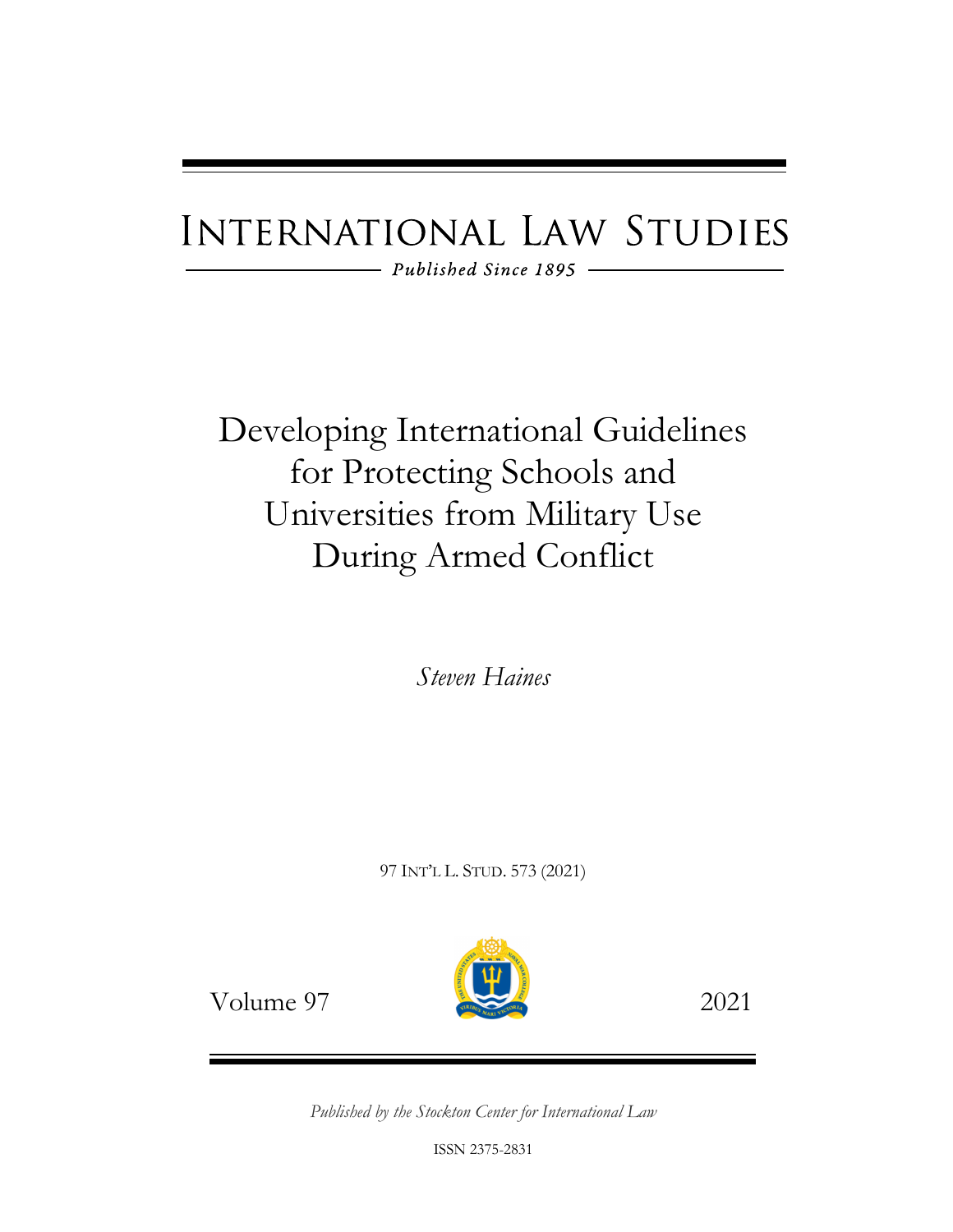## Developing International Guidelines for Protecting Schools and Universities from Military Use During Armed Conflict

### *Steven Haines*[\\*](#page-1-0)

#### **CONTENTS**

| International Humanitarian Law/Law of Armed Conflict 592<br>B. |  |
|----------------------------------------------------------------|--|
|                                                                |  |
|                                                                |  |
|                                                                |  |
|                                                                |  |
|                                                                |  |
|                                                                |  |
|                                                                |  |
|                                                                |  |

<span id="page-1-0"></span> $\overline{a}$ \* Steven Haines, MA PhD (Aberdeen), LLM (London), FRSA FNI is Professor of Public International Law in the School of Law and Criminology, University of Greenwich, London, and a Commander, Royal Navy (Retired List). He has worked closely with the Global Coalition to Protect Education from Attack, drafting and advocating the Guidelines that are the subject of this article. He is currently Chair of Save the Children International's Civil-Military Engagement Advisory Board and President/Chair of the UK Group of the International Society for Military Law and the Law of War.

The thoughts and opinions expressed are those of the author and not necessarily those of the U.S. government, the U.S. Department of the Navy, or the U.S. Naval War College.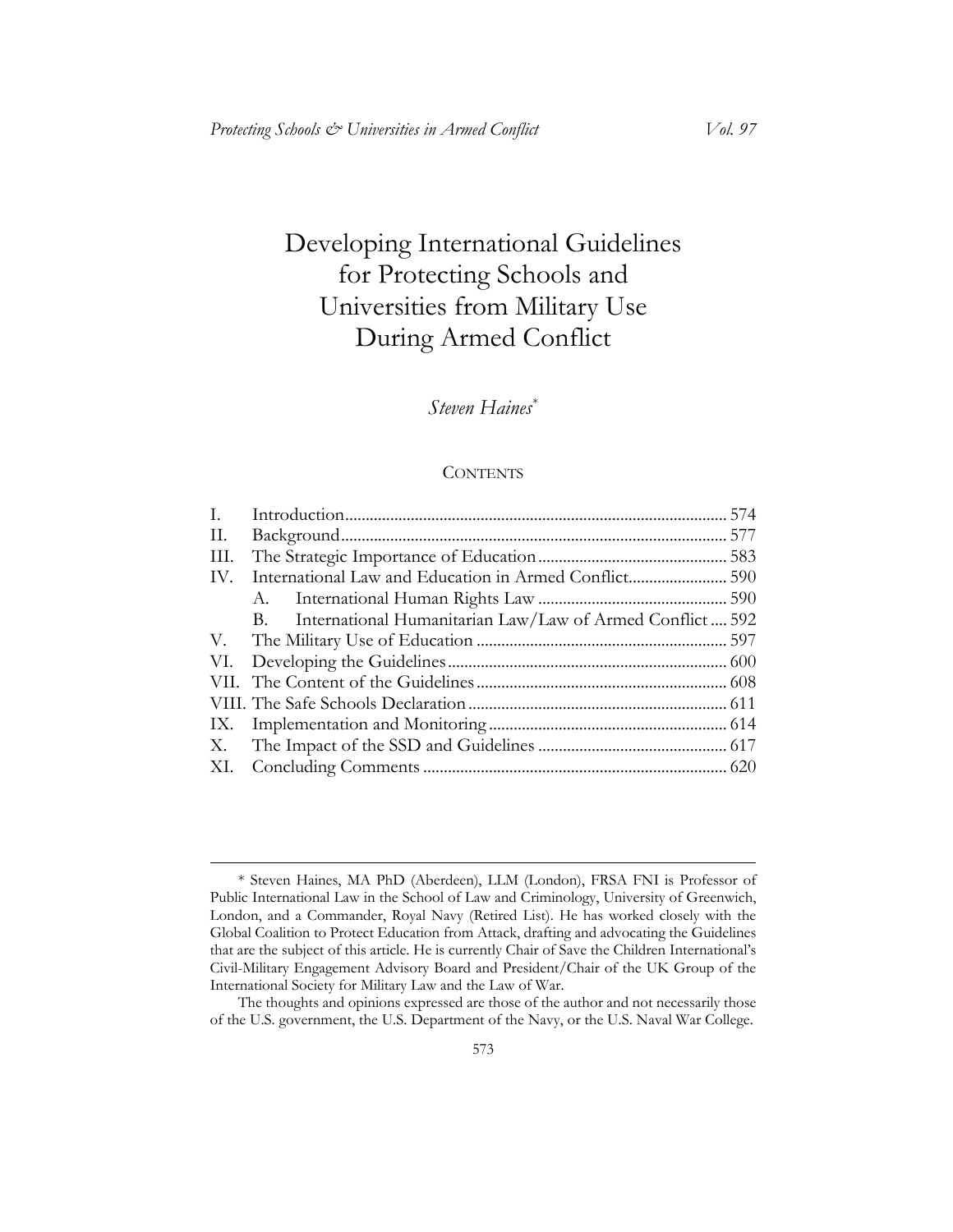#### <span id="page-2-10"></span><span id="page-2-9"></span>I. INTRODUCTION

<span id="page-2-8"></span><span id="page-2-1"></span><span id="page-2-0"></span>O n November 19, 2019, President Volodymyr Zelensky of Ukraine signed a presidential decree authorizing his government to sign the Safe Schools Declaration (SSD).<sup>[1](#page-2-2)</sup> Ukraine's endorsement was formally confirmed by the Minister of Education in Kyiv the following day, the thirtieth anniversary of the signing of the United Nations Convention on the Rights of the Child.<sup>[2](#page-2-3)</sup> Ukraine was the one-hundredth State to register its support for the SSD. [3](#page-2-4) Just six months later, on May 29, 2020, in a resolution proposed by Qatar, sponsored by almost fifty other States, and adopted by consensus, the UN General Assembly declared that September 9 would in the future be designated the International Day for the Protection of Education from Attack.[4](#page-2-5) The first of these days was marked on September 9, 2020, and the following day the UN Security Council convened an open debate about attacks on schools as a grave violation of children's rights. [5](#page-2-6) These events are notable indicators of the significant influence the SSD has managed to garner in the relatively brief period since its launch at an all-States diplomatic conference hosted by Norway in Oslo in May 2015.

In less than five years, the SSD has attracted formal individual-State endorsements from over half of all UN member States, including two of the permanent members of the Security Council (France and the United King-dom).<sup>[6](#page-2-7)</sup> While not yet universal, this formal support is global in reach and, as the May 2020 General Assembly resolution demonstrates, is certainly

 $\overline{a}$ 

<span id="page-2-7"></span>6. In November 2020, Ghana became the 106th State to endorse. *See Safe Schools Declaration Endorsements*, *supra* note [3.](#page-2-1)

<span id="page-2-2"></span><sup>1.</sup> *Safe Schools Declaration*, [https://protectingeducation.org/wp-content/uploads/docu](https://protectingeducation.org/wp-content/uploads/documents/documents_safe_schools_declaration-final.pdf)[ments/documents\\_safe\\_schools\\_declaration-final.pdf](https://protectingeducation.org/wp-content/uploads/documents/documents_safe_schools_declaration-final.pdf) (last visited Feb. 24, 2021).

<span id="page-2-3"></span><sup>2.</sup> Convention on the Rights of the Child, Nov. 20, 1989, 1577 U.N.T.S. 3 [hereinafter UNCRC].

<span id="page-2-4"></span><sup>3.</sup> *Safe Schools Declaration Endorsements*, GCPEA, [https://ssd.protectingeducation.org/](https://ssd.protectingeducation.org/endorsement/)  [endorsement/](https://ssd.protectingeducation.org/endorsement/) (last visited Feb. 24, 2021). Norway is the depository State for endorsements of the SSD.

<sup>4.</sup> G.A. Res. 74/275 (May 29, 2020).

<span id="page-2-6"></span><span id="page-2-5"></span><sup>5.</sup> For a recording of that debate, see *Children and Armed Conflict: Attacks against Schools as a Grave Violation of Children's Rights - Security Council, 8756th Meeting*, UN Web TV (Sept. 10, 2020), [http://webtv.un.org/search/children-and-armed-conflict-attacks-against-schools](http://webtv.un.org/search/children-and-armed-conflict-attacks-against-schools-as-a-grave-violation-of-children%E2%80%99s-rights-security-council-8756th-debate.meeting/6189598969001/?term=&lan=English&cat=Meetings%2FEvents&sort=date)[as-a-grave-violation-of-children%E2%80%99s-rights-security-council-8756th-de](http://webtv.un.org/search/children-and-armed-conflict-attacks-against-schools-as-a-grave-violation-of-children%E2%80%99s-rights-security-council-8756th-debate.meeting/6189598969001/?term=&lan=English&cat=Meetings%2FEvents&sort=date)[bate.meeting/6189598969001/?term=&lan=English&cat=Meetings%2FE](http://webtv.un.org/search/children-and-armed-conflict-attacks-against-schools-as-a-grave-violation-of-children%E2%80%99s-rights-security-council-8756th-debate.meeting/6189598969001/?term=&lan=English&cat=Meetings%2FEvents&sort=date)[vents&sort=date](http://webtv.un.org/search/children-and-armed-conflict-attacks-against-schools-as-a-grave-violation-of-children%E2%80%99s-rights-security-council-8756th-debate.meeting/6189598969001/?term=&lan=English&cat=Meetings%2FEvents&sort=date) [hereinafter Open Debate].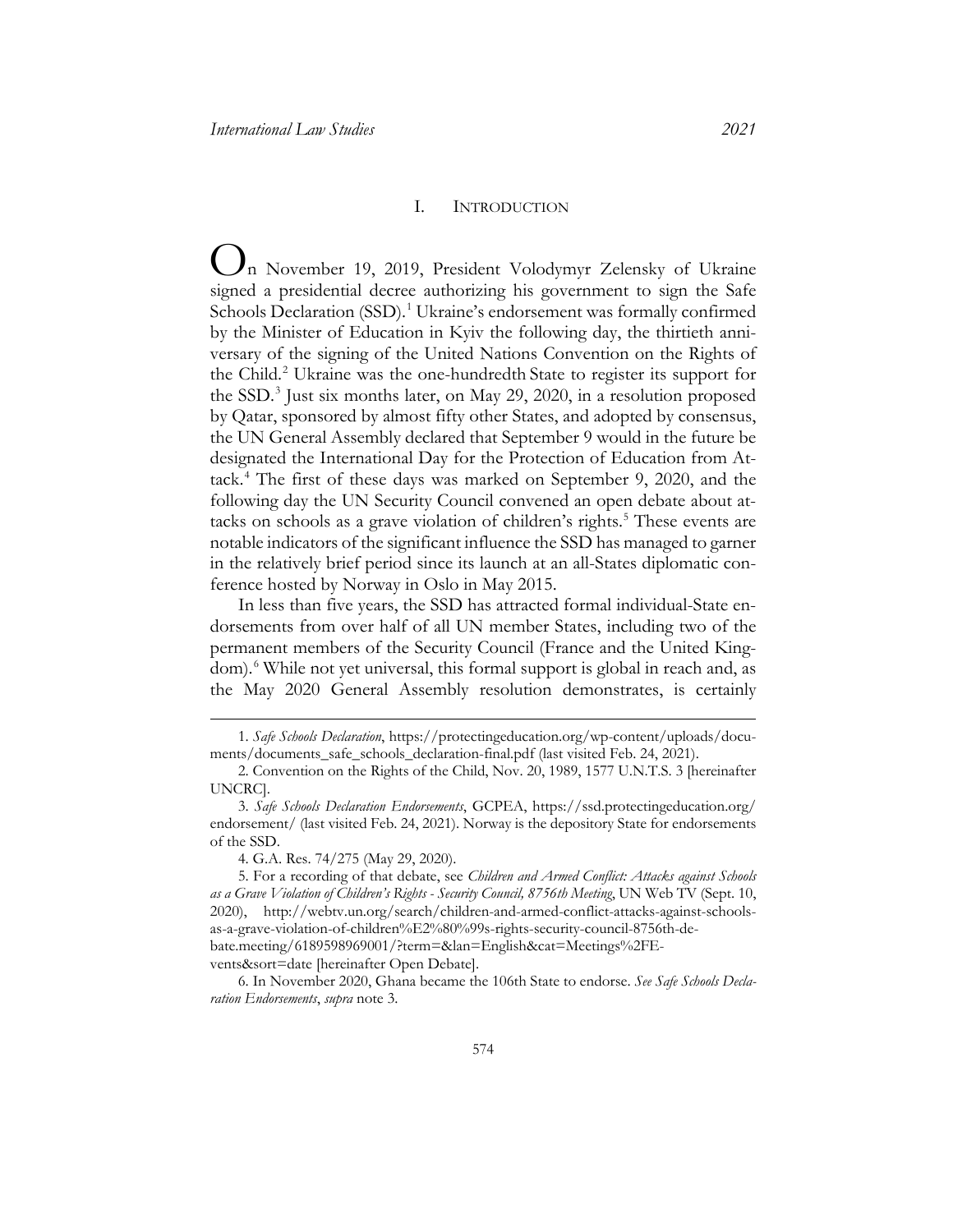globally influential. By the end of 2020, while most Asian States had yet to indicate their support,<sup>[7](#page-3-0)</sup> most North Atlantic Treaty Organization (NATO), European Union (EU), Organization for Security and Cooperation in Europe, and African Union States had endorsed the SSD, as had most Ameri-can States.<sup>[8](#page-3-1)</sup> Nigeria will host the fourth safe schools conference in 2021, continuing a biennial tradition initiated by Norway in 2015 and firmly established by Argentina in 2017 and Spain in 2019.

Such rapidly achieved general support for an international instrument, while not unprecedented, is certainly notable. It is particularly so because the SSD was drafted at the State level for the purpose of advancing a set of international guidelines that were, for the most part, a civil society initiative. The heart of the SSD is a set of International Guidelines for the Protection of Schools and Universities from Military Use during Armed Conflict;<sup>[9](#page-3-2)</sup> the SSD's purpose has been to provide the diplomatic vehicle for obtaining international support for them.

<span id="page-3-5"></span>Conceived in 2012, developed and published by the summer of 2013, the Guidelines were incorporated in the SSD in early 2015, just in time for the Oslo Safe Schools Conference hosted by the Norwegian government in May 2015.[10](#page-3-3) Since then, the SSD has been available for formal endorsement by States, as well as used by armed non-State actors (ANSAs).<sup>[11](#page-3-4)</sup> The act of endorsing the SSD has the effect of formally registering support for the Guidelines. State-endorsement obviously indicates "verbal" support, but of much greater significance and importance would be evidence that the Guidelines are being implemented—by both States and ANSAs—and are having a positive effect during current armed conflicts. This seems now to be the case,

<span id="page-3-0"></span><sup>7.</sup> At the time of writing, only two of the ten Association of South East Asian States members had endorsed the SSD (Malaysia and Viet Nam). *See id.*

<span id="page-3-1"></span><sup>8.</sup> The notable American exception is the United States. Although it has not formally endorsed the SSD, it has not raised objections to it and the author is not aware of any evidence that U.S. military forces have acted in a manner inconsistent with the SSD.

<sup>9.</sup> For the text, see Part VII *infra*.

<span id="page-3-3"></span><span id="page-3-2"></span><sup>10.</sup> For a comprehensive account of the drafting of the SSD and advocacy associated with it, see Article36, *Reflections from the Safe Schools Declaration Process For Future International Political Commitments On Civilian Protection* (2019), [https://article36.org/wp-content/up](https://article36.org/wp-content/uploads/2019/08/SSD-process-reflections.pdf)[loads/2019/08/SSD-process-reflections.pdf](https://article36.org/wp-content/uploads/2019/08/SSD-process-reflections.pdf) [hereinafter *Reflections from the Safe Schools Declaration Process*].

<span id="page-3-4"></span><sup>11.</sup> States notify the Norwegian Ministry of Foreign Affairs of their endorsement of the SSD and the Guidelines therein; until now ANSAs have also been able to indicate their commitment to comply with the Guidelines through the good offices of Geneva Call, a non-governmental organization.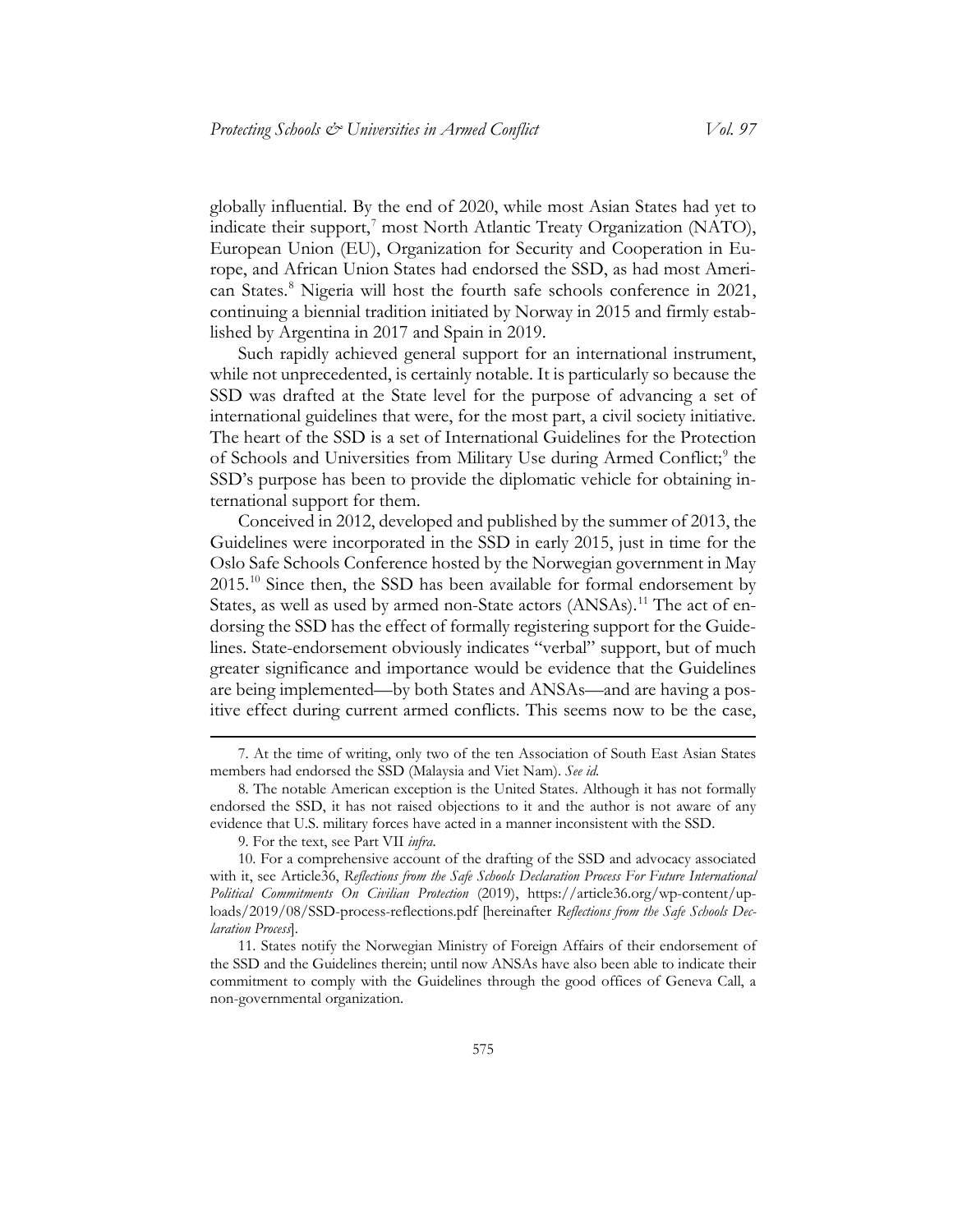<span id="page-4-2"></span>with evidence of application beginning to emerge, at least in prima facie terms.[12](#page-4-0) There is, therefore, a significant story to be told of a successful process involving non-governmental organizations (NGOs) and UN agencies, together with engagement by the foreign ministries and armed forces of over a hundred States.[13](#page-4-1) Since State endorsements have passed into three figures, now seems to be an appropriate time to tell it.

This article recounts the narrative of the development of the Guidelines, between the formation of the Global Coalition to Protect Education from Attack (GCPEA or Global Coalition) and the formal launch of their final text in December 2014; it includes discussion of the legal and policy factors considered in their development. After describing the background, it comments on the strategic importance of education including from a militarystrategic perspective. This is followed by an explanation of the relevant provisions of international human rights law (IHRL) and international humanitarian law/law of armed conflict (IHL/LOAC) applying to education in armed conflict. It then explains what is meant by "military use" and why this became the focus of a concerted campaign mounted by civil society organizations and UN agencies. Next, it describes how the Guidelines were developed between May 2012 and July 2013 and the methodology behind their preparation. We include the Guidelines' text, briefly describe the SSD's progress, and deal with implementation and monitoring before describing their impact and drawing some conclusions.

It is important to mention that the author was responsible for drafting the Guidelines and remains actively engaged with their advocacy. Therefore, the article is a personal account of the thinking behind the Guidelines and

<span id="page-4-0"></span><sup>12.</sup> For an update on the practical impact of the SSD, see Global Coalition to Protect Education from Attack, *Fact Sheet: Practical Impact of the Safe Schools Declaration* 3 (2019), [http://protectingeducation.org/wp-content/uploads/documents/docu-](http://protectingeducation.org/wp-content/uploads/documents/documents_ssd_fact_sheet_october_2019.pdf)

[ments\\_ssd\\_fact\\_sheet\\_october\\_2019.pdf](http://protectingeducation.org/wp-content/uploads/documents/documents_ssd_fact_sheet_october_2019.pdf) [hereinafter *Fact Sheet: Practical Impact of the Safe Schools Declaration*]; *see also* Bede Sheppard, *Keeping Schools Safe from the Battlefield: Why Global Legal and Policy Efforts to Deter the Military Use of Schools Matter*, 101 INTERNATIONAL REVIEW OF THE RED CROSS 665, 680–83 (2019).

<span id="page-4-1"></span><sup>13.</sup> ANSAs, while not directly engaged in the process, have been "represented" by the active involvement of Geneva Call.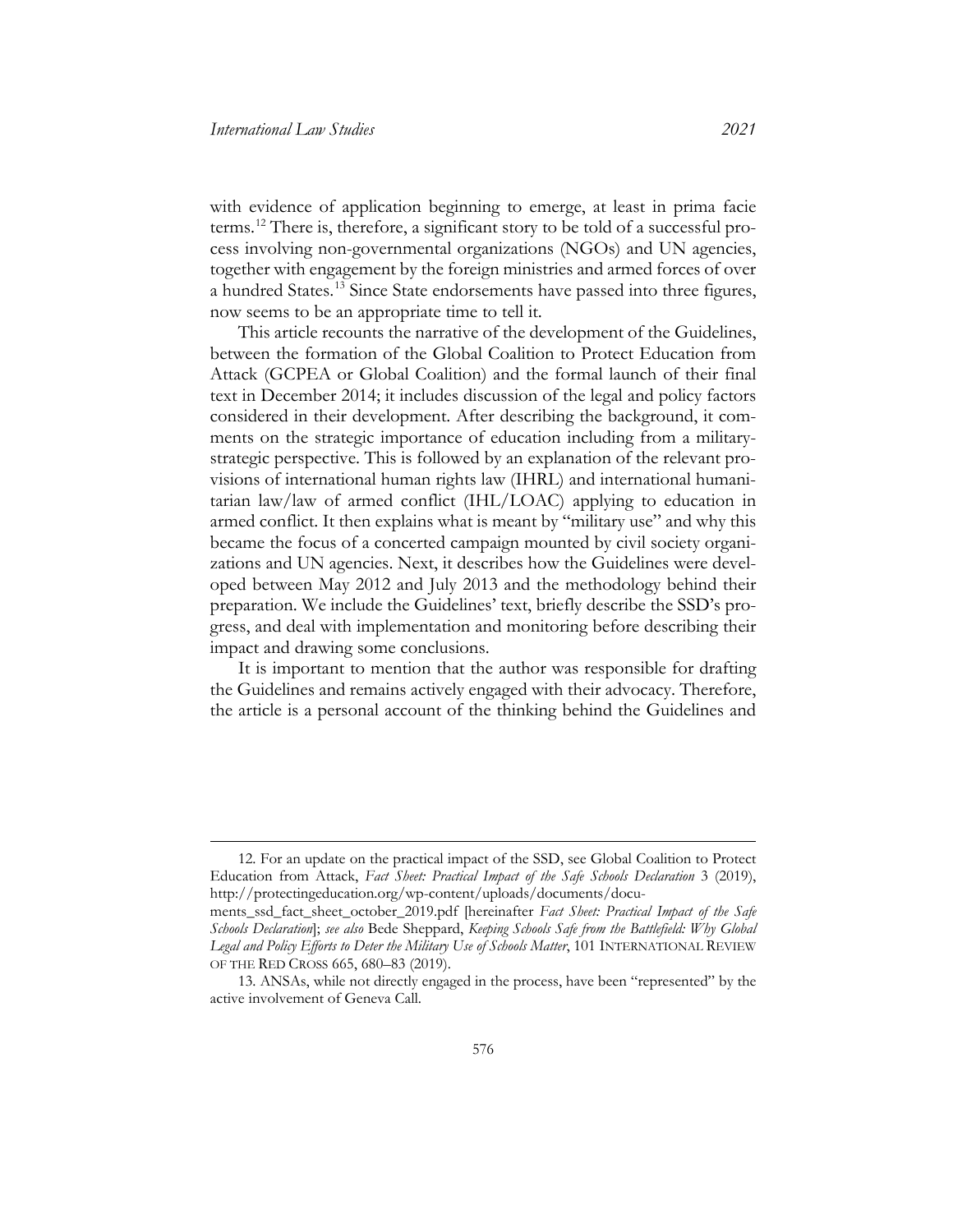their development, and by no means an entirely objective critique;<sup>[14](#page-5-1)</sup> that will be for others to provide.<sup>[15](#page-5-2)</sup>

#### II. BACKGROUND

<span id="page-5-0"></span>The story of the Guidelines can be traced back to 2003 and 2005. Zama Neff, of the Children's Rights Division of Human Rights Watch (HRW), paid two visits to Afghanistan during which she became seriously concerned about attacks on schools and the reasons behind them. HRW published her reports on the visits in 2006.[16](#page-5-3) Data she had gathered informed the first edition of *Education Under Attack*, [17](#page-5-4) a report on the vulnerability of education compiled and published in 2007 by the UN Educational, Scientific and Cultural Organization (UNESCO). Two years later, in 2009, Neff's HRW colleague Bede Sheppard visited areas affected by the Maoist conflict in India and, in 2010, visited the area of the separatist conflict in southern Thailand, observing the effects of military forces using schools in both countries.[18](#page-5-5) He realized that this rendered schools especially vulnerable to attack from opposing military forces, placing children and teachers at serious risk as a consequence. Even if children and staff were not present when attacks were mounted, school buildings themselves would be at risk of damage or destruction, despite ordinarily qualifying as civilian objects immune from attack. If military forces were present within them, thereby compromising their civilian status, attacks on schools would not necessarily be unlawful under

<span id="page-5-1"></span><sup>14.</sup> The author invited and received comment on an advanced draft of the article from the following colleagues with whom he worked closely on the Guidelines project: Ms. Courtney Erwin (formerly with Education Above All); Mr. Bede Sheppard (Deputy Head, Children's Rights Division, Human Rights Watch); Ms. Veronique Aubert (Save the Children, (UK)); and Ms. Zama Neff (Head, Children's Rights Division, Human Rights Watch). The usual caveat applies, of course: their comments have much improved the quality of the article and any remaining errors, omissions, and opinions expressed remain entirely the author's responsibility.

<span id="page-5-2"></span><sup>15.</sup> The Guidelines have been subject to academic comment previously. *See* Ashley Ferrelli, *Military Use of Educational Facilities during Armed Conflict: An Evaluation of the Guidelines for Protecting Schools and Universities from Military Use during Armed Conflict as an Effective Solution*, 44 GEORGIA JOURNAL OF INTERNATIONAL AND COMPARATIVE LAW 339 (2016).

<span id="page-5-3"></span><sup>16.</sup> *See Human Rights Watch, Lessons in Terror: Attacks on Education in Afghanistan* (2006), [https://www.hrw.org/reports/2006/afghanistan0706/afghanistan0706brochure.pdf.](https://www.hrw.org/reports/2006/afghanistan0706/afghanistan0706brochure.pdf)

<sup>17.</sup> MARK RICHMOND, EDUCATION UNDER ATTACK 2007 (2007).

<span id="page-5-5"></span><span id="page-5-4"></span><sup>18.</sup> *See* JO BECKER, CAMPAIGNING FOR CHILDREN: STRATEGIES FOR ADVANCING CHILDREN'S RIGHTS 152–53, 156–57 (2017).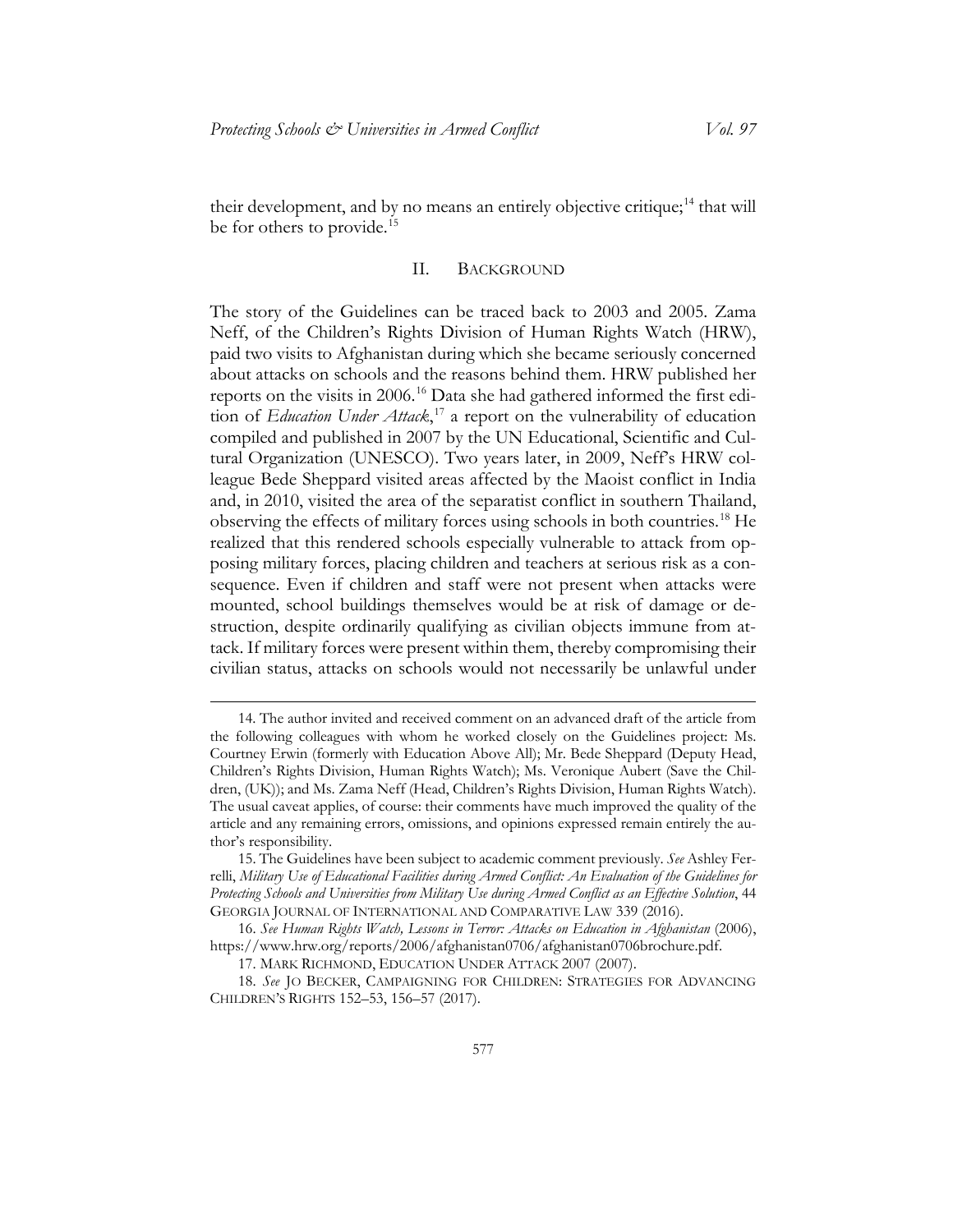IHL/LOAC. Of course, any damage to schools would seriously undermine the ability of States to deliver education, but the destruction of schools would completely deprive children of their right to education. Sheppard's logical conclusion was that a reduction in the military use of schools could have the positive effect of enhancing their protection in general.

Continuing research by Neff and Sheppard fed into the second edition of *Education Under Attack*, [19](#page-6-0) published by UNESCO in 2010. Before that report's publication, UNESCO, with financial backing from Qatar and the Doha-based foundation, Education Above All, had convened an expert workshop in Paris between September 28 and October 1, 2009, to discuss the vulnerability of schools in conflict zones and what action might be taken to enhance their security. Both Neff and Sheppard presented at the Paris workshop, as did U.S. Navy Commander Gregory Bart, whose paper reviewed the legal framework for the protection of educational facilities. This prompted some consideration of how legal protections could be enhanced, with Education Above All seeing this as having scope for development.<sup>[20](#page-6-1)</sup> Following the Paris workshop, a particularly significant development was the proposal, strongly supported by UNESCO, to form an international coalition to work towards the protection of schools and universities during armed conflict. The result was GCPEA. The evidence of the effects of military use of educational facilities was influential in shaping the Global Coalition's mission once it was established in 2010. Reducing the military use of schools became one of its major objectives. It has been campaigning for this ever since.

The participation of UN agencies has, from the outset, been crucial to giving GCPEA's work a measure of international legitimacy. Of these agencies, the United Nations Children's Fund (UNICEF) has been the most prominent within the Global Coalition, being extremely active in advocacy. Otherwise, GCPEA's work has been driven by the civil society organizations

<sup>19.</sup> BRENDAN O'MALLEY, EDUCATION UNDER ATTACK 2010 (2010).

<span id="page-6-1"></span><span id="page-6-0"></span><sup>20.</sup> For the proceedings of the Paris workshop, see PROTECTING EDUCATION FROM ATTACK: A STATE-OF-THE-ART REVIEW (UNESCO ed., 2010), [https://unesdoc.unesco.](https://unesdoc.unesco.org/ark:/48223/pf0000186732)  [org/ark:/48223/pf0000186732.](https://unesdoc.unesco.org/ark:/48223/pf0000186732) In particular, see Zama Coursen- Neff, *Attacks on Education: Monitoring and Reporting for Prevention, Early Warning Rapid Response and Accountability*, *id.* at 111; Bede Sheppard, *Painful and Inconvenient: Accountability for Attacks on Education*, *id.* at 125; Gregory Raymond Bart, *Ambiguous Protection of Schools under the Law of War: Time for Parity with Hospitals and Religious Buildings*, *id.* at 195.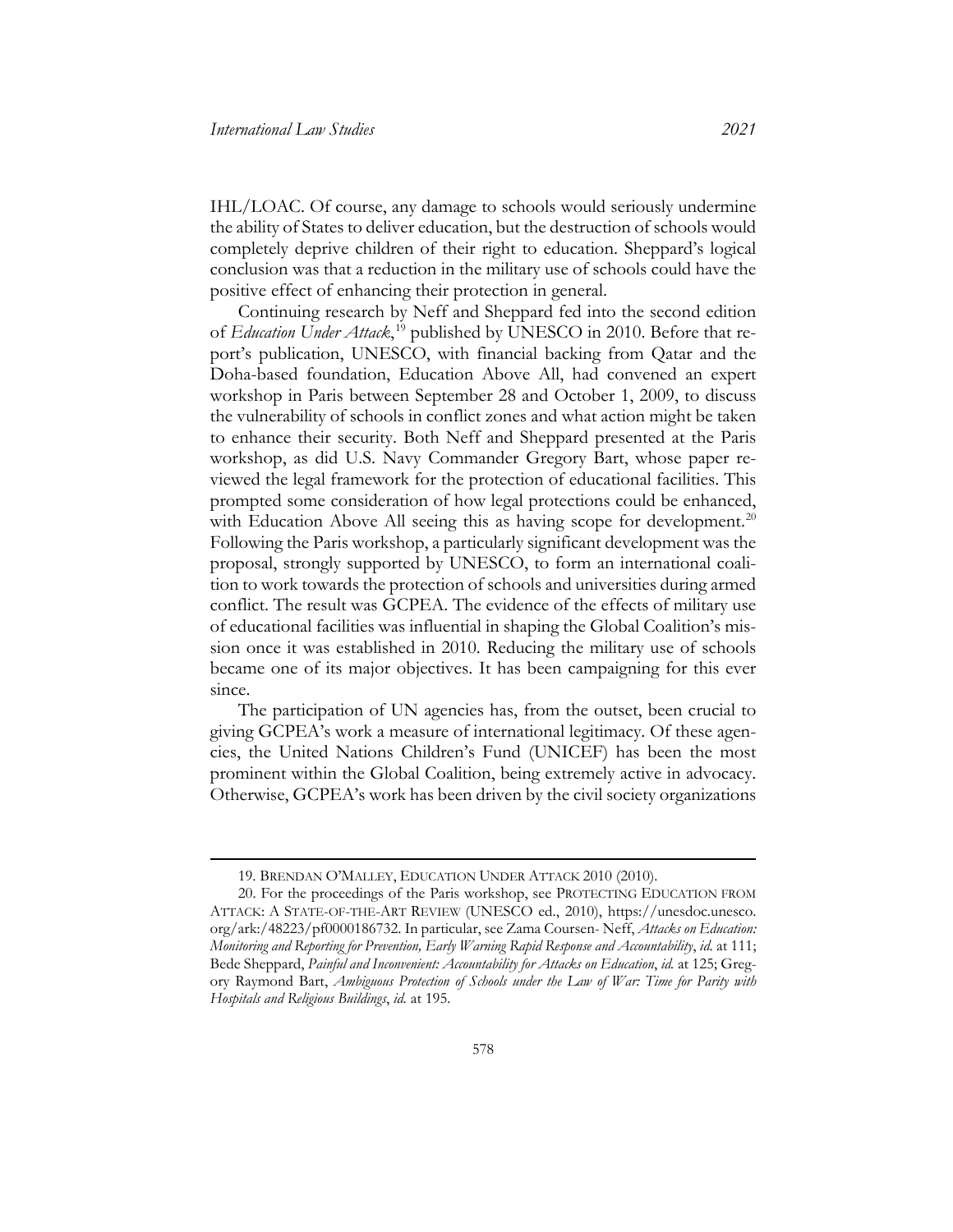involved.[21](#page-7-0) A key NGO at the outset was the Qatar-based Education Above All, strongly supported by Sheikha Moza bint Nasser, the consort of the then-Emir of Qatar and UNESCO's Special Envoy for Basic and Higher Education.<sup>[22](#page-7-1)</sup> The most notable and actively involved NGOs throughout GCPEA's existence have been Education Above All (which was not only instrumental in initiating the process but also provided the bulk of the funding for GCPEA), together with HRW and Save the Children. The Global Coalition has been chaired jointly by Zama Neff from HRW and Veronique Aubert of Save the Children (UK). Its headquarters are in New York, but a significant amount of advocacy work is run out of Save the Children International's office in Geneva (with access to the UN human rights bodies and to State missions to the United Nations) and Save the Children (UK)'s London office.

Since 2010, GCPEA's purpose has been to take the lead in the coordination of data collection and reporting and raise global awareness of the situation and pursue ways of protecting education in zones of armed conflict. The Coalition's first task was to build on the previous UNESCO studies, inheriting responsibility for producing subsequent *Education Under Attack* reports. Extensive data gathering proceeded between 2010 and 2012, and GCPEA's first report was published in 2014.<sup>[23](#page-7-2)</sup>

In the years under scrutiny, attacks on education had occurred in at least seventy States worldwide. The 2014 GCPEA report profiled thirty of those States in which the most serious incidents occurred, including direct attacks

<span id="page-7-0"></span><sup>21.</sup> Since its establishment in 2010, GCPEA has been governed by a steering committee that has included UNICEF; UNESCO; the UN High Commissioner for Refugees; the Council for At-Risk Academics (CARA), which has since withdrawn; HRW; the Institute of International Education Scholar Rescue Fund; Plan International; Protect Education in Insecurity and Conflict (PEIC), a program of the Qatar-based Education Above All Foundation; and Save the Children. *See Who We Are*, GCPEA, [https://protectingeducation.](https://protectingeducation.org/about-us/who-we-are/)  [org/about-us/who-we-are/](https://protectingeducation.org/about-us/who-we-are/) (last visited Feb. 24, 2021).

<span id="page-7-1"></span><sup>22.</sup> Sheikha Moza is especially associated with the provision of education and social reform, both in Qatar and internationally. This led to her being awarded the Chatham House Prize by the London-based Royal Institute of International Affairs in 2007. The Education Above All Foundation was her initiative and received significant funding from the government of Qatar. Her role within UNESCO was especially influential in relation to the founding of GCPEA and the initiation of the guidelines project.

<span id="page-7-2"></span><sup>23.</sup> GLOBAL COALITION TO PROTECT EDUCATION FROM ATTACK, EDUCATION UN-DER ATTACK 2014 (2014), [https://protectingeducation.org/wp-content/uploads/docu](https://protectingeducation.org/wp-content/uploads/documents/documents_eua_2014_full_0.pdf)[ments/documents\\_eua\\_2014\\_full\\_0.pdf.](https://protectingeducation.org/wp-content/uploads/documents/documents_eua_2014_full_0.pdf)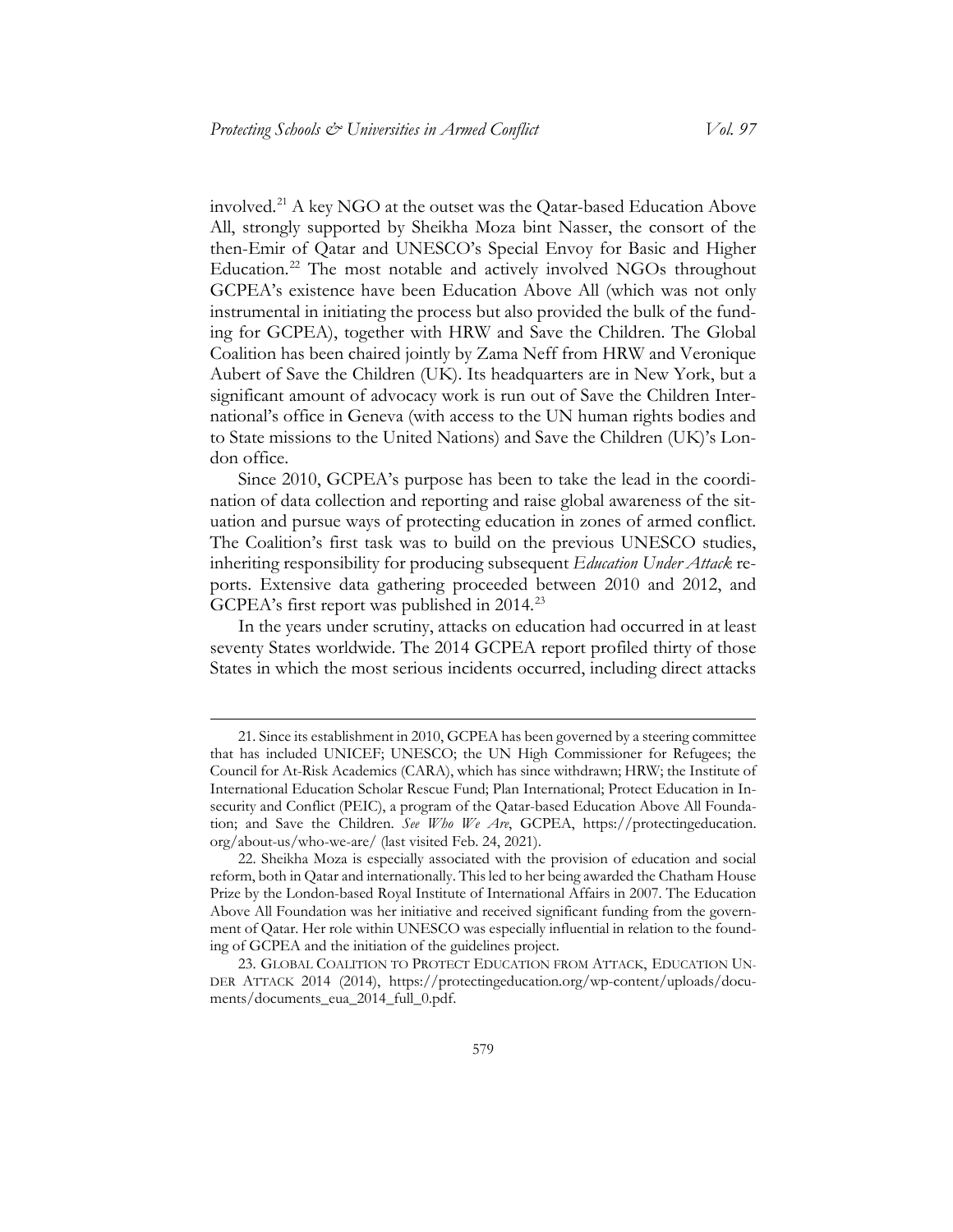on schools or the killing of students, teachers, or academics. To quote from the report:

Many attacks involve bombing or burning of schools or universities, or killing, injuring or kidnapping, or illegally arresting, detaining or torturing students, teachers and academics. Hundreds have died as a result and hundreds of thousands more have missed out on the right to education. In many places, children and young people, and those who teach them, live in fear of attacks.[24](#page-8-0)

As the data were being gathered and analyzed, GCPEA's members had to identify what the NGOs could do to contribute to mitigating the worst effects of conflict on education. Publicizing the problem was all well and good and achieved one of the Global Coalition's stated goals, but the ultimate aim had to be to make a positive difference "on the ground" in zones of conflict. This would most certainly involve enhancing compliance with existing law and strengthening norms and standards, as well as ensuring ac-countability and countering impunity when the law is breached.<sup>[25](#page-8-1)</sup> This was unlikely to be easily achieved.

In extreme circumstances, schools have been badly damaged or destroyed as a deliberate policy, with staff and pupils injured or killed in the process. As HRW has noted:

Both armed non-state groups and national military and security forces are attacking education to advance their own interests, the Global Coalition said. They may be retaliating against a community's perceived support for the opposition; seeking to demonstrate a lack of government control by harming schools and teachers, symbols of the state; . . . or opposing the spread of ideas deemed to be objectionable, such as the education of girls.

Often, sectarian violence is fought out in the schoolyard. In March 2013, a mob of 200 Buddhist nationalists torched a Muslim school in Meiktila, Myanmar, clubbing students, setting them on fire, and decapitating one. In total, 32 students and four teachers were killed.<sup>[26](#page-8-2)</sup>

 $\overline{a}$ 

580

<sup>24.</sup> *Id.* at 8.

<span id="page-8-1"></span><span id="page-8-0"></span><sup>25.</sup> GLOBAL COALITION TO PROTECT EDUCATION FROM ATTACK, EDUCATION UN-DER ATTACK 2020, at 75–79 (2020).

<span id="page-8-2"></span><sup>26.</sup> *Attacking Education a War Tactic Globally, Study Shows*, HUMAN RIGHTS WATCH (Feb. 27, 2014), [https://www.hrw.org/news/2014/02/27/attacking-education-war-tactic-glob](https://www.hrw.org/news/2014/02/27/attacking-education-war-tactic-globally-study-shows)[ally-study-shows.](https://www.hrw.org/news/2014/02/27/attacking-education-war-tactic-globally-study-shows)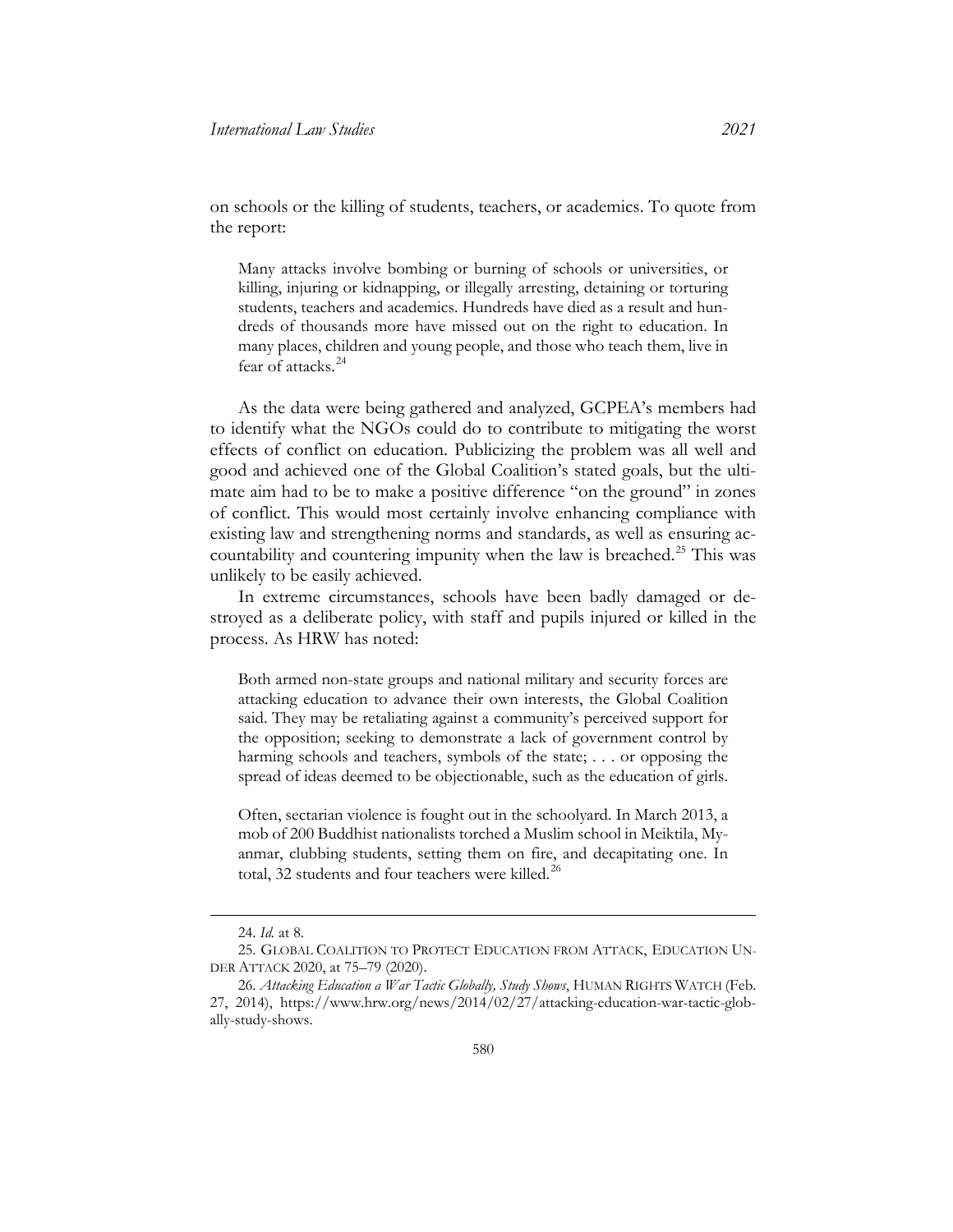Unfortunately, there are many examples of both State authorities and ANSAs driven by extreme ideologies and political, sectarian, or religious views, deliberately targeting education facilities, students, and teachers, the Taliban in Afghanistan and Boko Haram in Nigeria being infamous examples. Realistically, verbal advocacy efforts by civil society organizations to persuade such groups to abandon the very core of their beliefs and motives and significantly change their behavior are unlikely to prove productive. In fact, that is an understatement. In dealing with such cases, the focus almost certainly needs to include the physical and forceful prevention of such activities and the bringing to justice of the perpetrators of violence towards education. While GCPEA may, in principle, support that approach, there was and remains little it could do directly to effect a solution. That would frequently require direct action by military forces or law enforcement agencies (preferably UN mandated) applying potentially lethal force against those posing a severe threat to education.

Nevertheless, in many conflict circumstances, damage caused to schools and universities by military forces will have been the unintended and "inadvertent" collateral effect of otherwise "legitimate" attacks on military objectives. This suggests that, while there is unlikely to be a perfect solution to the problem, there may be scope for optimism in at least some conflict circumstances. A degree of pragmatism seems appropriate, therefore. The Global Coalition concluded that there was some potential to encourage parties to conflicts—both States and ANSAs—which were not intent on deliberately targeting education to act in ways that would improve its protection.

It is by no means naïve to assume that those engaged in armed conflict are, in many cases, seeking to achieve an objective that will be both politically beneficial for them and generally regarded as legitimate. Although breaches of IHL/LOAC occur far too frequently, many parties to armed conflicts will want to be seen as complying with normative limits on the application of force as, indeed, will individual fighters, many of whom will not wish to act dishonorably. This will be the case for both States and ANSAs, with the latter often having a particular interest in achieving a measure of legitimacy and a reputation for responsible action.[27](#page-9-0) With this in mind, GCPEA needed

<span id="page-9-0"></span><sup>27.</sup> The Swiss-based Geneva Call was formed to interact with ANSAs for the purpose of ensuring compliance with IHL/LOAC. It regularly conducts training for ANSA personnel, both in Geneva and in the field (something to which the author has contributed, including training on the application of the Guidelines). Those groups that have engaged with it stress their desire to be seen to be acting lawfully. They are invited to sign deeds of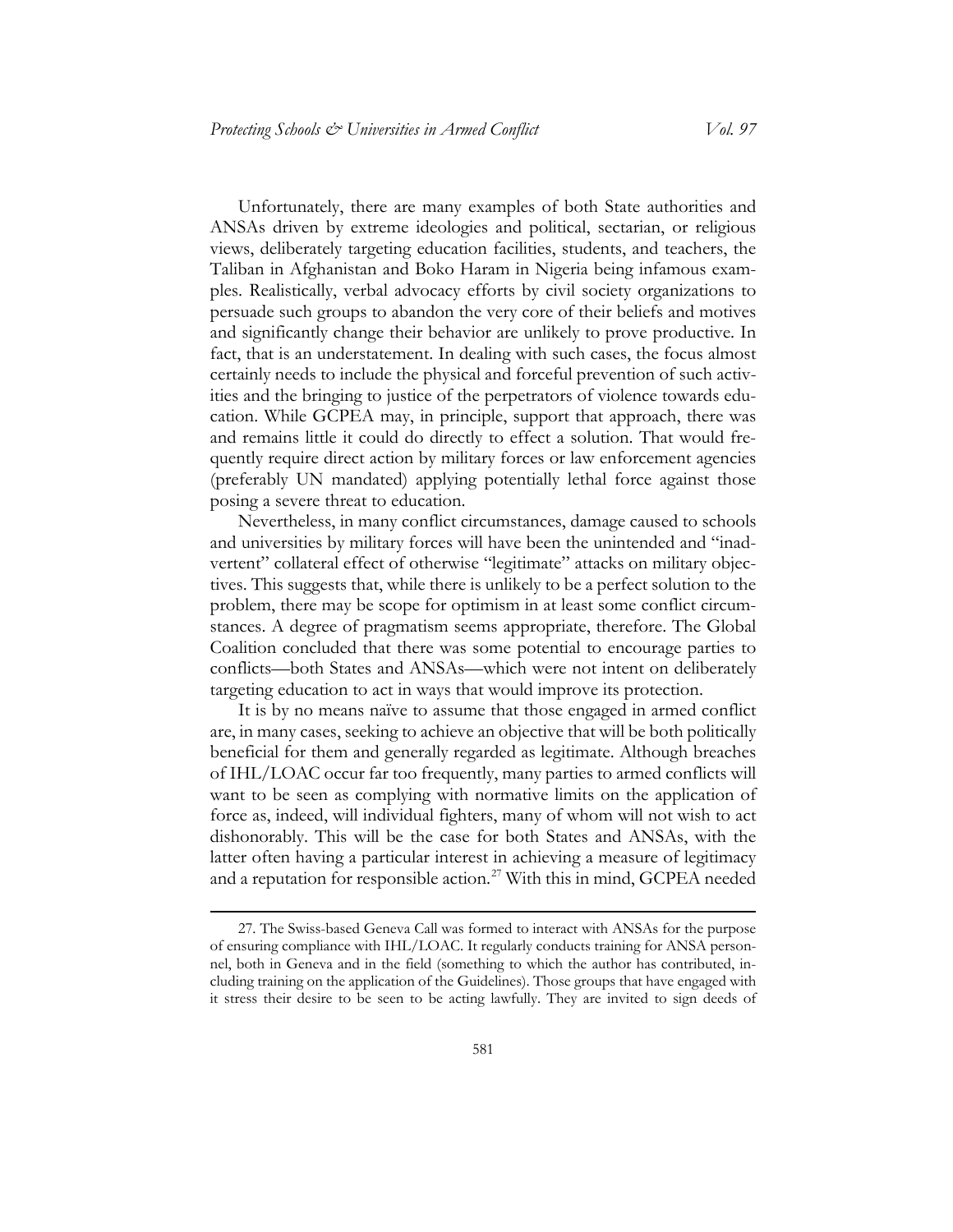to consider what it might realistically do to influence both States and ANSAs to modify their behavior in armed conflict and, by so doing, improve the protection of schools.

Important research was carried out by Bede Sheppard for HRW, covering not only his country visits (including those to India and Thailand) but also a wide-ranging study into what policies States had already adopted on military use. While most had no specific policy, a sufficient number did, demonstrating that such policies were a realistic prospect.<sup>[28](#page-10-0)</sup> The analysis of the data gathered by UNESCO and GCPEA had already revealed that one important cause of attacks on education that might be reduced through a measure of international diplomacy and persuasion was military use of educational facilities.

The close proximity of military forces to these facilities, or their actual presence within school and university buildings, including their deliberate use of them for military purposes, has the effect of transforming them into legitimate military objectives and depriving them of their protected civilian status. The result may not be limited to the damaging or destruction of the buildings but might also lead to the collateral killing or serious injury of civilians, including children present at the time of the attack.

What had been revealed as the dire potential consequences attached to the presence of military forces in schools led to serious consideration being given within the civil society community to a campaign to achieve a total ban on military forces approaching schools or using them for any military purpose at any time. While existing IHL/LOAC does not impose such a ban, perhaps it should. There were certainly voices within civil society organizations that favored such an approach and who regarded it as a realistic prospect given, in particular, previous campaigns inspired by civil society such as those to ban anti-personnel landmines and cluster munitions.<sup>[29](#page-10-1)</sup> Imposing

commitment to comply with legal standards—and are keen to be seen to do so, attending formal public signing ceremonies hosted by the City of Geneva.

<span id="page-10-0"></span><sup>28.</sup> Sheppard's work on this has been extremely important in pointing out what is possible and what constitutes good practice for States to consider. This has been a persuasive element of the advocacy process. This research has informed many of the publications produced in support of the SSD*/*Guidelines process. His latest published effort on this subject is BEDE SHEPPARD, PROTECTING SCHOOLS FROM MILITARY USE: LAW, POLICY AND MIL-ITARY DOCTRINE (2019).

<span id="page-10-1"></span><sup>29.</sup> These campaigns led to the 1997 Ottawa Convention and to the 2008 Oslo Convention, the latter having entered into force in 2010. *See* Convention on the Prohibition of the Use, Stockpiling, Production and Transfer of Anti-Personnel Mines and on Their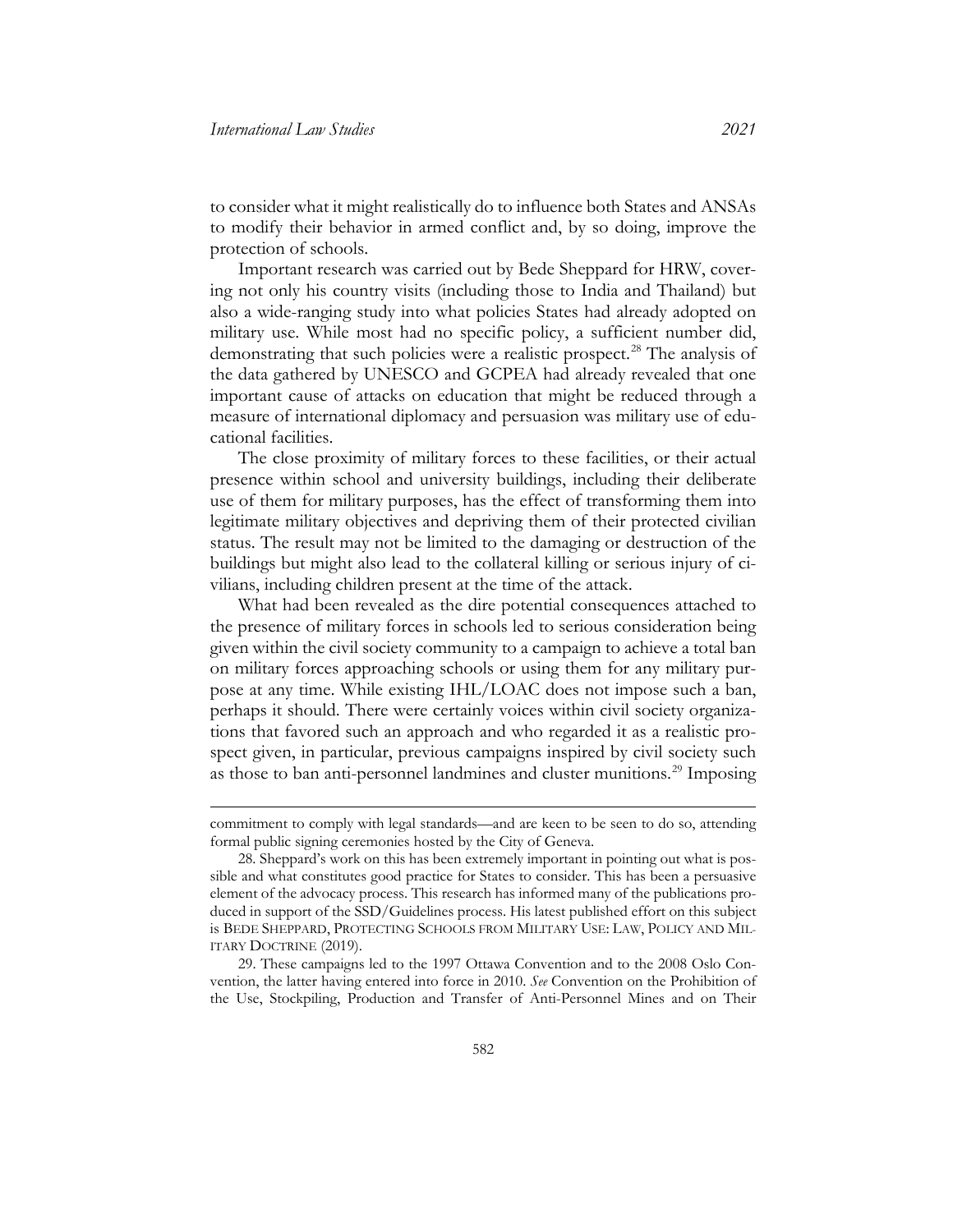a legal ban would require new law, of course, and that would involve States negotiating a new conventional agreement.

In late 2011 and early 2012, the author was engaged in discussions with Courtney Erwin of Education Above All and Bede Sheppard of HRW (cochairs of the GCPEA Military Use Task Force). One theme of those discussions was the feasibility of negotiating and drafting new international law conventions, something they had already discussed with the staff of the International Committee of the Red Cross (ICRC). The author cautioned against the conventional law route and suggested the development of "soft law" as an alternative approach, a position that Erwin and Sheppard had, in fact, already come to favor. That came to be the eventual way forward. Guidelines would be drafted for the guidance of States and ANSAs, which, if applied, would have the potential to reduce the extent and intensity of military presence in and around schools and other educational establishments. The Global Coalition adopted this approach and, in early 2012, launched the project to produce what eventually emerged as the Guidelines at the heart of the SSD.

The first substantial step was to be an initial "brainstorming" meeting held over two days in May 2012, at the Geneva Academy of International Humanitarian Law and Human Rights (Geneva Academy). Following a discussion of why education is important from a military-strategic perspective, what relevant law applies to it during armed conflict, and what constitutes "military use," that meeting is discussed further below.

#### III. THE STRATEGIC IMPORTANCE OF EDUCATION

<span id="page-11-0"></span>There is a fundamental point to make about the military-strategic importance of education that explains its significance in a military doctrinal sense. The author was conscious from the beginning of his involvement with GCPEA that, given his military background and experience, as well as academic focus (a combination deliberately sought by Erwin and Sheppard), he had a potentially vital role to play that ought to prove useful and influential during discussions with military professionals. He brought with him experience in developing military-strategic doctrine within the British Armed Forces, including within their doctrinal "thinktank." He had also experienced military

Destruction, Sept. 17, 1997, 2056 U.N.T.S. 211; Convention on Cluster Munitions, May 30, 2008, 2688 U.N.T.S. 39.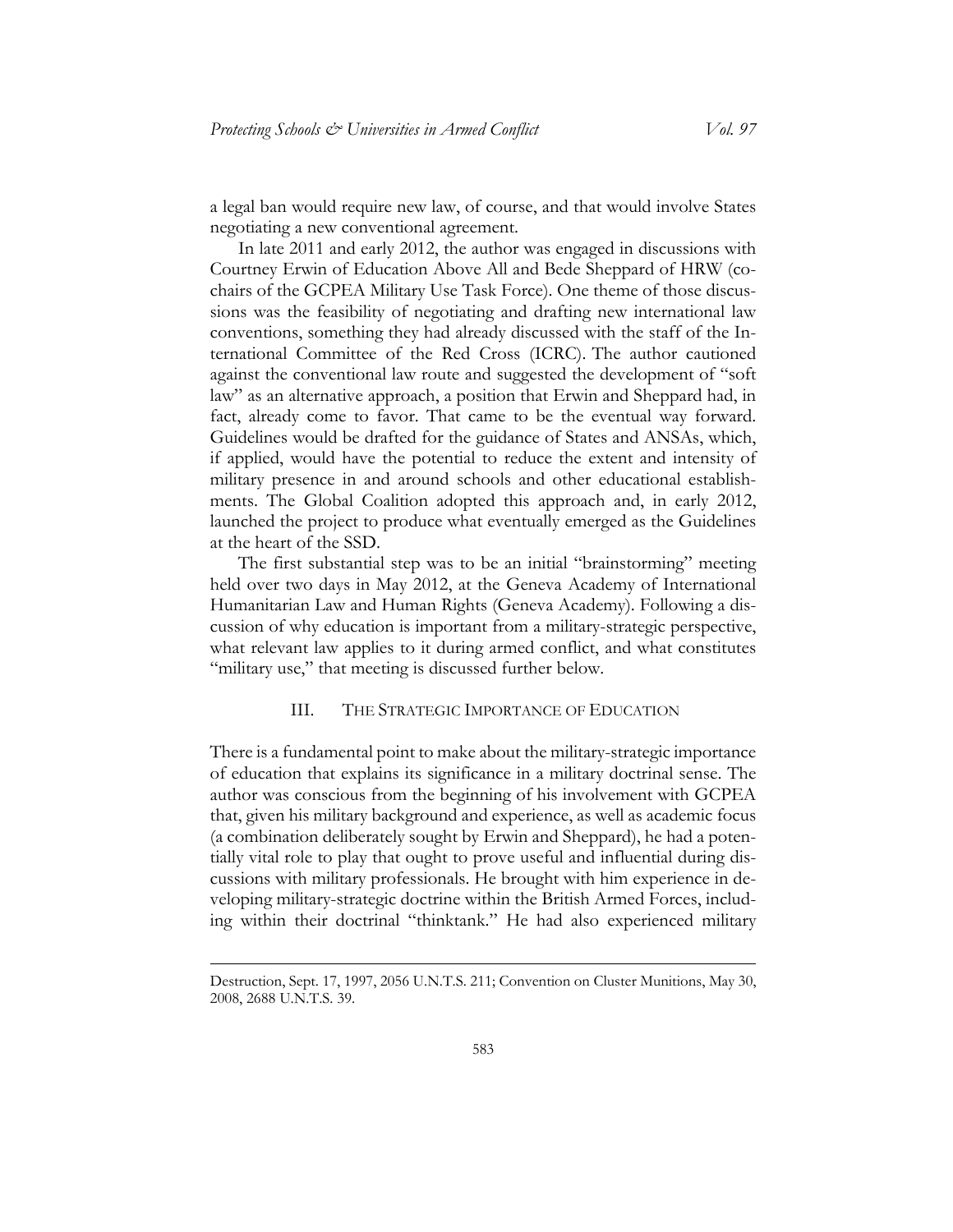operations in areas of conflict.<sup>[30](#page-12-0)</sup> If the guidelines were to be successful, they would need to be regarded sympathetically by those who would implement them "on the ground" during actual armed conflicts. The Global Coalition was convinced that an experienced military professional's involvement in the drafting process would be invaluable in producing a document that made sense to those who would have to use it. The military angle was vital, and, accordingly, no apology is offered for what may appear to be a digression.

The years since the early 1990s have witnessed a noticeable increase in the number of conflicts, particularly those within States, with substantial evidence of atrocities against civilian populations and infrastructure. In that time, international public opinion has clearly been affected by the humanitarian consequences of war. Civil society organizations have been motivated to focus an increasing amount of attention on the disastrous consequences of the international community's clear inability to take effective action in response.

The 1990s were dominated by the violent disintegration of Yugoslavia and the genocide in Rwanda. During the decade following, attention focused on the so-called "war on terror" following the September 11, 2001, attacks on New York and Washington, with major military interventions into Afghanistan and Iraq. The decade just ended seemed to have been dominated by Syria and Yemen. While these notable conflicts may have had particularly high media profiles in relation to the decades they seemed to dominate, they have been merely the "tip of the iceberg," with numerous other armed conflicts experienced, all having devastating consequences for the societies they have affected. In 2018 alone, according to the *War Report* produced by the Geneva Academy,<sup>[31](#page-12-1)</sup> there were sixty-nine armed conflicts on the territories of thirty States, many hardly reported in the mainstream press and broadcast media.[32](#page-12-2) It came as no surprise that this Geneva Academy report reflected the UNESCO and GCPEA reports discussed above.

The effects of armed conflict on civilian infrastructure can be catastrophic and long term. This is certainly the case in relation to the functioning of schools, universities, and other educational establishments. Education is one of the vital ingredients for recovery from the effects of conflict. Failed

<span id="page-12-0"></span><sup>30.</sup> He had served for over four years in Northern Ireland between 1979 and 1982 but, more pertinently, had deployed, albeit briefly, into the Balkans and Sierra Leone, witnessing the military use of education facilities in both theaters.

<span id="page-12-2"></span><span id="page-12-1"></span><sup>31.</sup> A joint center of the University of Geneva and the Graduate Institute of International and Development Studies.

<sup>32.</sup> *See* ANNYSSA BELLAL,THE WAR REPORT:ARMED CONFLICTS IN 2018, at 19 (2019).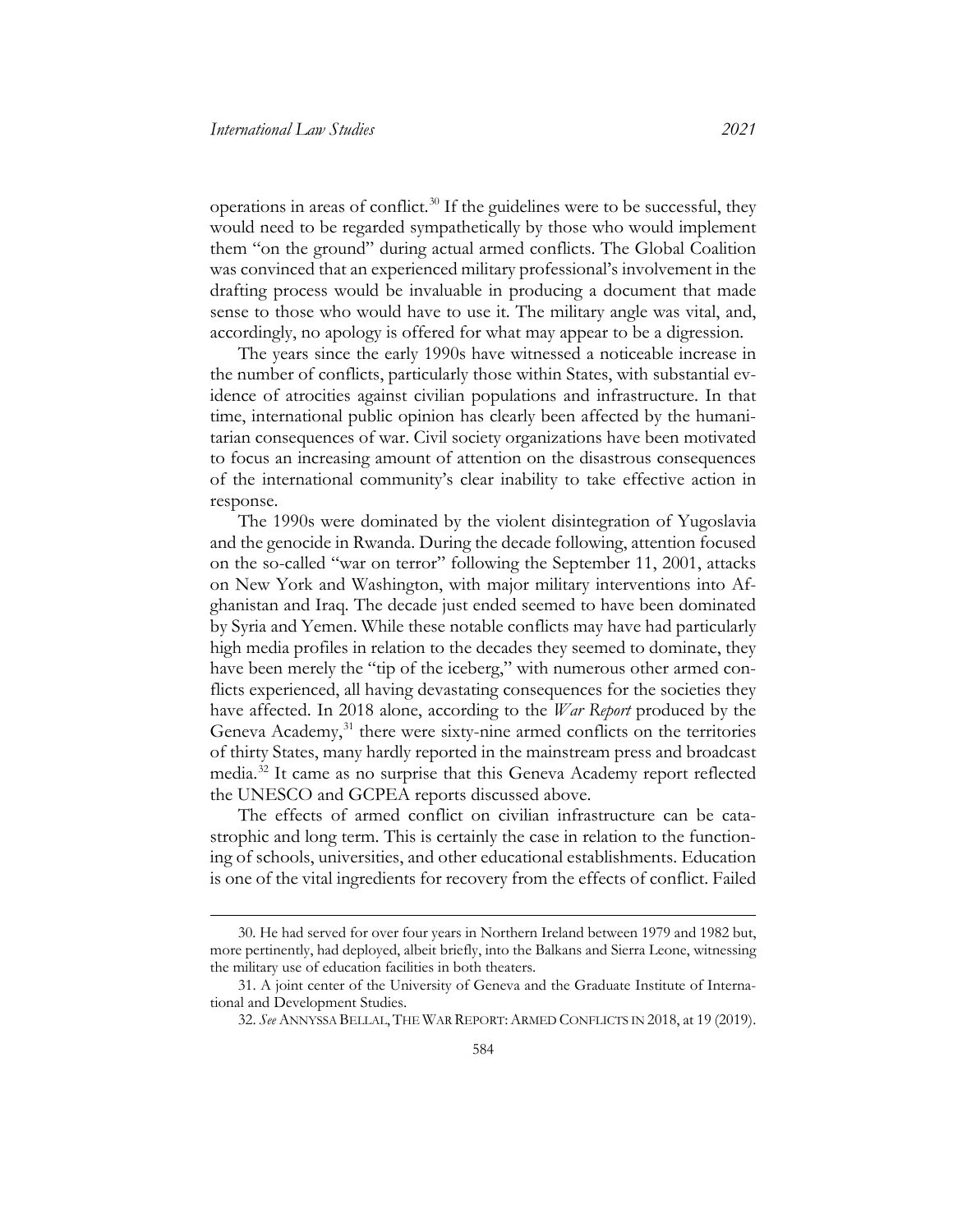States and those affected by the devastating impact of prolonged periods of conflict desperately need educated and trained professionals during postconflict reconstruction. Without the people capable of responding to crises in all sectors, the challenges of recovery can be insurmountable. In any State or society affected by conflict, education is at risk, as the UNESCO and GCPEA reports bear out. Those reports contain a mass of evidence that is not necessary to repeat in this article.

The Fourth UN Sustainable Development Goal makes it clear that education is fundamental to all sectors necessary for a fully functioning, wellgoverned society.[33](#page-13-0) It is the bedrock upon which all essential services and governance functions are constructed for the simple reason that they require well educated and appropriately trained people. A society emerging from a period of conflict when those services have been disrupted and following which sound governance has to be restored is wholly reliant on an educated population. If war rages for years, disrupting education in the process, postconflict reconstruction will be difficult, if not impossible, to achieve. All sectors require educated people to function.

This is not the place to provide a comprehensive account of the importance of education. It is, however, worth reflecting briefly on the impact of armed conflict on one of the sectors that is fundamental for human security and the stability of society. This is a sector that is unfortunately very much in the news as this article is being written. Provision of adequate health services is a vital ingredient of a fully functioning State, and this requires, above all, well-educated and trained medical professionals. A focus on one region will demonstrate the potential health consequences if education is severely disrupted during conflict.

During the 1990s and into the new century, States in West Africa, such as Liberia, Cote d'Ivoire, and Sierra Leone, were profoundly affected by con-flict.<sup>[34](#page-13-1)</sup> The affected States were ravaged by civil wars (non-international armed conflict (NIAC)) characterized by significant cross-border incursions from neighboring States. The United Nations, the Economic Community of

<span id="page-13-0"></span><sup>33.</sup> *See Sustainable Development Goals,* UNITED NATIONS, [https://www.un.org/sustaina](https://www.un.org/sustainabledevelopment/education/)[bledevelopment/education/](https://www.un.org/sustainabledevelopment/education/) (last visited Feb. 24, 2021).

<span id="page-13-1"></span><sup>34.</sup> This is not the place to give a blow-by-blow account of the various armed conflicts in that region during those years, the various groups that fought in them, or the attempts by those who intervened seeking to bring the hostilities to an end; this would require a lengthy description and detract from the main purpose of this article.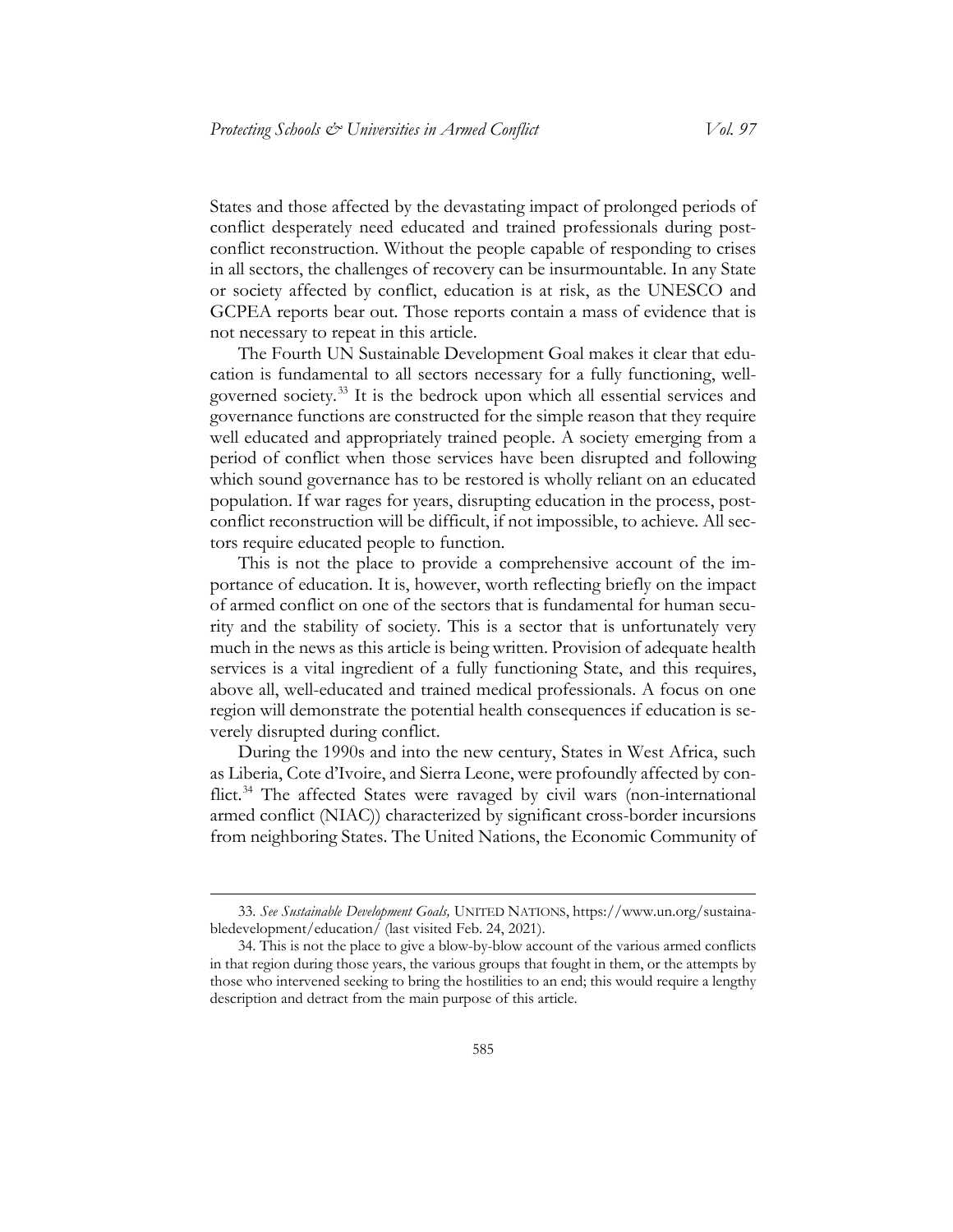<span id="page-14-1"></span>West African States, and the United Kingdom mounted interventions in at-tempts to halt the violence.<sup>[35](#page-14-0)</sup>

It is estimated that over a quarter of a million people were killed and over a million displaced in Liberia alone. Many took refuge in neighboring States, but a significant proportion was internally displaced, with whole towns abandoned. Serious abuses of IHRL and grave breaches of IHL/LOAC were committed during the conflicts, including the widespread use of child soldiers by various warring factions.

Importantly, in the context of this article, it was estimated that over 90 percent of schools in Liberia were affected by the conflict. Over ten years after the end of these West African wars, in early 2014, the author visited the region with Veronique Aubert of Save the Children (UK) and co-chair of GCPEA. Our visit included discussions with government ministers, parliamentarians, human rights activists, educationalists, and military officers in Liberia and Cote d'Ivoire. It also included visits to educational establishments, including a school and the university in the Liberian capital, Monrovia. Despite the years that had passed since the civil war ended in 2003, neither the school nor the university was fully functional. There was broken furniture in schoolrooms, libraries were virtually empty of books, and science laboratories were devoid of the equipment necessary to support vital science education. The civil wars had ended, but the physical effects of those wars were still very much in evidence.

By coincidence, as they were visiting the region, a number of States, including Liberia, were beginning to suffer from outbreaks of Ebola. The World Health Organization described the Ebola epidemic in West Africa between 2014-16 as the "largest, most severe and most complex Ebola

<span id="page-14-0"></span><sup>35.</sup> The author, while still a serving officer in the UK's Armed Forces, deployed into Sierra Leone as part of the UK's Joint Task Force headquarters in the summer of 2001. Of particular relevance to his subsequent work with GCPEA, he witnessed conflict devastation first-hand, including in abandoned areas of the country that were still at that time under the control of the anti-government Revolutionary United Front (RUF). During a visit hosted by the United Nations Mission in Sierra Leone (UNAMSIL) to Koidu, in the diamond mining area in the east of the country, he was taken to a previously abandoned school being used as a reception area for the disarming and reintegration of former RUF child soldiers. As a part of the process of reintegration into society, the children were put into classes and taught basic subjects by soldiers from UNAMSIL. This particular abandoned school was being put to what he regarded as very good use by military forces on a humanitarian mission. This certainly influenced his position that not all military uses of schools are necessarily undesirable.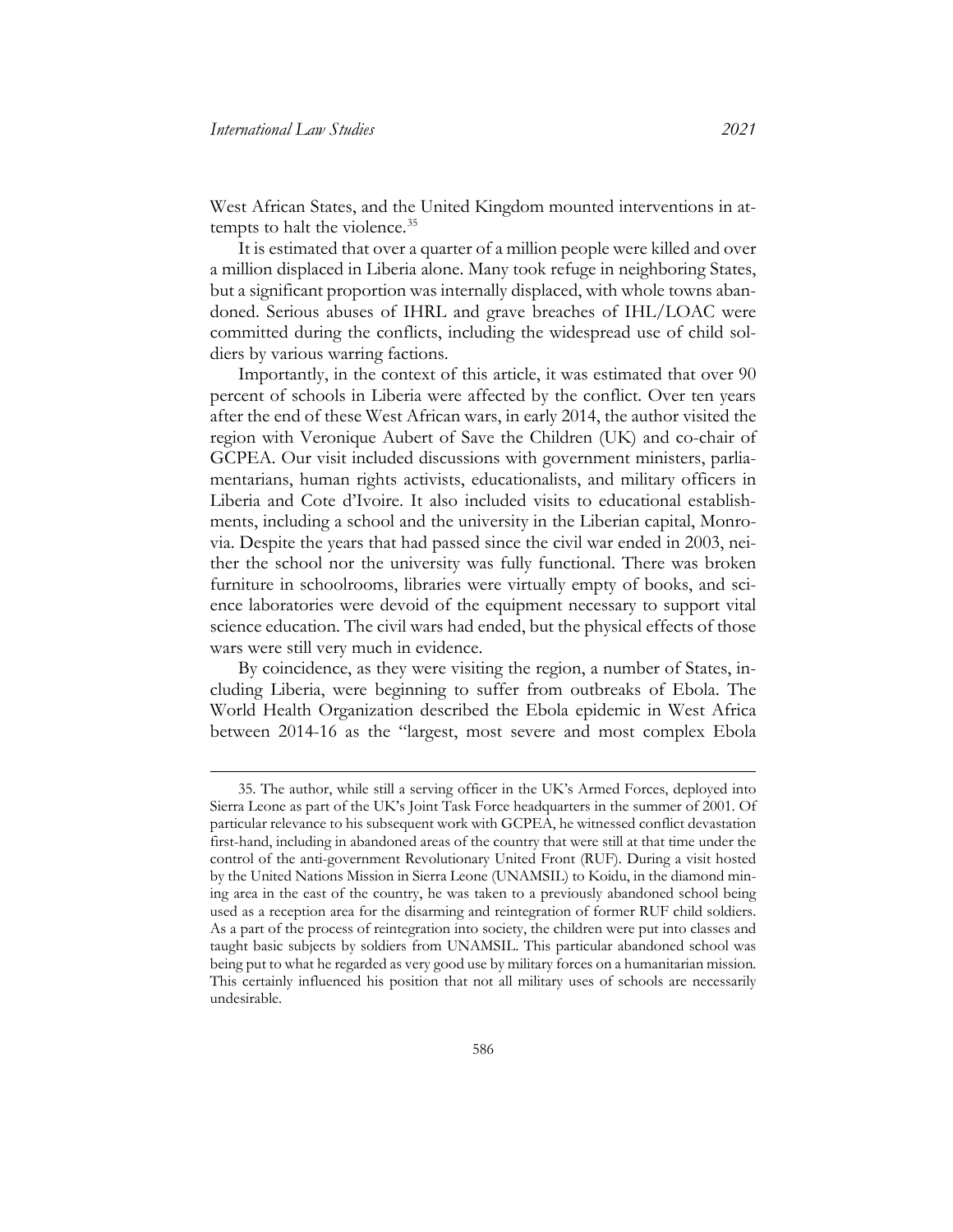epidemic" in history.[36](#page-15-0) It recorded a total of 28,616 cases, with over a third of them (11,310) proving fatal before the international community managed to contain the disease through an effective public health intervention.<sup>[37](#page-15-1)</sup> The bulk of Ebola cases occurred in Liberia and its neighbors, Sierra Leone and Guinea.

Without properly functioning health infrastructure and effective earlywarning systems in the region, the disease spread rapidly, and local health professionals were overwhelmed by the scale of the task facing them, revealing the failures of disjointed and under-resourced healthcare systems. An important contributory factor was a dire shortage of trained medical professionals. One of the reasons for this was Liberia's inability through both the years of conflict and subsequently, to provide adequate facilities for the education, training, and development of sufficient medical personnel to deal with even the routine demands of a society located in a challenging environment. The problem was rendered even more acute by the emigration of educated professionals, both during the civil war and after. Ebola was an emergency that was not detected early enough due to the lack of sufficient medical providers throughout the country. Dealing with the problem once it had materialized overwhelmed Liberia's medical staff. Containing the epidemic required substantial international intervention.

Liberia simply had no prospect of coping on its own—but it was not the worst affected State in the region. That was Sierra Leone, ravaged by years of civil war that ended in 2002 and, over a decade later, still a broken country with extremely weak infrastructure struggling to achieve some measure of post-conflict reconstruction. The World Health Organization reported 14,124 Ebola cases in Sierra Leone, 3,955 of which proved fatal.[38](#page-15-2) Liberia and Sierra Leone not only had Ebola in common; their wars had been linked in the complex series of violent struggles fought across national boundaries that had destroyed the social and administrative infrastructure of the region.

Significantly, the lack of sufficient trained medical personnel in that region of West Africa meant that the health campaign against Ebola required substantial foreign intervention, with medical teams deployed from around the world. Other States supported that intervention for a combination of altruism and humanitarian necessity on the one hand and self-interest in preventing the spread of a dangerous disease to their own regions on the other.

<span id="page-15-2"></span><span id="page-15-1"></span><span id="page-15-0"></span><sup>36.</sup> *Fact Sheet: Ebola Virus Disease*, WORLD HEALTH ORGANIZATION (Feb. 10, 2020), [https://www.who.int/news-room/fact-sheets/detail/ebola-virus-disease.](https://www.who.int/news-room/fact-sheets/detail/ebola-virus-disease)

<sup>37.</sup> *Id.*

<sup>38.</sup> *Id.*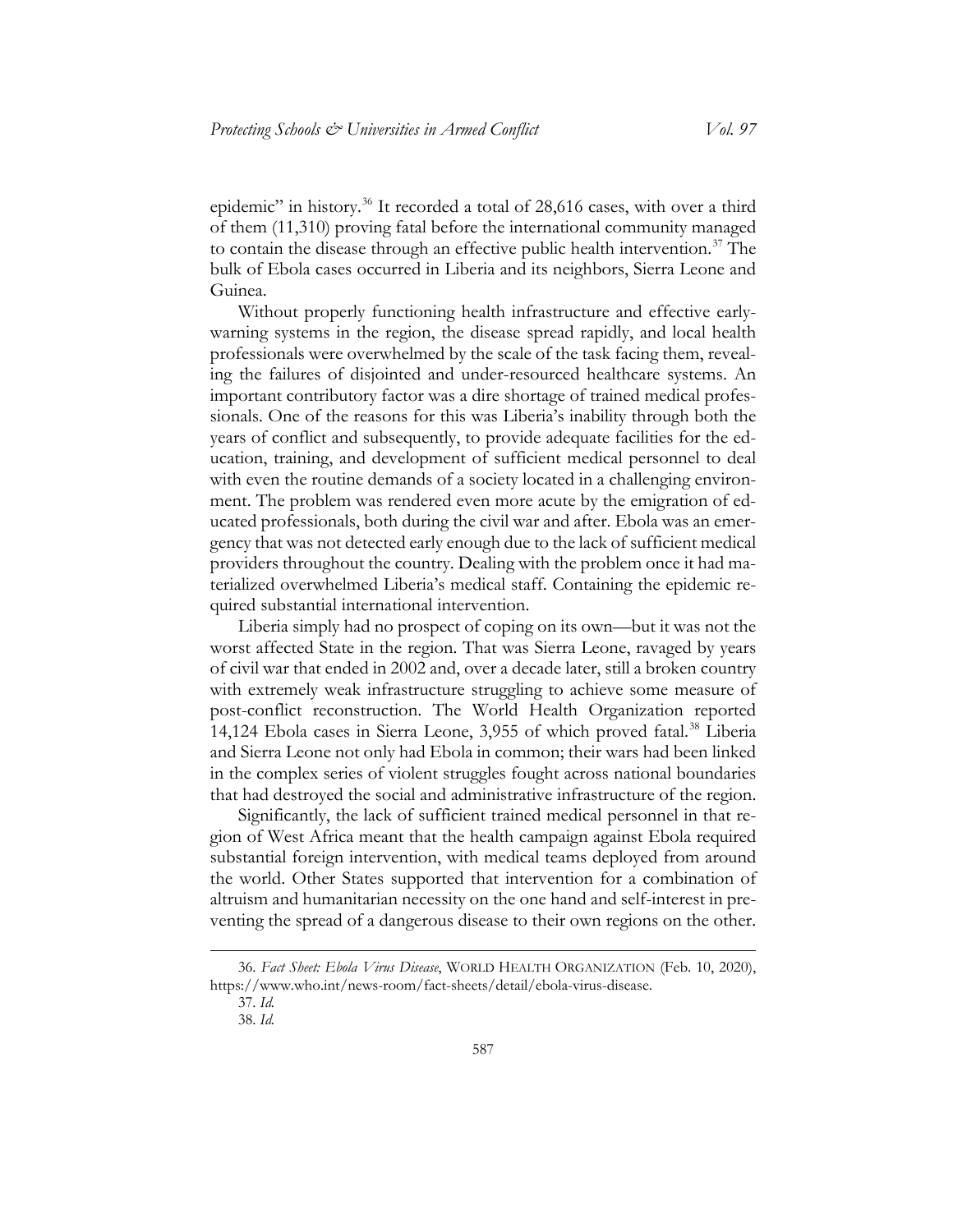As a result, Ebola was successfully contained and did not develop into a global pandemic.

By unfortunate coincidence, this article is being written at the height of the COVID-19 pandemic, which is close to exhausting all States' medical resources, even those of the most developed States. It goes without saying that those States currently experiencing armed conflict, such as Syria and Yemen, or which have yet to recover fully from past conflicts, are extremely vulnerable to a global pandemic—which is also, of course, severely limiting the potential for foreign medical intervention.

Liberia and Sierra Leone's recent past experiences provide compelling evidence that a well-developed functioning system of education capable of serving a country's needs is an essential element of a sound, stable, and wellrun society. The existence, or the re-establishing, of a sound educational system must be an essential ingredient of post-conflict reconstruction. Education will represent an essential consideration when States are contemplating financial aid to conflict-affected societies, sound education being a precondition for the successful implementation over time of viable aid programs. For this reason, education must be regarded as a significant military concern at both the strategic and tactical levels.

The legitimate use of military force is based on various criteria, including the need for what Just War theorists refer to as "right intent."[39](#page-16-0) Responsible military forces intervening for humanitarian purposes clearly need to consider the ultimate aims of their presence in regions of conflict. They must include the reestablishment of sound governance within the societies and territories badly affected by conflict, and this is only possible in a well-educated society. Legitimate military campaigns today consist of various phases, from planning and preparation through deployment and intervention into the region affected, followed by a probable combat phase and, vitally, the reestablishment of a functioning society after the conflict is concluded. Armed force is an instrument of policy, and a successful and legitimate military campaign has to lead to some measure of post-conflict settlement and

<span id="page-16-0"></span><sup>39. &</sup>quot;Right intent" is one of several criteria, the establishment of which contributes to the categorization of a war as "just" in the Just War tradition. It is not to be confused with "just cause," another separate criterion. See the explanations in, for example, ALEX J. BEL-LAMY, JUST WARS: FROM CICERO TO IRAQ 122–23, 211–12 (2006); CHARLES GUTHRIE & MICHAEL QUINLAN, JUST WAR: THE JUST WAR TRADITION: ETHICS IN MODERN WAR-FARE 24–26 (2007); 2 Steven Haines, *Genocide, Humanitarian Intervention and International Law*, *in* HUDSON PAPERS 53 (M. Mason ed., 2004).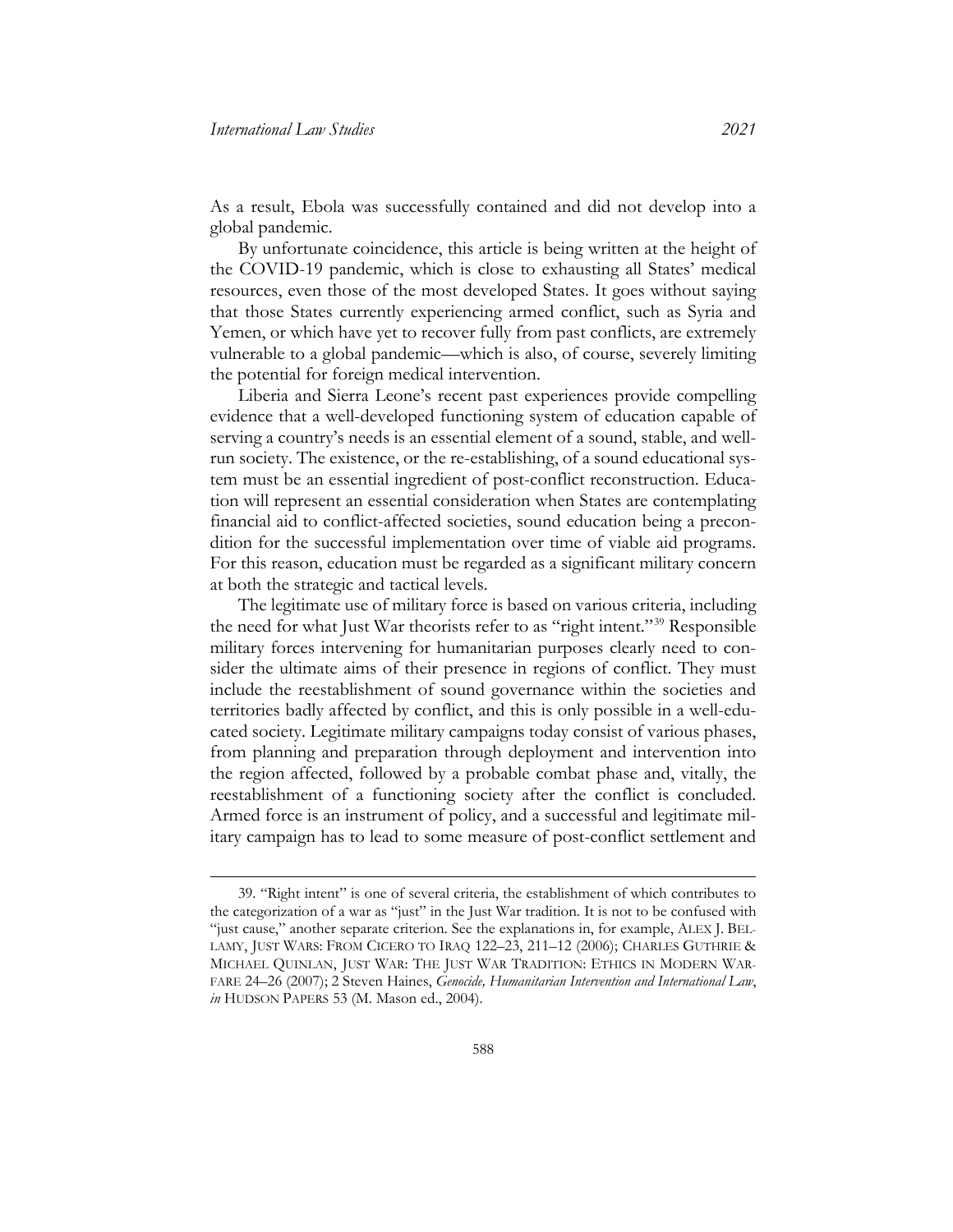recovery. The strategic objective will not be achieved by mere military victory over those forces engaged in the conflict. Post-conflict reconstruction will be a vital element of a sound military-strategic objective.<sup>[40](#page-17-0)</sup>

<span id="page-17-2"></span>Contemporary military doctrine should, therefore, require military action during all phases of a campaign to be consistent with the military-strategic objective. The need for tactical action to be consistent with the strategic objective is a foundational rationale for the systems of rules of engagement (ROE) widely utilized by many armed forces today.<sup>[41](#page-17-1)</sup> If the strategic objective is to establish or maintain a sound and well-ordered society post-conflict—as it should be—then it is vitally important that nothing done for tactical convenience should risk undermining the strategic purpose of a military campaign. Tactical military action that adversely affects civil education will invariably fail to meet that test, even if it is not manifestly unlawful. Given that one important reason for the vulnerability of education to attack is the close proximity of military forces to schools and universities—or indeed, their use for military purpose—military commanders at all levels should exercise great caution when deploying military personnel anywhere near educational establishments and be even more circumspect if they are considering using them for military purposes.

It is vitally important to regard such caution as entirely consistent with the strategic aim of a sound and responsible military campaign. The desirable campaign end-state should be a properly functioning society. Educational provision is an important part of that and damaging schools during the combat phase would clearly work against it. The author has stressed this point whenever he has discussed the Guidelines with naturally skeptical military audiences. They are skeptical because they are wary of any new constraints on tactical action, especially constraints that seem to be stricter than the law demands. Once it is pointed out, however, that damage to schools can undermine their ultimate strategic purpose but that their use of them is

<span id="page-17-0"></span><sup>40.</sup> For more detail on the author's argument, see Steven Haines, *The United Kingdom and Legitimate Military Objectives: Current Practice . . . and Future Trends?*, *in* INTERNATIONAL LAW FACING NEW CHALLENGES: SYMPOSIUM IN HONOUR OF KNUT IPSEN 127, 135–41 (Wolff Heintschel von Heinegg & Volker Epping eds., 2007).

<span id="page-17-1"></span><sup>41.</sup> For information on rules of engagement, see DENNIS MANDSAGER, ALAN COLE, PHILLIP DREW & ROB MCLOUGHLIN, RULES OF ENGAGEMENT HANDBOOK (2009) [hereinafter RULES OF ENGAGEMENT HANDBOOK]. For another further "open" source of advice on ROE, see CENTER FOR LAW AND MILITARY OPERATIONS, THE JUDGE ADVOCATE GENERAL'S LEGAL CENTER AND SCHOOL, RULES OF ENGAGEMENT (ROE) HANDBOOK FOR JUDGE ADVOCATES (2000) [hereinafter ROE FOR JUDGE ADVOCATES].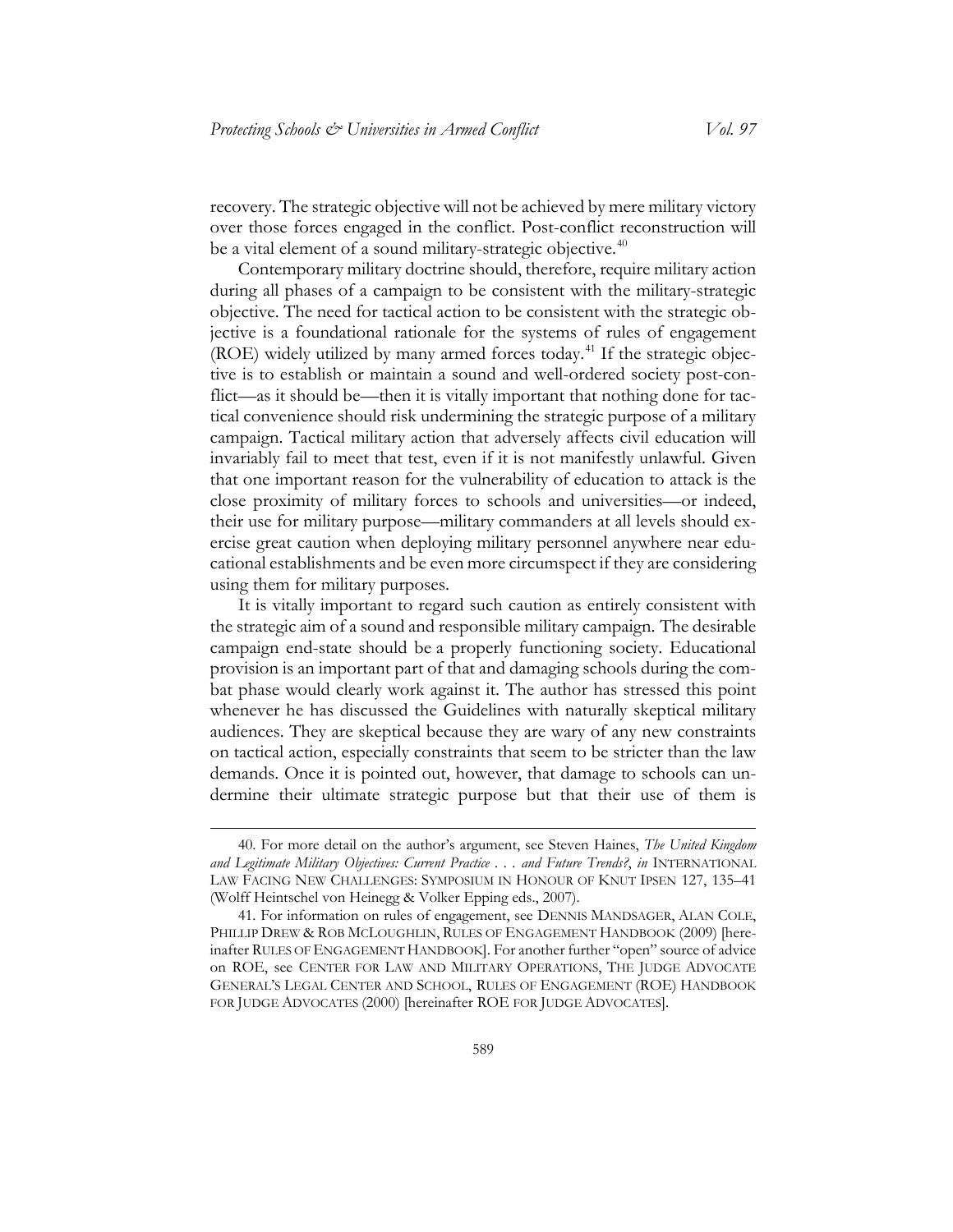permitted in exceptional circumstances (that pragmatically that option remains available to them), they regard the Guidelines very much more favorably. This was the author's experience when discussing the Guidelines with military personnel in a wide range of circumstances—at NATO Headquarters, in ministries of defense, in military headquarters in West Africa, and, importantly, with members of armed non-State groups. Once these factors were explained, military professionals frequently became enthusiastic advocates of the thinking behind the Guidelines.

#### <span id="page-18-0"></span>IV. INTERNATIONAL LAW AND EDUCATION IN ARMED CONFLICT

From an international legal perspective, the provision and protection of education is invariably underpinned by IHRL, which applies at all times, in both peace and war. In contrast, IHL/LOAC applies only in the context of armed conflict; it is widely (though not universally) regarded as the *lex specialis* once armed conflict has broken out. The relationship between these two bodies of law has been the subject of substantial academic legal analysis and debate, especially since the 1990s.[42](#page-18-2) This article is not concerned with that debate, however. We merely acknowledge it and move on. It is appropriate, though, to consider briefly what each of these distinct bodies of law (IHRL and IHL/LOAC) says about education, the rights to it, and its protection during armed conflict.<sup>[43](#page-18-3)</sup>

#### <span id="page-18-1"></span>*A. International Human Rights Law*

 $\overline{a}$ 

Article 26 of the Universal Declaration of Human Rights declares, in its opening sentence, that: "Everyone has the right to education."[44](#page-18-4) The Declaration itself is not legally binding, but it has been the foundation upon which

<span id="page-18-2"></span><sup>42.</sup> For a collection of essays on the relationship, see INTERNATIONAL HUMANITARIAN LAW AND HUMAN RIGHTS LAW: TOWARDS A NEW MERGER IN INTERNATIONAL LAW (Roberta Arnold & Noelle Quénivet eds., 2008).

<span id="page-18-3"></span><sup>43.</sup> Shortly after the formation of GCPEA, Education Above All (part of the Global Coalition) commissioned a legal handbook, prepared by the British Institute of International and Comparative Law between 2010 and 2012 that was published in 2012. This has since been updated and recently re-published. *See* KRISTEN HAUSLER, NICOLE URBAN, ROBERT MCCORQUODALE & SIOBHAN SMITH, PROTECTING EDUCATION IN INSECURITY AND ARMED CONFLICT: AN INTERNATIONAL LAW HANDBOOK (2d ed. 2020).

<span id="page-18-4"></span><sup>44.</sup> G.A. Res. 217 (III) A, Universal Declaration of Human Rights art. 28(1) (Dec. 10, 1948), [https://www.ohchr.org/EN/UDHR/Documents/UDHR\\_Translations/eng.pdf.](https://www.ohchr.org/EN/UDHR/Documents/UDHR_Translations/eng.pdf)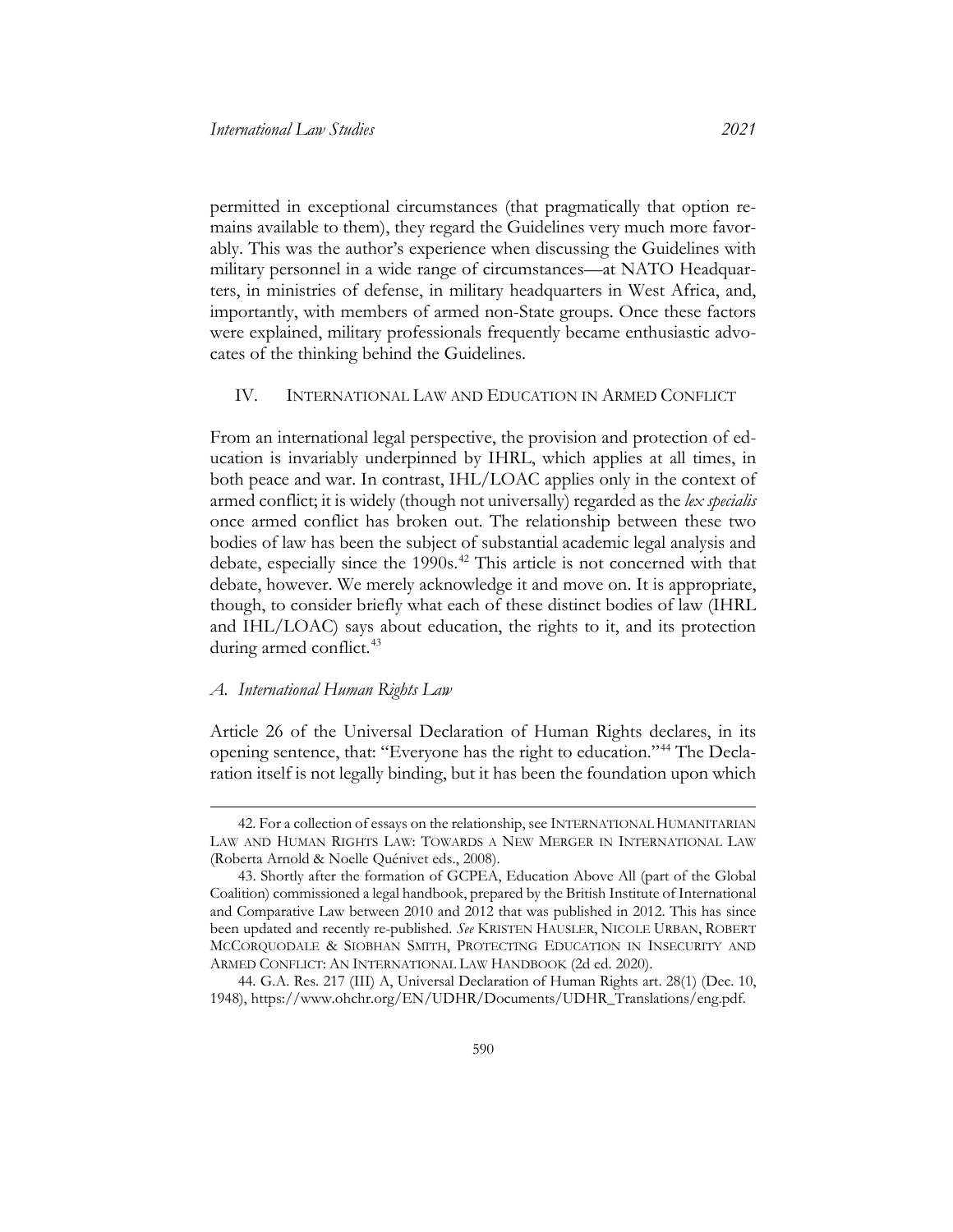<span id="page-19-6"></span>numerous IHRL instruments have been built in the decades since 1948. These instruments include the International Covenant on Economic, Social and Cultural Rights (ICESCR) [45](#page-19-0) and the UN Convention on the Rights of the Child, [46](#page-19-1) as well as various regional IHRL treaties, including the African Charter of Human and Peoples' Rights (Banjul Charter), [47](#page-19-2) the Additional Protocol to the American Convention on Human Rights (San Salvador Protocol), [48](#page-19-3) and the First Protocol to the European Convention on Human Rights. [49](#page-19-4) The right to education is well established in these instruments of conventional law and is now generally established in custom.

Education is empowering of those individuals who are able to benefit from it. It can also be regarded as a "multiplier" in that it enables a host of other human rights to achieve meaningful substance. To quote from two leading academics, "the right to education, as well as having intrinsic value, has great instrumental significance in relation to the enjoyment of other human rights."[50](#page-19-5) The denial of the right to education not only seriously undermines the potential of individuals but also has a profound collective or societal consequence. As has been argued above, societies deprived of education will have limited potential for recovery from conflict.

While there is a clear right to education, it does not apply fully across all levels. Under ICESCR Article 13, only the provision of primary education is compulsory. Secondary and higher levels of education are differentiated,

<span id="page-19-0"></span><sup>45.</sup> International Covenant on Economic, Social and Cultural Rights, Dec. 16, 1966, 993 U.N.T.S. 3 (entered into force Jan. 3, 1976) [hereinafter ICESCR].

<span id="page-19-1"></span><sup>46.</sup> *See* UNCRC, *supra* note [2.](#page-2-8) It opened for signature on November 20, 1989, and entered into force on September 2, 1990. All UN member States are party, with the exception of the United States.

<span id="page-19-2"></span><sup>47.</sup> African Charter of Human and Peoples' Rights, June 26, 1981, 21 INTERNATIONAL LEGAL MATERIALS 59 (1982) (entered into force Oct. 21, 1986), [https://au.int/sites/de](https://au.int/sites/default/files/treaties/36390-treaty-0011_-_african_charter_on_human_and_peoples_rights_e.pdf)[fault/files/treaties/36390-treaty-0011\\_-\\_african\\_charter\\_on\\_human\\_and\\_peo](https://au.int/sites/default/files/treaties/36390-treaty-0011_-_african_charter_on_human_and_peoples_rights_e.pdf)[ples\\_rights\\_e.pdf.](https://au.int/sites/default/files/treaties/36390-treaty-0011_-_african_charter_on_human_and_peoples_rights_e.pdf)

<span id="page-19-3"></span><sup>48.</sup> Additional Protocol to the American Convention on Human Rights in the Area of Economic, Social and Cultural Rights, Nov. 17, 1988, O.A.S.T.S. No. 69, 28 INTERNA-TIONAL LEGAL MATERIALS 1621 (1989) (entered into force November 16, 1999), [https://www.oas.org/juridico/english/treaties/a-52.html.](https://www.oas.org/juridico/english/treaties/a-52.html)

<span id="page-19-4"></span><sup>49.</sup> First Protocol to the European Convention on Human Rights, Mar. 20, 1952, 213 U.N.T.S. 262 (entered into force on May 18, 1954), [https://www.coe.int/en/web/echr](https://www.coe.int/en/web/echr-toolkit/protocole-1)[toolkit/protocole-1.](https://www.coe.int/en/web/echr-toolkit/protocole-1)

<span id="page-19-5"></span><sup>50.</sup> SUSAN MARKS & ANDREW CLAPHAM, INTERNATIONAL HUMAN RIGHTS LEXICON 136 (2005) (commenting on the "multiplier" effect articulated in KATERINA TOMAŠEVSKI, EDUCATION DENIED 1(2003)).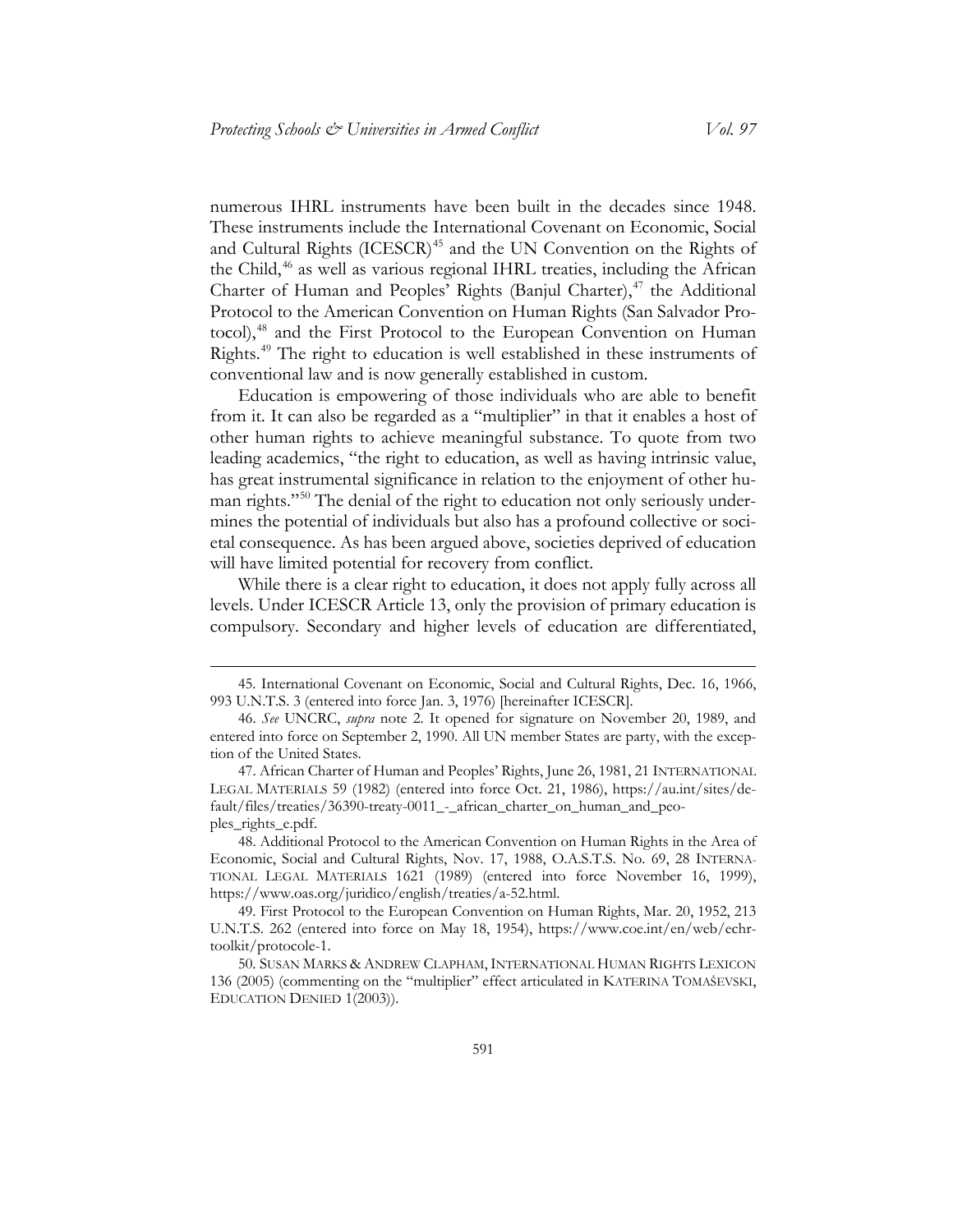both from primary education and between each level. Secondary education "shall be made generally available and accessible to all by every appropriate means," while higher education "shall be made equally accessible to all, on the basis of capacity."[51](#page-20-1) In an ideal situation, all children of primary and sec-ondary school age<sup>[52](#page-20-2)</sup> would be benefiting from free education, while adults (and some older children) would have the opportunity to pursue higher (university) education if they met the necessary criteria for access, based on capacity and potential ability (typically assessed/measured by qualifications obtained during secondary schooling). While this is not the place for a discussion of the finer points of educational policy, it is pertinent to state that ideally all children should attend school. At the same time, suitably qualified adults should have access to universities and colleges for further education.

States bear a responsibility to respect human rights, to protect them, to fulfil them, and to promote them. They are under an IHRL obligation to ensure education is available for those who have a right to it. There is an obvious obligation to provide and protect education, but there is also an obligation not to deprive individuals of educational opportunities. Thus, IHRL obligations in relation to education rest on all parties during an armed conflict; there is an obligation to provide and protect it, on the one hand, and an obligation not to disrupt it on the other. Such is the education-related IHRL backdrop to the application of IHL/LOAC.

#### <span id="page-20-0"></span>*B. International Humanitarian Law/Law of Armed Conflict*

The relevant part of IHL/LOAC concerning the protection of education in armed conflict is that dealing with the conduct of hostilities, more specifically, the law of targeting. The recognized and relevant sources of

<sup>51.</sup> ICESCR, *supra* note [45,](#page-19-6) art. 13(2).

<span id="page-20-2"></span><span id="page-20-1"></span><sup>52.</sup> *See* UNCRC, *supra* note [2,](#page-2-8) art. 1 ("For the purposes of the present Convention, a child means every human being below the age of 18 years unless under the law applicable to the child, majority is attained earlier.").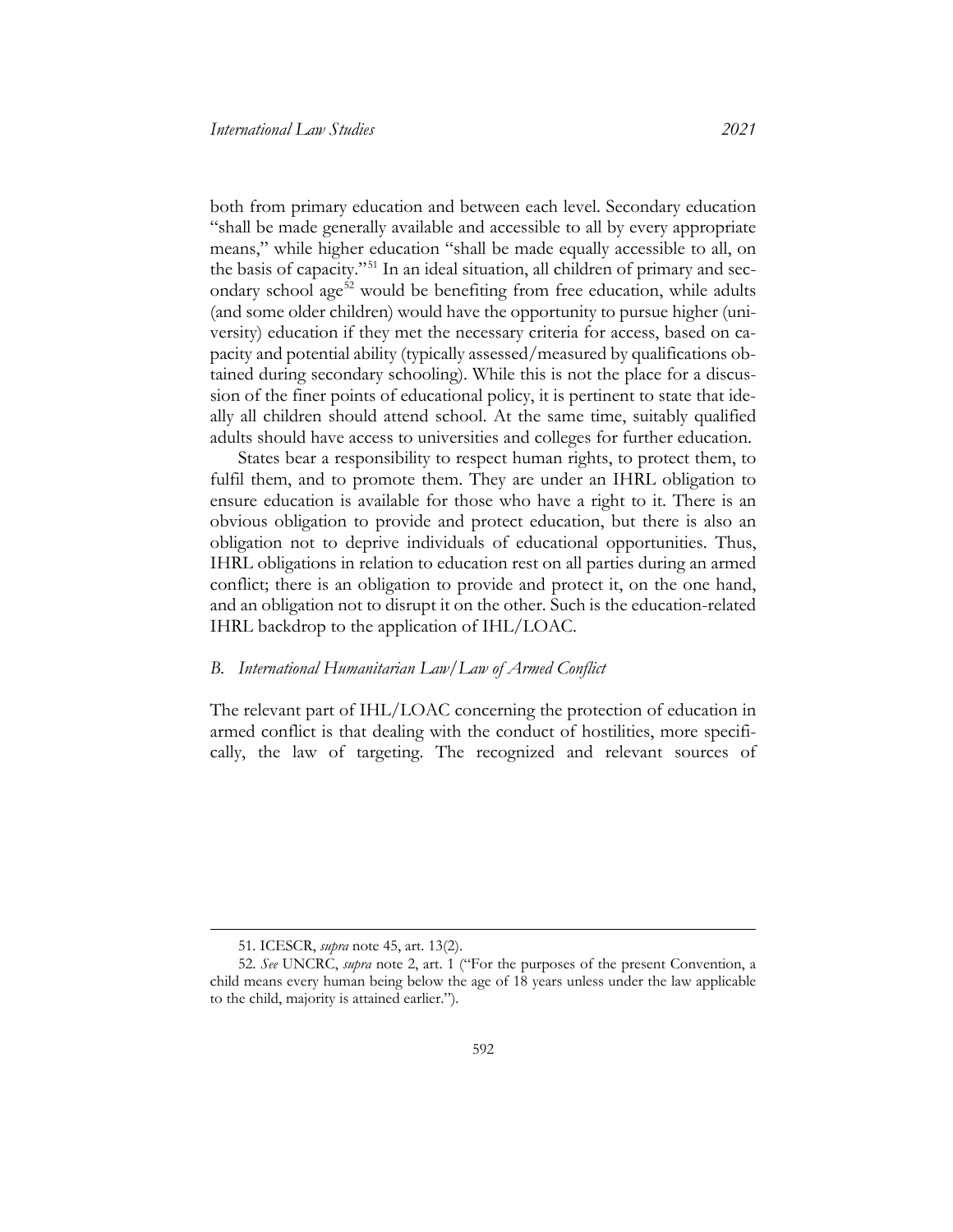<span id="page-21-8"></span><span id="page-21-0"></span>IHL/LOAC include conventional law from 1907,<sup>[53](#page-21-1)</sup> 1949,<sup>[54](#page-21-2)</sup> and 1977,<sup>[55](#page-21-3)</sup> and customary law, most recently assessed by the ICRC in 2005.<sup>[56](#page-21-4)</sup> While the identification of what is and what is not a lawful target can appear to be a simple process (e.g., soldiers as distinct from civilians and military vehicles as distinct from public transport), the law is not entirely straightforward, especially when its complexity is compounded by the need to take into account the international or non-international character of the armed conflict in which it is to be applied. A full description of it is certainly not possible in the few paragraphs available here.<sup>[57](#page-21-5)</sup> Fortunately, that is not necessary, and the discussion can be relatively brief.

The potential complexity of the law was an issue of slight concern when the Guidelines were being drafted. In the initial stages of the project,<sup>[58](#page-21-6)</sup> it had been determined that they should be short and easily understood. It was also seen as important that they should be generic for application in both international armed conflicts (IACs) and NIACs, and regardless of the identity of the parties to the conflict (States and/or ANSAs). This prompted a number of questions. Should the Guidelines reflect the 1949 Geneva Conventions (including Common Article 3 in relation to NIAC [59\)](#page-21-7) or the two 1977 Additional Protocols to the Geneva Conventions? The majority of armed

<span id="page-21-3"></span>55. Protocol Additional to the Geneva Conventions of 12 August 1949, and Relating to the Protection of Victims of International Armed Conflicts, June 8, 1977, 1125 U.N.T.S. 3 [hereinafter AP I]; Protocol Additional to the Geneva Conventions of August 12, 1949, and Relating to the Protection of Victims of Non-international Armed Conflicts, June 8, 1977, 1125 U.N.T.S. 609 [hereinafter AP II].

<span id="page-21-4"></span>56. 1 CUSTOMARY INTERNATIONAL HUMANITARIAN LAW (Jean-Marie Henckaerts & Louise Doswald-Beck eds., 2005) (the ICRC's useful, though not infallible, source of opinion on the customary law); *see also* Rome Statute of the International Criminal Court, July 17, 1998, 2187 U.N.T.S. 90.

<span id="page-21-7"></span><span id="page-21-6"></span><span id="page-21-5"></span>57. For a comprehensive treatment of the subject, see WILLIAM H. BOOTHBY, THE LAW OF TARGETING (2012) (which covers the topic in just over six hundred pages).

 $\overline{a}$ 

59. *See, e.g.*, GCIV, *supra* note [54,](#page-21-0) art. 3.

<span id="page-21-1"></span><sup>53.</sup> Convention No. IV Respecting the Laws and Customs of War on Land, Oct. 18, 1907, 36 Stat. 2227, T.S. No. 539.

<span id="page-21-2"></span><sup>54.</sup> Convention (I) for the Amelioration of the Condition of the Wounded and Sick in the Armed Forces in the Field, Aug. 12, 1949, 6 U.S.T. 3114, 75 U.N.T.S. 31; Convention (II) for the Amelioration of the Condition of the Wounded, Sick, and Shipwrecked Members of Armed Forces at Sea, Aug. 12, 1949, 6 U.S.T. 3217, 75 U.N.T.S. 85; Convention (III) Relative to the Treatment of Prisoners of War, Aug. 12, 1949, 6 U.S.T. 3316, 75 U.N.T.S. 135; Convention (IV) Relative to the Protection of Civilian Persons in Time of War, Aug. 12, 1949, 6 U.S.T. 3516, 75 U.N.T.S. 287 [hereinafter GCIV].

<sup>58.</sup> *See infra* Part VI.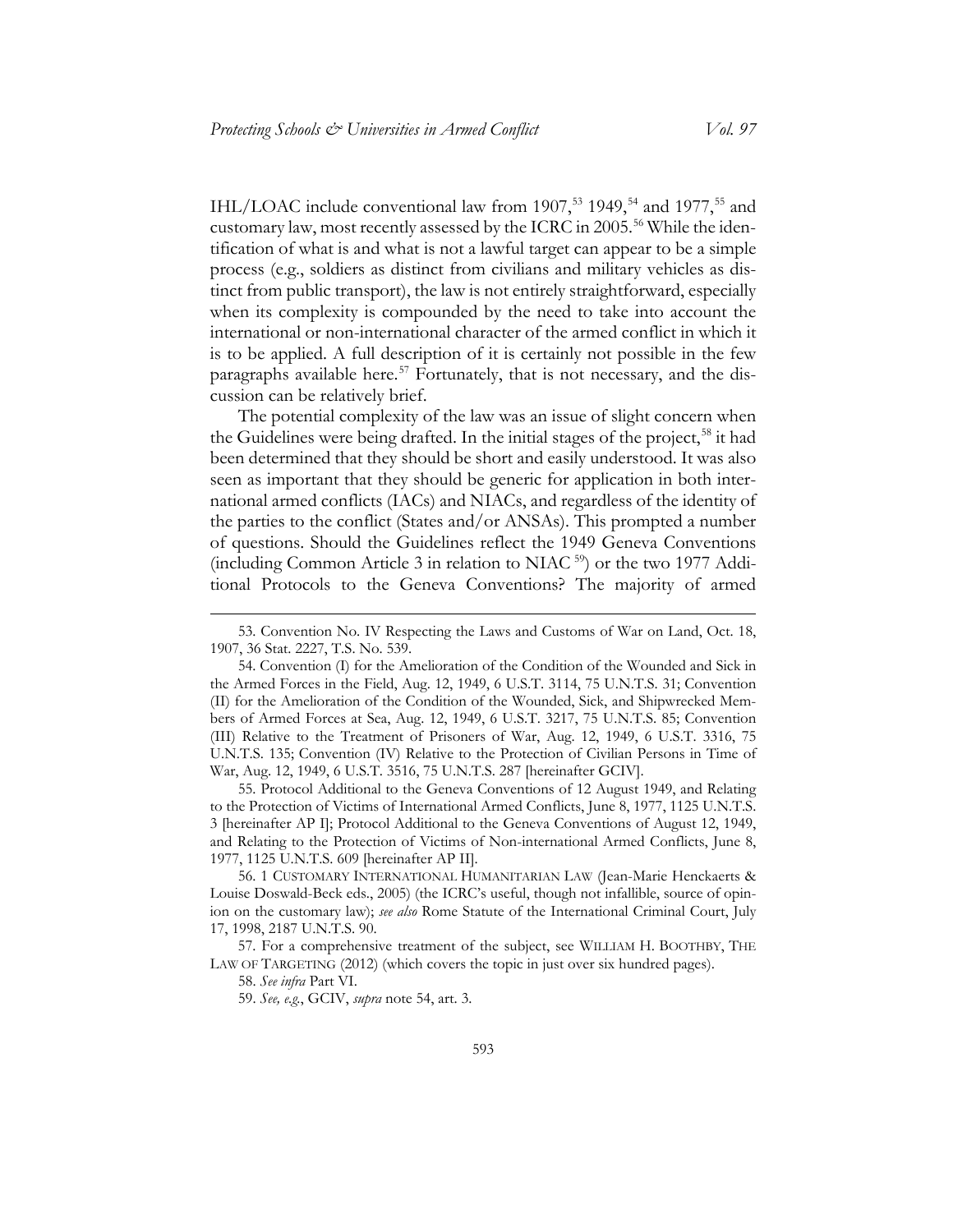conflicts of concern were of a non-international character, but not all were. The Additional Protocols were not universally binding, but the four Geneva Conventions were. Did this fact necessitate the privileging of the conventional law from 1949 over more recent law dating from 1977? What might be the influence of customary law?

As the drafting commenced, the author judged it sensible to use the most recent conventional law as the guide. In the case of IAC, the legal rules to be privileged were those in the 1977 Additional Protocol I to the 1949 Geneva Conventions. In the case of NIAC, the law of reference was to be that in the 1977 Additional Protocol II rather than that derived from an interpretation of Common Article 3 of the Geneva Conventions. Notwithstanding the prevalence of NIAC, the rules in Additional Protocol I were used as the convenient first point of reference. The wording of each successive draft of the Guidelines was, however, checked by the author for consistency with the other established sources of the law. Such consistency was maintained throughout the research and development process, from the initial drafting in October 2012 in preparation for the Lucens Roundtable $^{60}$  $^{60}$  $^{60}$  to the final promulgation of the Lucens Guidelines in July 2013. In doing so, the rules directly relevant to the protection of schools and universities from attack those giving substance to the principle of distinction and those to do with taking the necessary precautions in attack—did not prove difficult to reflect in the wording of the Guidelines. Ultimately, that wording managed to cover all possibilities considered during the research and development process.

The first rules to be considered were those derived from the principle of distinction. Civilian schools and other educational facilities, those attending them, and those conducting the teaching and providing support, are all pro-tected in law from attack through their civilian/non-combatant status.<sup>[61](#page-22-1)</sup> There is clearly a need to distinguish between those individuals defined as civilians and others categorized as combatants, the latter being members of the armed forces of a party to a conflict who have the right to participate

<sup>60.</sup> *See infra* p. 603.

<span id="page-22-1"></span><span id="page-22-0"></span><sup>61.</sup> There are, of course, educational establishments that are a part of the military infrastructure of the State, including military colleges and academies. While these are clearly military establishments and may qualify as military objectives, attacks on them would need to satisfy the condition of military necessity under precautions in attack, so they may not invariably be subject to lawful attack. It was never intended, however, that the Guidelines be applied to such military establishments.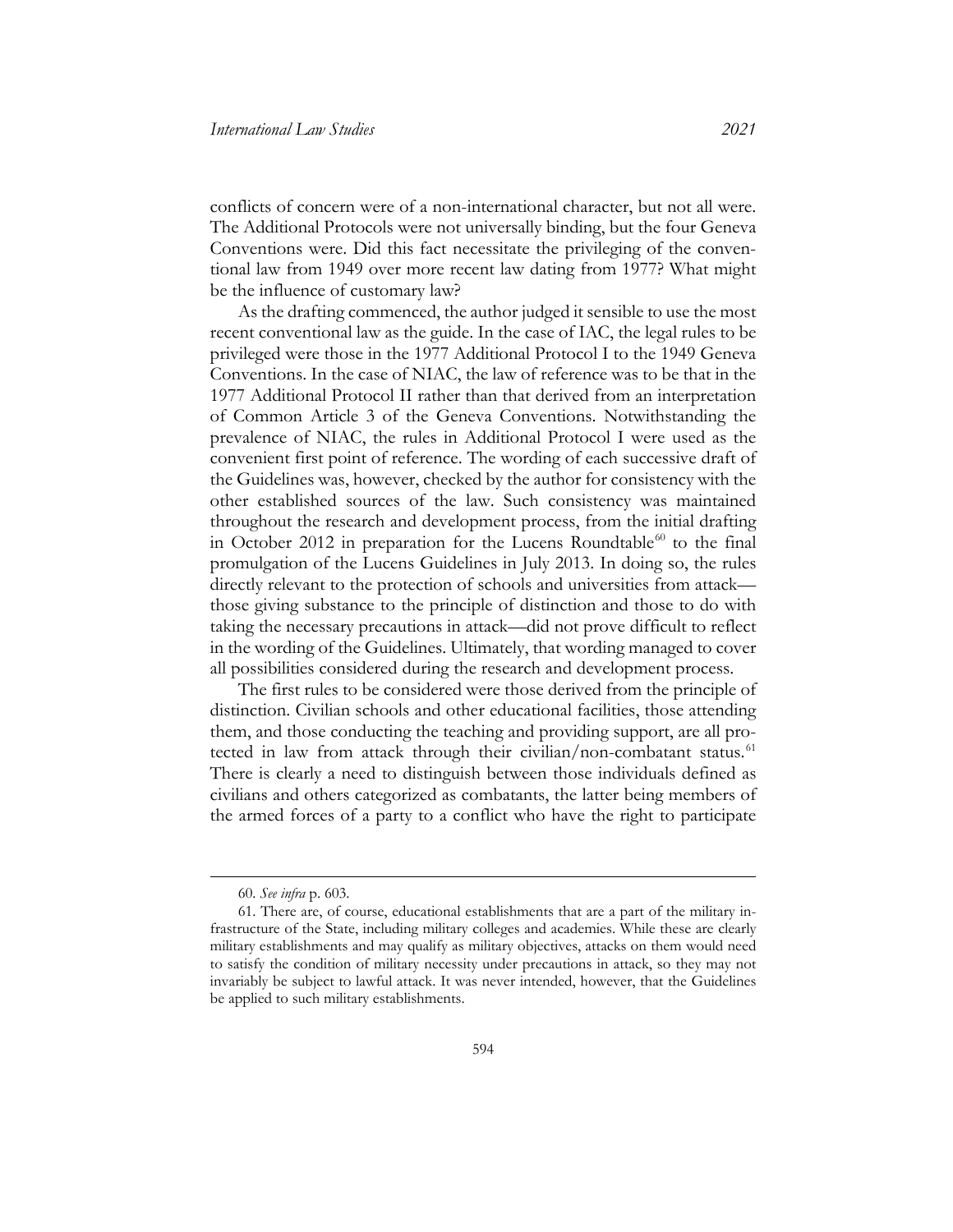$\alpha$  directly in hostilities.<sup>[62](#page-23-0)</sup> All civilians are protected persons unless they directly participate in hostilities, in which case they lose protection and can be subject to lawful attack.<sup>[63](#page-23-1)</sup>

<span id="page-23-3"></span>Civilian objects are defined as all objects not classified as "military objectives," the latter being defined as "[t]hose objects which by their nature, location, purpose or use make an effective contribution to military action and whose total or partial destruction, capture or neutralization, in the circumstances ruling at the time, offers a definite military advantage."[64](#page-23-2)

As will be obvious from this definition, a civilian school would ordinarily not be a military objective and would, therefore, be a civilian object protected from attack. If, however, it started to be used by the military forces of one of the parties to a conflict, it would cease to be a protected civilian object and would become a military objective potentially subject to lawful attack. The next Part of the article will discuss what is meant by military use, but it is by no means necessarily the case that the presence or close proximity of military personnel or equipment will transform a civilian school into a military objective. A school may remain a civilian object even if a soldier or a military vehicle is present within it. The presence may be merely the result of a brief visit by military personnel, for example, to check on the status of the building and arrangements for its security. In these circumstances, the visiting soldier or military vehicle will remain a military objective subject to attack, but the school itself most certainly will not. The result may be the targeting of the soldier or the military vehicle within the school but not of the school itself. In these or similar circumstances (in which there may be a significant amount of ambiguity as to the reason for the military presence), the school may be vulnerable to damage as the collateral effect of the lawful targeting of the military objective located within it.

It is in these circumstances, in particular, in which precautions in and against attack are of crucial importance. The military forces of all parties have an obligation to take precautions to avoid injury to civilians and damage to

<span id="page-23-0"></span><sup>62.</sup> *See* AP I, *supra* note [55,](#page-21-8) art. 43(2). Medical personnel and chaplains serving with the armed forces are excluded from this definition. *Id.*

<span id="page-23-2"></span><span id="page-23-1"></span><sup>63.</sup> *Id.* art. 51(3). The question about what constitutes "direct participation in hostilities" (DPH) is especially important in NIACs. Although it is not uncontroversial, for a significant reference in relation to determining DPH *see* INTERNATIONAL COMMITTEE OF THE RED CROSS, INTERPRETIVE GUIDANCE ON THE NOTION OF DIRECT PARTICIPATION IN HOS-TILITIES UNDER INTERNATIONAL HUMANITARIAN LAW (2009) [hereinafter INTERPRETIVE GUIDANCE].

<sup>64.</sup> AP I, *supra* note [55,](#page-21-8) art. 52(2).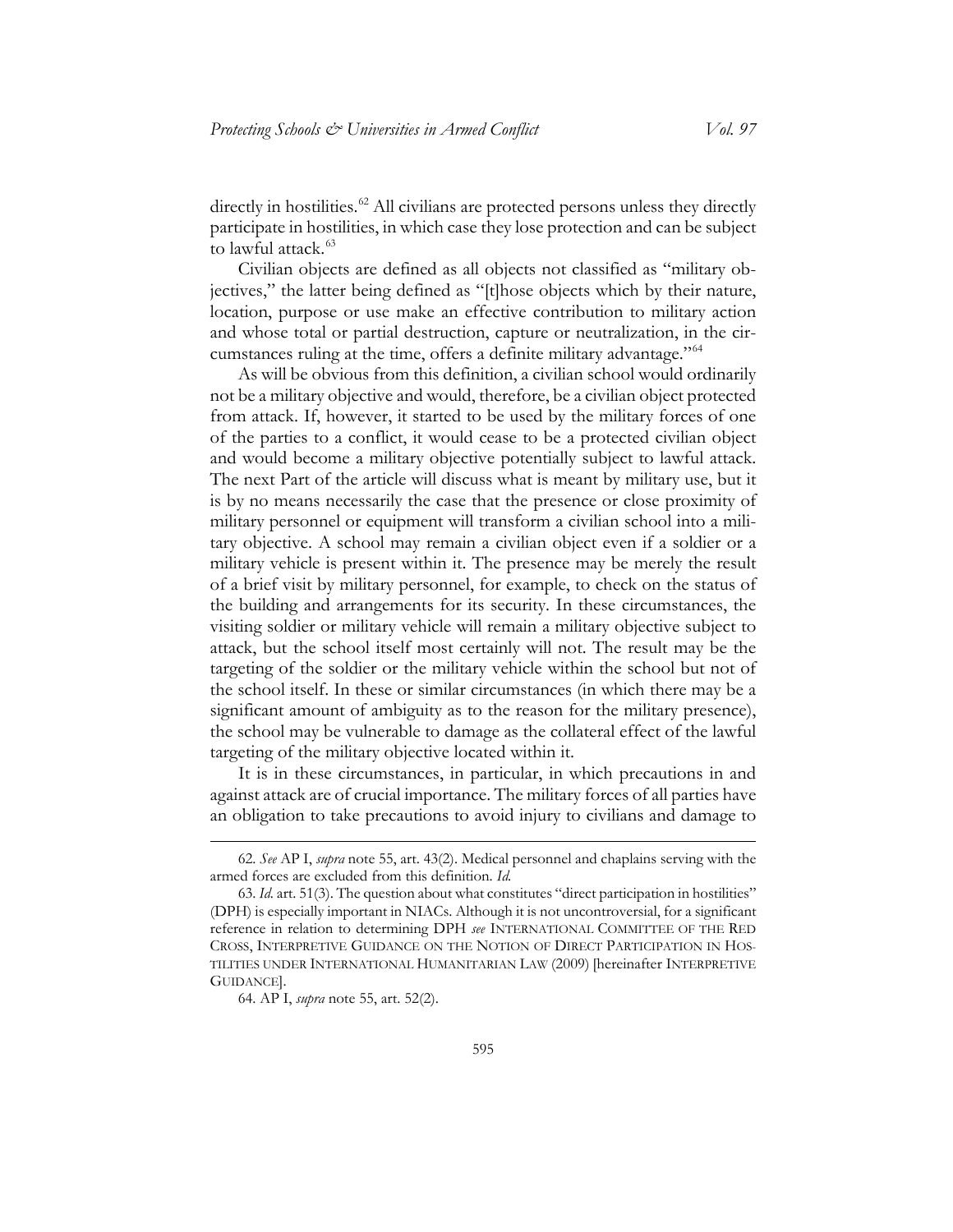civilian objects. This means taking precautions to protect civilians and civil-ian objects from the effects of an attack.<sup>[65](#page-24-0)</sup> It also means taking precautions when launching an attack.<sup>[66](#page-24-1)</sup>

The former obligation has to do with avoiding, *to the maximum feasible extent*, locating military forces in close proximity to civilian populations and taking other necessary precautions to protect the civilian population, individual civilians, and civilian objects under their control against the dangers resulting from military operations. In relation to schools and other educational establishments, this obligation amounts to not using them for a military purpose, to not basing military forces in or around them, and not using them in any other way for military benefit. Significantly, it is not an absolute ban on the military use of schools or placing military forces within or in close proximity to them; if it is not feasible to avoid doing so, then it is not unlawful to do so. What is and what is not feasible is a matter of judgment in the circumstances; there is no objective test to be applied.

If a school or a university appears to be being used for a military purpose, apparently depriving it of its civilian protection and rendering it a military objective, the opposing military force may legitimately target it. Any attack must be subject to precautions in attack, however. Targeting law stipulates that, "In case of doubt whether an object which is normally dedicated to civilian purposes, such as . . . a school, is being used to make an effective contribution to military action, it shall be presumed not to be so used."<sup>[67](#page-24-2)</sup> Precautions require *doing everything feasible* to verify the loss of its protected status and to confirm it as a military objective. Once that requirement is satisfied, a judgment has to be reached about whether an attack on it would cause incidental loss of civilian life, injury to civilians, damage to civilian objects, or a combination thereof that would be excessive in relation to the concrete and direct military advantage anticipated in launching the attack. What is "excessive" and how that is measured against "military advantage" is a matter of judgment; there is no objective test. It is possible that a military commander could decide to mount an attack on a school using these criteria, determining that the military advantage to be gained exceeds the cost in civilian lives likely to be lost, including those of children present in the school at the time of the attack.

<span id="page-24-2"></span><span id="page-24-1"></span><span id="page-24-0"></span>Finally, in this necessarily cursory treatment of the law relating to the protection of schools and universities during armed conflict, it is worth

<sup>65.</sup> *Id.* art. 58.

<sup>66.</sup> *Id.* art. 57.

<sup>67.</sup> *Id.* art. 52(3).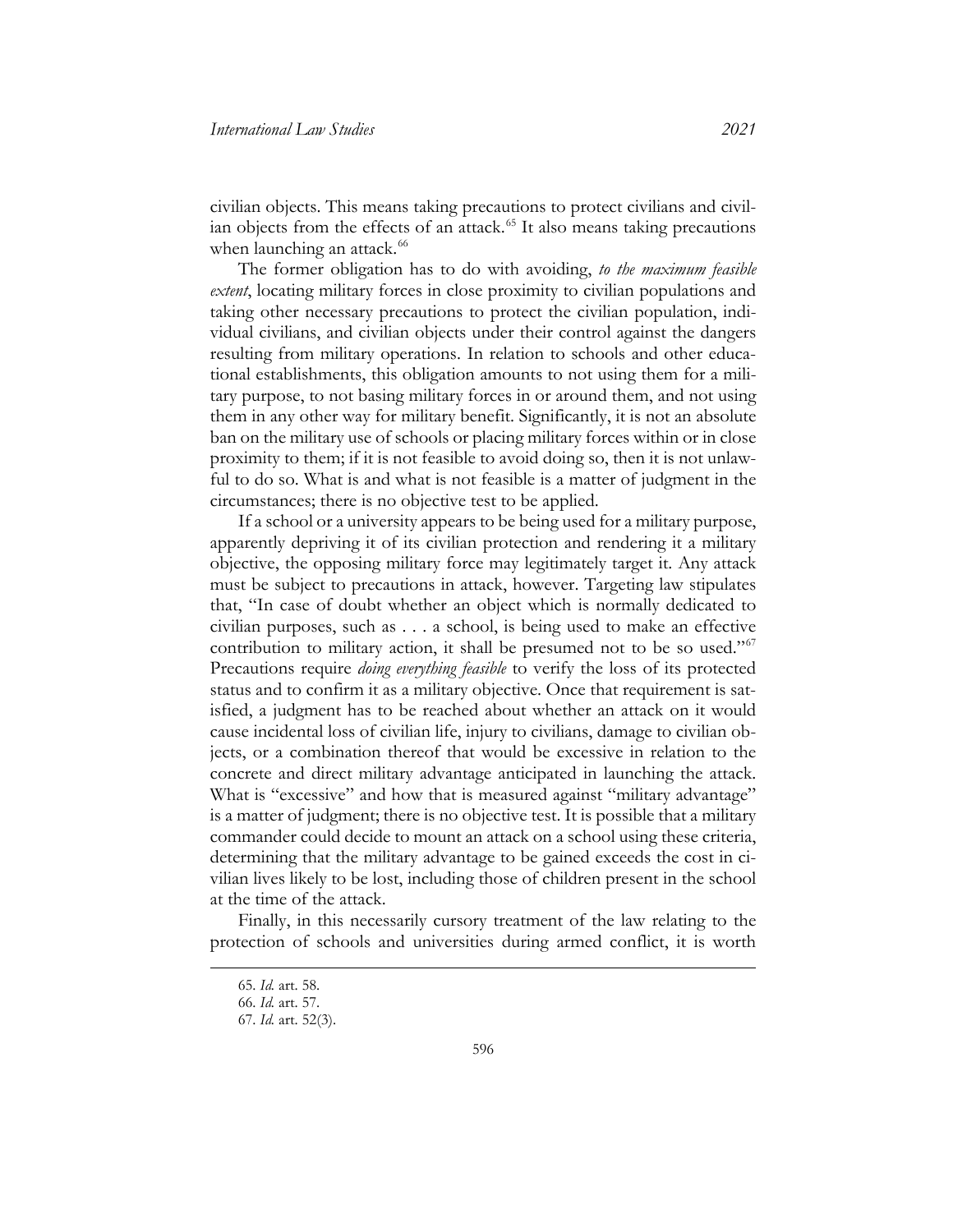mentioning the obligations placed on occupying powers during IACs, and on national authorities during NIACs. Occupying powers are under an obligation to cooperate with national and local authorities to "facilitate the proper working of all institutions devoted to the care and education of children."[68](#page-25-1) During NIACs, authorities are under an obligation to provide children with "an education, in keeping with the wishes of their parents."[69](#page-25-2) The protection of education is a legal obligation in all circumstances during armed conflict.

#### V. THE MILITARY USE OF SCHOOLS AND EDUCATION

<span id="page-25-0"></span>The military use of schools and military engagement with education is not uncommon. Indeed, in some States a measure of military presence in schools and universities is routine at all times. In the UK, for example, there are military cadet units in many schools and universities, providing popular ex-tracurricular activities for pupils and students.<sup>[70](#page-25-3)</sup> In a stable society in peacetime, a low-level military presence of this sort need not be either problematic or controversial (although some civil society groups believe any military interaction with civil education is inappropriate). If a State is engaged in an armed conflict, however, especially a NIAC on its own territory, the presence of military personnel in educational establishments or their close proximity to them should most certainly become a matter of general concern, for the legal reasons outlined above.

The military use of schools is the focus in the Safe Schools context because it is the principal reason why educational establishments are rendered vulnerable to legitimate attack during armed conflict. The GCPEA explanation of military use has been based on the significant research into military engagements with schools carried out by Sheppard for HRW, by UNICEF, and subsequently by the Global Coalition itself. Its understanding of "uses in support of the military effort" include:

<sup>68.</sup> GCIV, *supra* not[e 54,](#page-21-0) art. 50.

<sup>69.</sup> AP II, *supra* note [55,](#page-21-8) art. 4(3)(a).

<span id="page-25-3"></span><span id="page-25-2"></span><span id="page-25-1"></span><sup>70.</sup> The author was the academic chair of the Military Education Committee that oversaw the activities of military units, from all three Services within the University of London. Those included a dedicated Royal Navy patrol craft and a Royal Air Force University Air Squadron provided with training aircraft fully funded by the Ministry of Defence. He had also previously acted as liaison officer with a school in London that had a Combined Cadet Force unit sponsored by the Royal Navy and the British Army; the school even had an armory containing an array of firearms used by the cadets.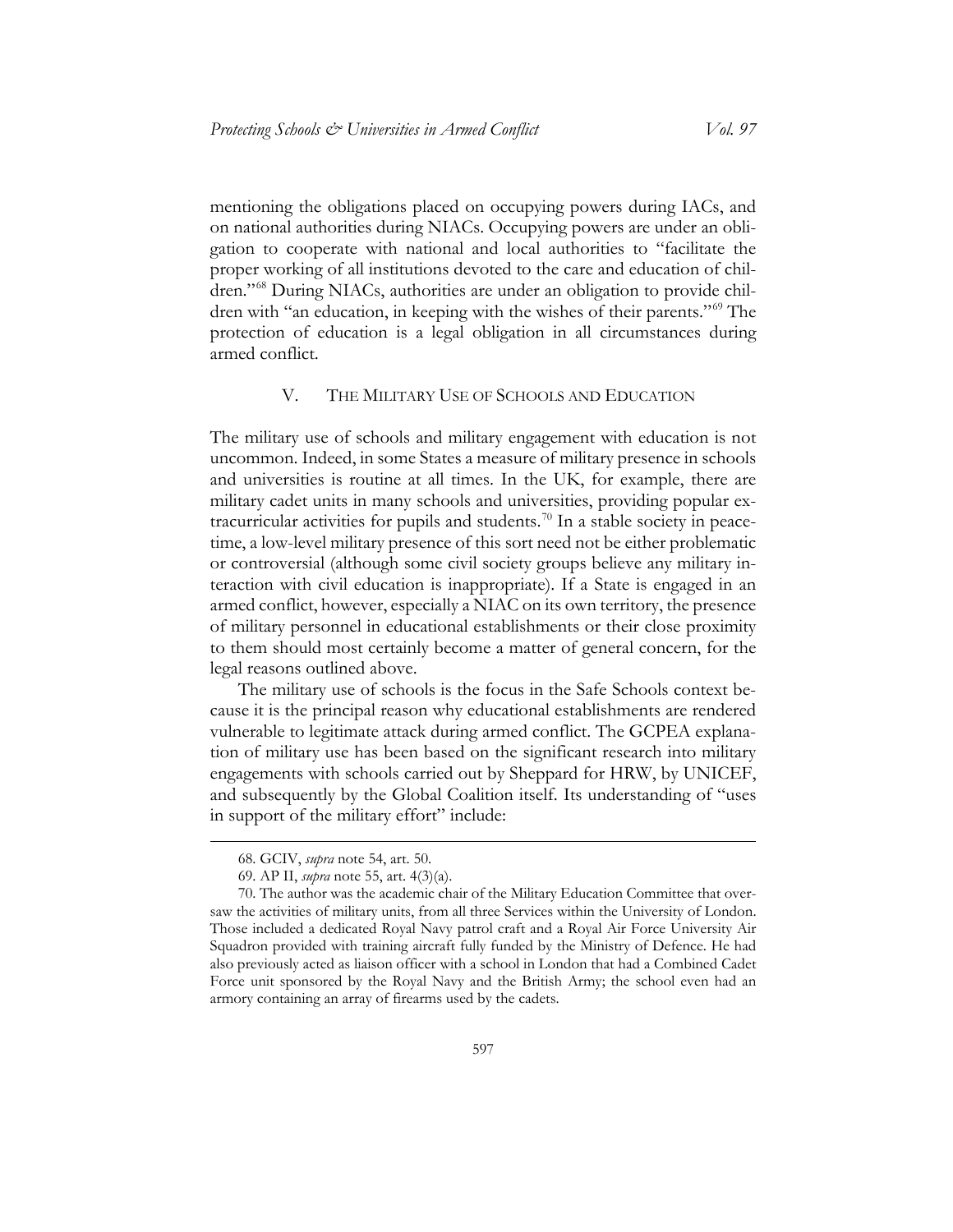[T]he broad range of activities in which the fighting forces of parties to armed conflict may engage with the physical space of a school or university in support of the military effort, whether temporarily or on a long-term basis. The term includes, but is not limited to, the following uses: as barracks or bases; for offensive or defensive positioning; for storage of weapons or ammunition; for interrogation or detention; for military training or drilling of soldiers; for military recruitment of children contrary to international law; as observation posts; as a position from which to fire weapons (firing position) or to guide weapons onto their targets (fire control).<sup>[71](#page-26-0)</sup>

Schools can be ideal physical locations for military use as bases or headquarters and will be particularly attractive if they have been abandoned. A military commander, operating in an area from which the civilian population has been evacuated, could well look upon an abandoned school as the perfect solution to his need for a base. Typically, they are located in tactically significant built-up areas. The better examples often have areas of land around them conveniently available for parking military vehicles. They may even have perimeter fences enclosing them for reasons of security. They will almost certainly have good sized rooms and plenty of them, often with larger halls for sizeable gatherings and spaces suitable for use as barrack accommodation. The better situated will have connected utilities and may even have showers associated with sporting facilities that can be used by accommodated military personnel. When the author visited the school in Monrovia still affected by military use ten years after conflict ended in Liberia, he deliberately sized it up as a potential military base; it was close to being physically perfect. It is not surprising that abandoned schools have been used by military forces in the past; they are likely to be considered seriously for military purposes into the future.

With abandoned schools, military use, while problematic, does not place children, their teachers, or support staff at immediate risk of injury or death from enemy targeting. Functioning schools are obviously a different matter. Any military presence will invite attack from opposing military forces, even if children and staff are present. It is unlikely, of course, that those involved in education will be physically present in schools or universities at all times,

<span id="page-26-0"></span><sup>71.</sup> GLOBAL COALITION TO PROTECT EDUCATION FROM ATTACK, COMMENTARY ON THE "GUIDELINES FOR PROTECTING SCHOOLS AND UNIVERSITIES FROM MILITARY USE DURING ARMED CONFLICT" 8 (2015), [http://protectingeducation.org/wp-content/up](http://protectingeducation.org/wp-content/uploads/documents/documents_commentary_on_the_guidelines.pdf)[loads/documents/documents\\_commentary\\_on\\_the\\_guidelines.pdf.](http://protectingeducation.org/wp-content/uploads/documents/documents_commentary_on_the_guidelines.pdf) The *Commentary* repeated the explanation of "Use in Support of the Military Effort" contained in the Lucens Guidelines published in 2013. *See* LUCENS GUIDELINES, *infra* note 78.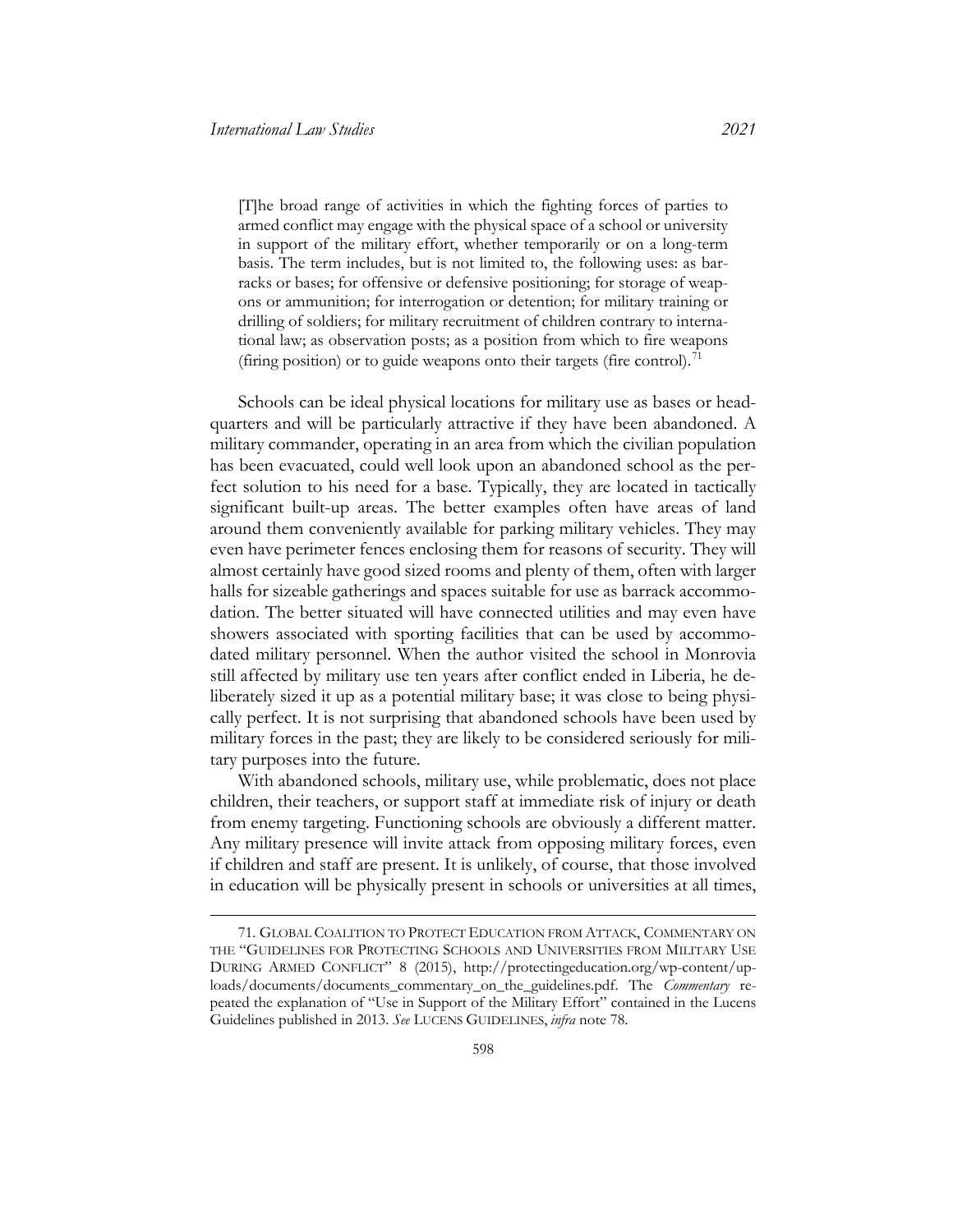day and night. Educational establishments will ordinarily not be occupied overnight, over weekends, or during holidays (notwithstanding some educational institutions having a residential dimension, with boarding schools and university halls of residence being prominent examples). During longer periods of vacation, they may be closed for extended periods. While it may appear unnecessary to state this, it is important to appreciate that an empty school is not necessarily abandoned. While it may be thought generally acceptable for a military force to take advantage of an abandoned school for a limited period, it will be very much less so if the school is still in regular use but briefly and routinely closed in the normal course of its operation. Any use of the school during such times would render its status profoundly ambiguous; is it a protected civilian object or a legitimate military objective and at what point precisely does it transition from one status to the other? The dual use of buildings in this way risks completely undermining the principle of distinction at the very heart of IHL/LOAC.

The use of schools—and other educational institutions—in support of the military effort is not, however, the only reason why military forces may be present in and around them. As GCPEA has acknowledged, the term military use does not include instances in which forces are present in the vicinity of schools and universities to provide for the school's protection or as a security measure when schools are being used as election polling stations (a common occurrence) or for other non-military purposes. Military commanders are faced with a genuine dilemma if they are operating in a conflict zone, in a location that is on the "front line" and subject to attack from opposing forces. If they become aware of a still-functioning school vulnerable to attack, their instinctive response may well be to provide security to the school and to protect the children being educated as well as the teaching and support staff. Placing guards around the school (even inside it) may seem to be the obvious action to take. Yet, it may actually have the opposite effect to that intended. Military forces providing security to the school will remain military objectives, as far as opposing forces are concerned, and their presence may render the school and those in it vulnerable to the collateral effects of an attack. This situation is almost certainly the most difficult requiring a decision to be made about military engagement with education facilities. While the military defense of a school may undermine its protected civilian status in most situations, it may become an imperative in others when, for example, the opposing forces are ideologically committed to disrupting education, especially that of girls. Every set of circumstances will be unique, with each needing to be dealt with on its merits.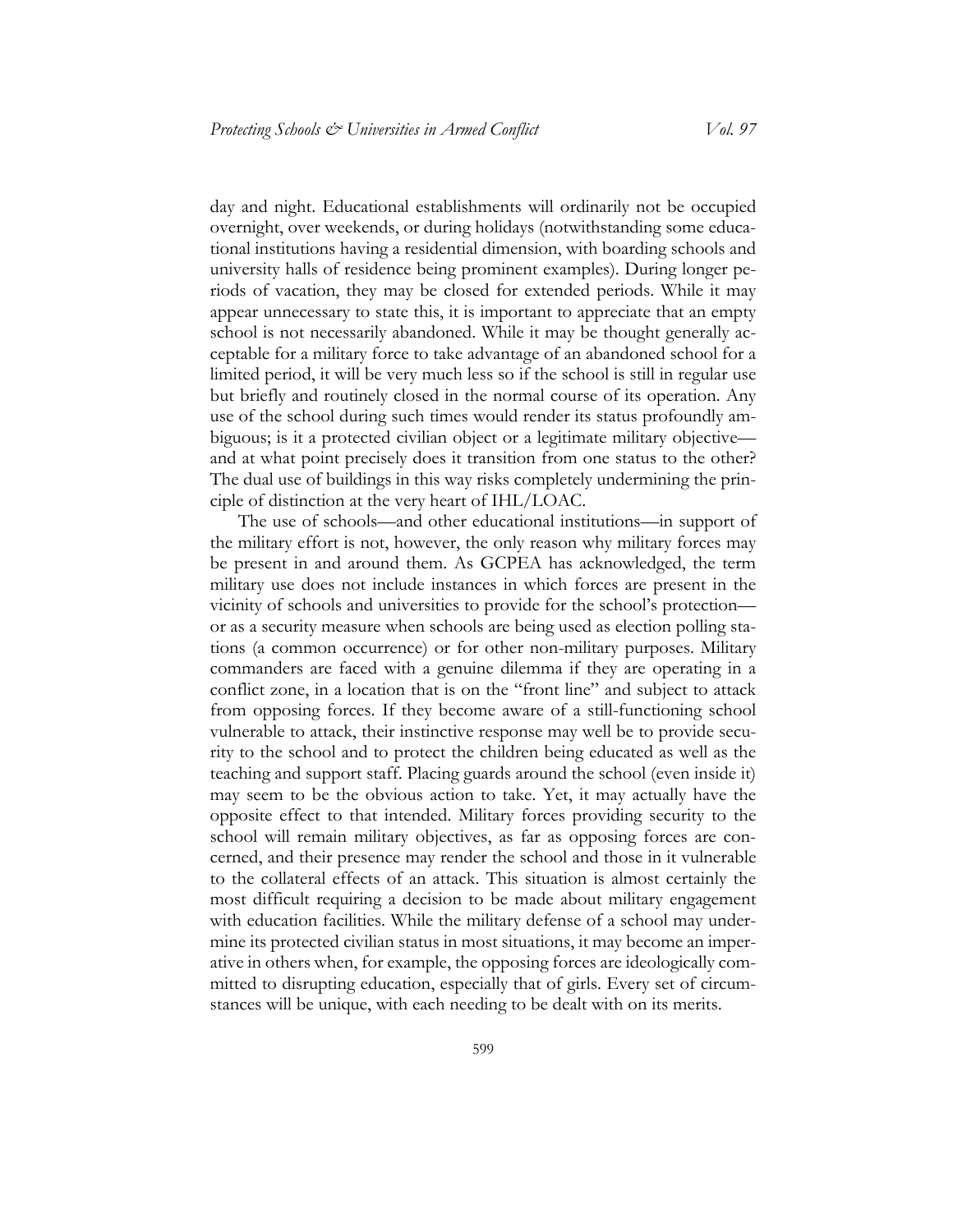#### VI. DEVELOPING THE GUIDELINES

<span id="page-28-0"></span>Having discussed background factual, military-strategic, and legal factors, we can now proceed with an account of the development of the Guidelines. Apart from the exploratory discussions within GCPEA, which had lasted from 2010 to the beginning of 2012, the process leading to the publication of what became known as the Lucens Guidelines in July 2013 was initiated in May 2012 by the convening of a workshop in Geneva. The exploratory discussions had eventually favored the promulgation of guidelines on military use, rather than the development of new conventional law. As the ICRC representatives during the process pointed out, the core of the problem concerning the protection of schools was not a shortage of law but a failure on the part of parties to armed conflict to comply adequately with both the letter and spirit of the law that already existed. Nevertheless, there were other considerations as well. These included the difficulties likely to be experienced in getting States engaged in treaty negotiations, the length of time these were likely to take (even if they proved feasible), and the likelihood that the text eventually arrived at would contain too many compromises and ambiguities in the quest for broad international agreement. Any convention/treaty was also unlikely to be "user friendly" for those military personnel making decisions "on the ground" in challenging situations. They would need sound but concise guidance, with guidelines tailor-made for ease of reference. Producing them would not need to involve States in complex and protracted negotiations and they could be created by a process involving a select and specialist group of experts. While relying on existing law, they could lead over time to a change in behavior more protective of education than current law demanded—and that might even lead to a shift in the law itself through developing custom.

By 2012 there was sound evidence that "guidelines" had value as a means of obtaining compliance with international law and as a means of improving regulatory regimes in general. Often referred to as "soft law," guidelines seemed capable of being deployed effectively to "plug gaps" in the law, to clarify it when the conventional law was vague or ambiguous, and to act as an aid to compliance with the law. Pertinent examples included instruments like the *Montreaux Document* on private military security companies<sup>[72](#page-28-1)</sup> and the

<span id="page-28-1"></span><sup>72.</sup> *See* INTERNATIONAL COMMITTEE OF THE RED CROSS & DIRECTORATE OF INTER-NATIONAL LAW, SWISS FEDERAL DEPARTMENT OF FOREIGN AFFAIRS, THE MONTREAUX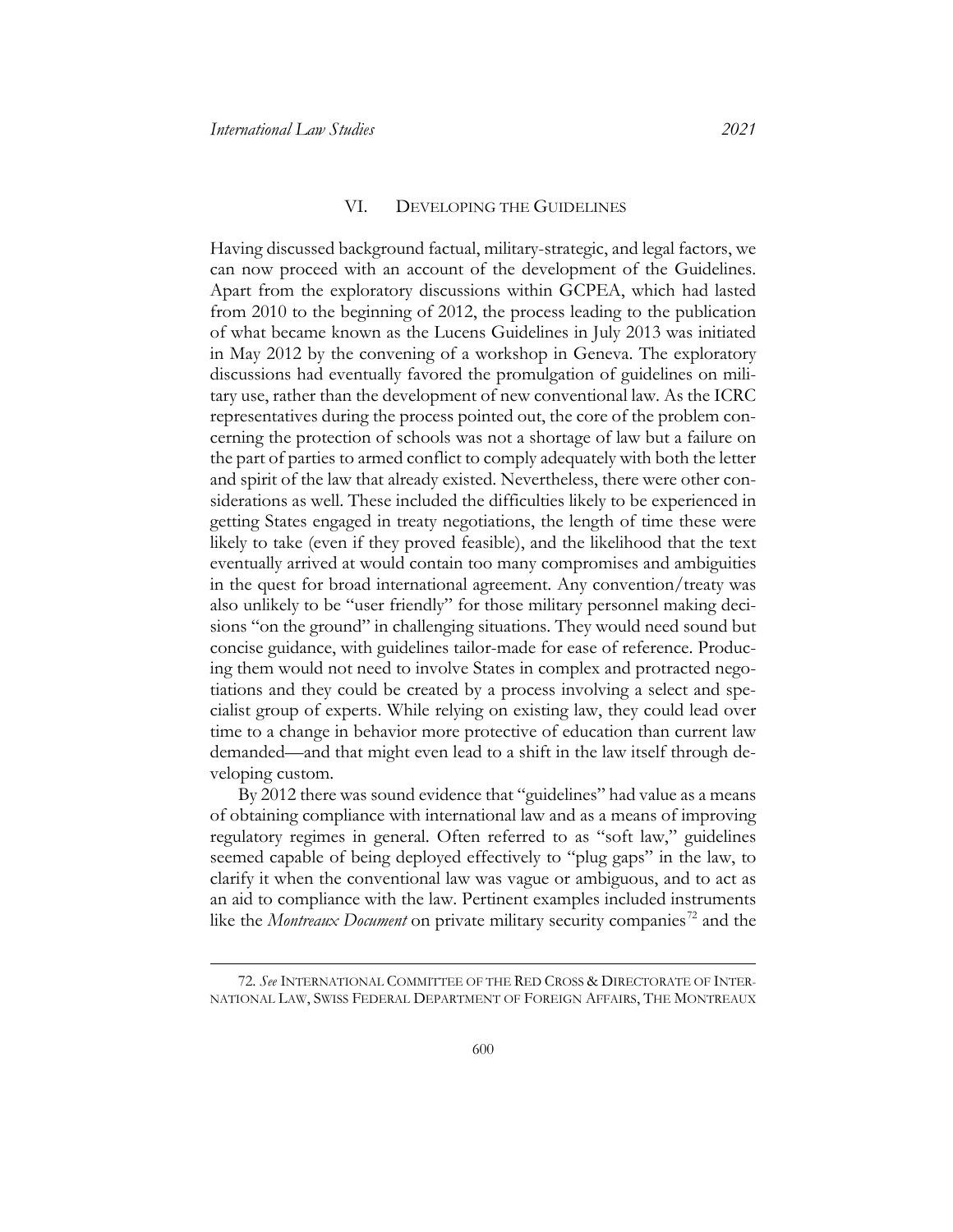associated Code of Conduct for Private Security Providers, [73](#page-29-0) the UN *Guiding Principles on Business and Human Rights*[74](#page-29-1) and *Internal Displacement*, [75](#page-29-2) and the ICRC's *Interpretive Guidance on Direct Participation in Hostilities*. [76](#page-29-3)

Although favoring the guidelines approach, GCPEA considered it sensible to obtain the views of a select group of experts drawn from civil society organizations, the ICRC, UN agencies, and a small number of States. This was just one of several reasons why Diya Nijhowne, the chief executive of GCPEA, Courtney Erwin of Education Above All, and Bede Sheppard of HRW organized an expert workshop at the Geneva Academy in May 2012. It was hosted and partly facilitated by the Academy's joint directors, Andrew Clapham and Paola Gaeta, and their colleague Stuart Casey-Maslen, all of whom are leading specialists in both IHRL and IHL/LOAC. The other attendees included representatives of the armed forces of the Philippines and Qatar, the ministries of foreign affairs of the Netherlands, Philippines, and Switzerland, UNICEF, UNESCO, the UN Department of Peacekeeping Operations (UNDPKO), the ICRC, and the NGOs Protect Education in Insecurity and Conflict, Education Above All, HRW, and Geneva Call.

At the beginning of the workshop, GCPEA revealed the results of research it had commissioned on the military use of education facilities, which confirmed the importance of the subject. Over the course of the two days, a number of conclusions and principles were arrived at and generally acknowledged by the majority of those present. There was, deliberately, no attempt to arrive at a formal agreement, and no individual attendee was obliged to declare their support. This was particularly important for those State officials who had agreed to participate; they were attending in their personal capacity and certainly not committing their State to any position through either their attendance or contribution. What might be described as a general consensus emerged. The meeting's sense was that the conclusions and principles

DOCUMENT (2008), [https://shop.icrc.org/the-montreux-document-on-private-military-an](https://shop.icrc.org/the-montreux-document-on-private-military-and-security-companies-pdf-en)  [d-security-companies-pdf-en.](https://shop.icrc.org/the-montreux-document-on-private-military-and-security-companies-pdf-en)

<span id="page-29-0"></span><sup>73.</sup> *See International Code of Conduct for Private Security Providers*, ICOCA, [https://icoca.](https://icoca.ch/the-code/)  [ch/the-code/](https://icoca.ch/the-code/) (last visited Feb. 24, 2021).

<span id="page-29-1"></span><sup>74.</sup> *See* OFFICE OF THE HIGH COMMISSIONER FOR HUMAN RIGHTS, GUIDING PRINCI-PLES ON BUSINESS AND HUMAN RIGHTS (2011), [https://www.ohchr.org/Documents/](https://www.ohchr.org/Documents/Publications/GuidingPrinciplesBusinessHR_EN.pdf)  [Publications/GuidingPrinciplesBusinessHR\\_EN.pdf.](https://www.ohchr.org/Documents/Publications/GuidingPrinciplesBusinessHR_EN.pdf)

<span id="page-29-3"></span><span id="page-29-2"></span><sup>75.</sup> *See* OFFICE OF THE HIGH COMMISSIONER FOR HUMAN RIGHTS, GUIDING PRINCI-PLES ON INTERNAL DISPLACEMENT (2d ed. 2004), [https://www.unhcr.org/uk/protec](https://www.unhcr.org/uk/protection/idps/43ce1cff2/guiding-principles-internal-displacement.html)[tion/idps/43ce1cff2/guiding-principles-internal-displacement.html.](https://www.unhcr.org/uk/protection/idps/43ce1cff2/guiding-principles-internal-displacement.html)

<sup>76.</sup> INTERPRETIVE GUIDANCE, *supra* not[e 63.](#page-23-3)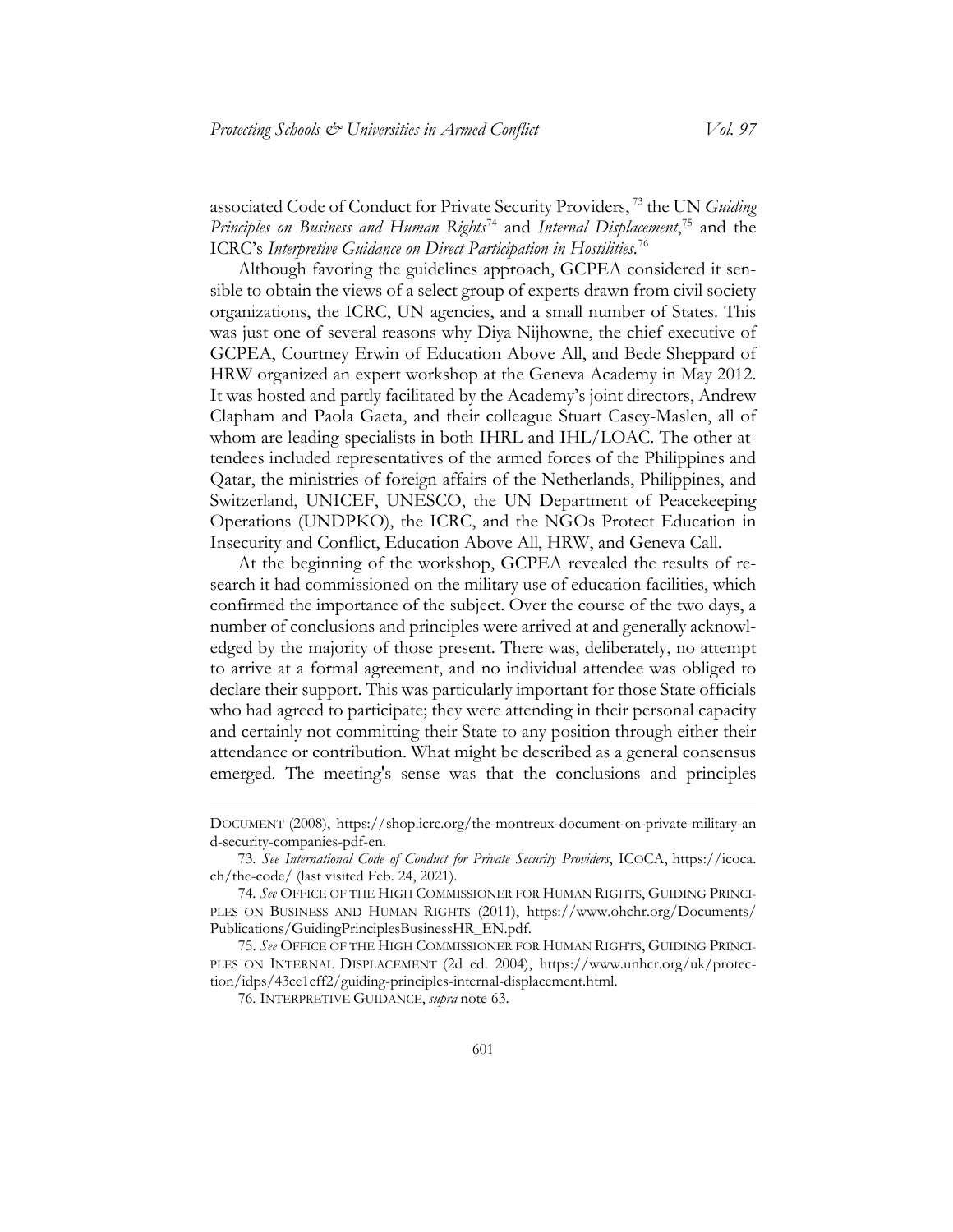discerned should serve as the backdrop to the drafting of a set of voluntary guidelines that States and ANSAs would be encouraged to adopt and apply.

The author contributed to these discussions and noted the principal themes that emerged. The Global Coalition also produced a paper summa-rizing the workshop discussions and conclusions.<sup>[77](#page-30-0)</sup> Apart from general support for the important decision to produce guidelines rather than new conventional law, the conclusions and principles can be summarized as follows:

• The guidelines were to reflect international law as it stood; they would not propose changes to it or set out to develop the law. While consistent with existing international law—both IHL/LOAC and IHRL—they were not to be legally binding in themselves. They would most certainly not affect existing obligations under international law.

• The guidelines were to be drafted to encourage a shift in military behavior leading to better protections for schools and universities in times of armed conflict. In particular, they were to encourage a reduction in the use of schools by the fighting forces of parties to armed conflict in support of their military effort.

• The intention was to produce a document containing the guidelines that States and ANSAs would be invited to adopt and which they would be able to promulgate in a manner to suit their specific circumstances.

• The guidelines were to be based on what was practically achievable. They were to acknowledge that parties to armed conflict are invariably faced with difficult dilemmas requiring pragmatic solutions. They were not to be markedly prescriptive.

• The guidelines were to reflect evidence of good practice already applied by some parties to armed conflict for the protection of schools and universities during military operations. These included statements of intended practice in such documents as training handbooks, promulgated doctrine, and legal manuals.

• The guidelines were to be produced for the use of all parties to armed conflict, both States and ANSAs, and for wide dissemination and implementation.

• The guidelines were to be generic, if possible, to be applied in both IACs and NIACs.

<span id="page-30-0"></span><sup>77.</sup> The paper was circulated by GCPEA to attendees of the workshop (on file with author).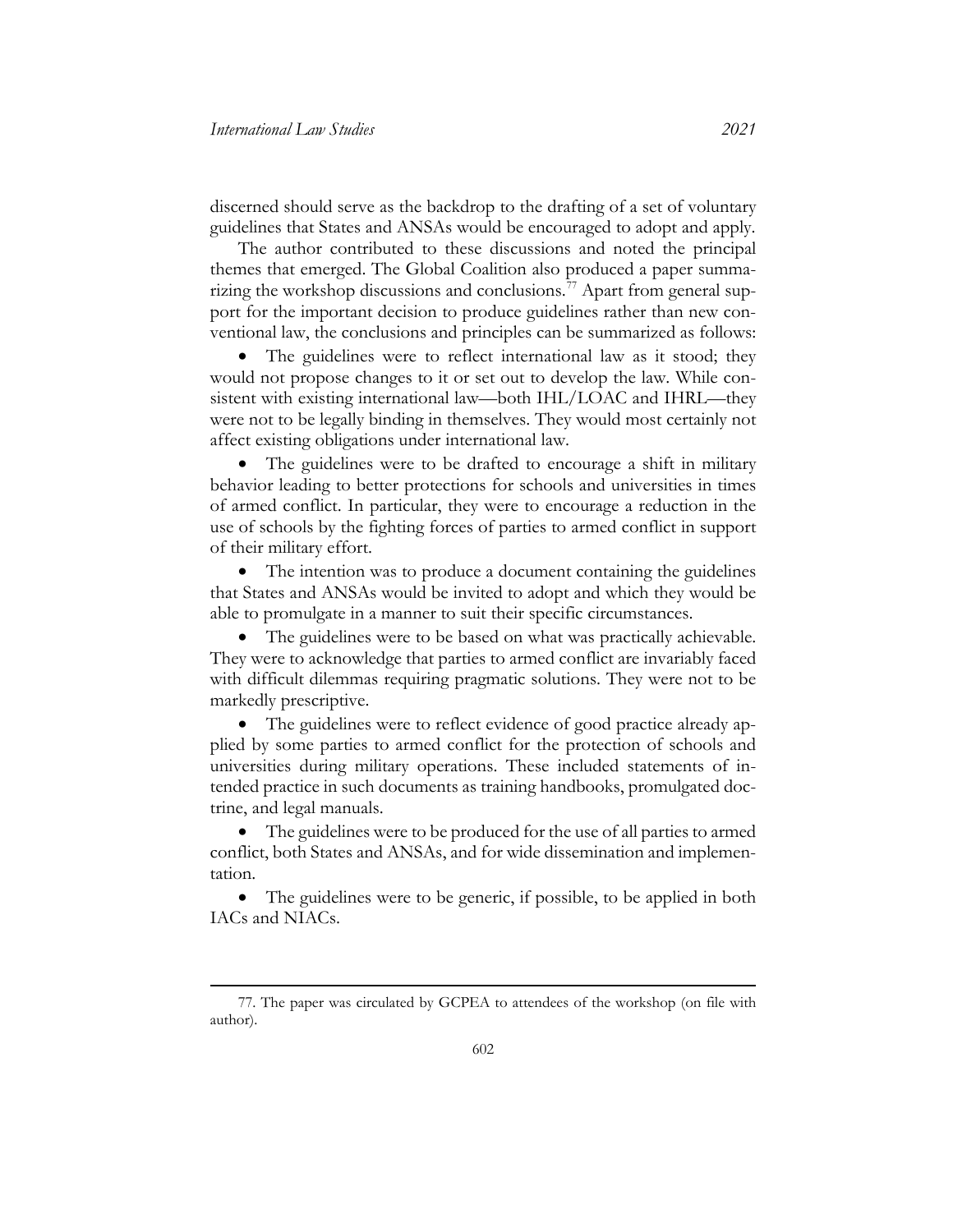• While the guidelines were to be produced specifically for application during armed conflict, they were also to be crafted in a way that would render them useful and instructive for post-conflict and other comparable situations—including those tense but non-conflict situations with the potential to cross the threshold into armed conflict.<sup>[78](#page-31-0)</sup>

<span id="page-31-2"></span>They were to be brief and expressed in simple and easily understood language; they were to be accessible, avoiding legal and other specialist jargon.

There were significant ideas that were rejected. These included a suggestion that the application of the proposed guidelines be extended to include non-armed conflict situations. Another was to encourage the complete avoidance of any military interaction with education. The author raised examples of positive interactions, including during conflicts, to persuade attendees that a complete ban was not only unnecessary but undesirable in some exceptional situations. (I was able to quote the example from my own experience with the United Nations Mission in Sierra Leone of the use of an abandoned school as a reception point for child soldiers<sup>[79](#page-31-1)</sup>). The author also believed it would be unrealistic, in the sense that it would almost certainly have resulted in very few States agreeing to adopt the guidelines. A complete ban would also have gone well beyond the legal requirement.

The final agreement to emerge was that which approved the author as a suitable legal and military "expert" to draft the proposed guidelines. His initial remit was to prepare a discussion document (essentially a first draft of the proposed guidelines) to be reviewed and "brainstormed" during a further expert workshop to be convened in November 2012 at Château de Lucens in the Canton of Vaud (referred to since as the Lucens Roundtable).

As the author was preparing the discussion document, an event occurred in Pakistan which would have a major influence on the campaign to protect schools. On October 9, 2012, a fifteen-year-old schoolgirl, Malala Yousafzai, was traveling on a bus heading home from school. She was in conversation with her friends about schoolwork. Two members of the Taliban stopped the bus intending to kill Malala and her friends to put an end to Malala's

<span id="page-31-0"></span><sup>78.</sup> These assumptions and principles were listed in the eventual document published by GCPEA in 2013. GLOBAL COALITION TO PROTECT EDUCATION FROM ATTACK, DRAFT LUCENS GUIDELINES FOR PROTECTING SCHOOLS AND UNIVERSITIES FROM MILITARY USE DURING ARMED CONFLICT 3 (updated Oct. 2014), [https://protectingeducation](https://protectingeducation.org/wp-content/uploads/documents/documents_draft_lucens_guidelines.pdf)  [.org/wp-content/uploads/documents/documents\\_draft\\_lucens\\_guidelines.pdf](https://protectingeducation.org/wp-content/uploads/documents/documents_draft_lucens_guidelines.pdf) [hereinafter LUCENS GUIDELINES].

<span id="page-31-1"></span><sup>79.</sup> *See supra* note [35.](#page-14-1)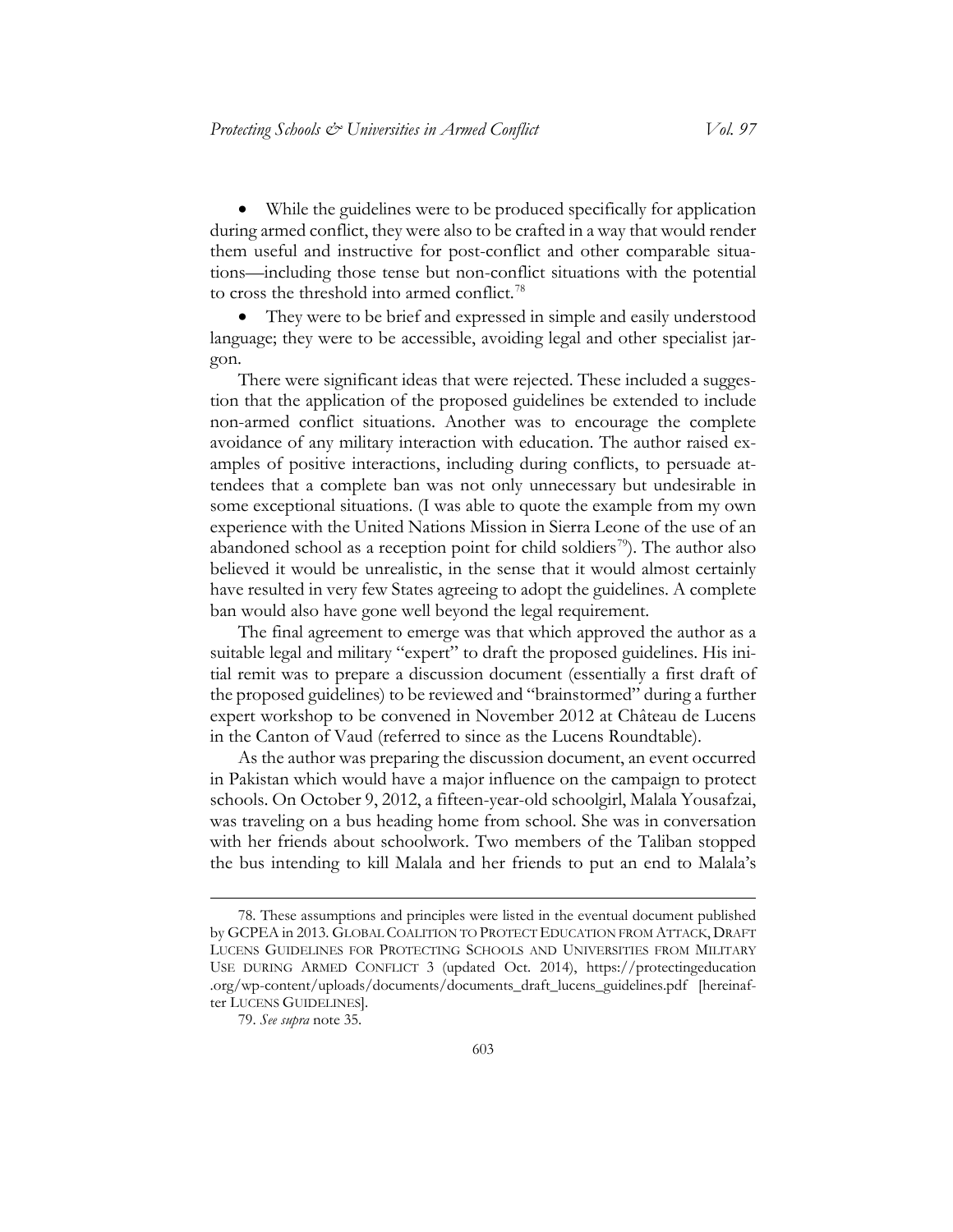outspoken public advocacy for education for girls. They boarded the bus, found her, and shot her, but their murder attempt failed. Malala survived and was eventually flown to the United Kingdom for emergency medical treatment. She subsequently made a remarkable recovery. She became a global figure overnight and was the recipient of the 2014 Nobel Peace Prize for her continuing advocacy for safe education for girls. The GCPEA campaign to protect education was timely indeed.

The author delivered the discussion document to GCPEA in late-October 2012, and it was circulated to participants in advance of the roundtable the following week. The group of experts gathered in Château de Lucens was larger than that which met the previous May in Geneva, although it did not include all of the May attendees. In putting together this group, GCPEA's aim was to have a collection of specialists from a range of relevant backgrounds that would bring different perspectives to the workshop. The gathering proved to be challenging and stimulating, and it more than satisfied the need to adequately critique the discussion document. Those present included armed forces representatives from Finland and Qatar; State officials from the Canadian Department of National Defence, the ministries of education in Côte d'Ivoire, Liberia, and Nepal, the ministries of foreign affairs of Argentina, Norway, Germany, and Switzerland, and the Office of the President of the Philippines; UN officials from the Office of the UN Secretary General's Special Representative on Children in Armed Conflict, UNICEF, and UNDPKO; staff of the ICRC; and civil society representatives from Amnesty International, Education Above All, Geneva Call, HRW, the Inter-Agency Standing Committee Education Cluster and, of course, GCPEA itself. Arguably, the author added to the mix of perspectives through his former official role within the UK Armed Forces and Ministry of Defence. An expected participant from the Dutch government was forced to cancel due to other commitments. There were also apologies from the South Sudan Ministry of Education, Geneva Academy, and Save the Children International.

As with the Geneva meeting, individuals attended in their private capacity but, very obviously, were involved because of their State, institutional, or organizational association and the consequential expertise and perspectives they brought to Lucens. They were not committing their parent institutions or organizations to any position relative to the outcome of the process and the discussions were conducted under strict Chatham House rules (no views were to be attributable).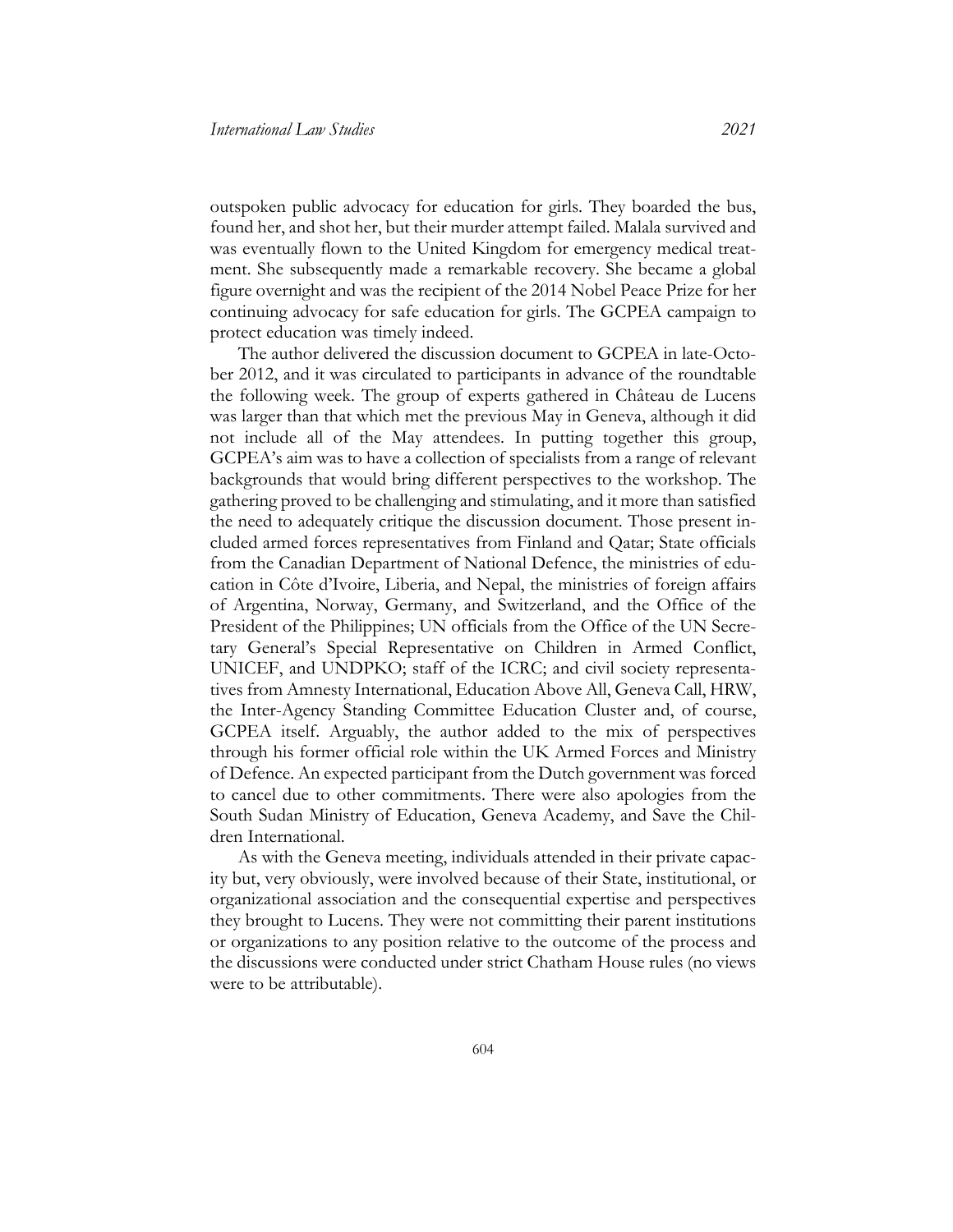Nobody drafting a discussion document in these circumstances and submitting it for debate can afford to be sensitive to criticism. The author's discussion document was debated with rigor, with almost every sentence, as well as its structure and overall content, subjected to intense criticism.<sup>[80](#page-33-0)</sup> The robust challenge to which the document was subjected was a wholly necessary part of the process of producing guidelines that would reflect the need to both protect schools (and universities) from military use and provide a practical framework that States (and ANSAs) would be prepared to adopt. The end result needed to be robust and capable of standing up to challenge, especially from those expected to apply them and respect their value from a military perspective. The methodology adopted by the author was intended with precisely this objective very much in mind.

Over the two days of intensive discussion, many points were raised that fed into the post-Lucens process. The author was also most grateful for valuable comments forwarded in their absence by the Dutch colleague who had been unable to travel to Switzerland.<sup>[81](#page-33-1)</sup> The development of the subsequent text between the Lucens meeting in November 2012 and the publication of the Lucens Guidelines in July 2013 was the outcome of a research process involving an expert reference group of selected individuals commenting on subsequent iterations of a set of draft guidelines. The author had initial post-Lucens discussions with Diya Nijhowne, Bede Sheppard, and Courtney Erwin and produced a fresh draft for GCPEA consideration; this was circulated to them and other GCPEA colleagues on January 28, 2013. It was then forwarded for comment to the expert reference group, which included government, NGO, ICRC, and academic representatives. After their comments were received, a further iteration was circulated for comment on March 28. This process was repeated with yet another iteration circulated on April 19 and a final version in May.

The process of drafting, circulating, and receiving comments and then taking account of those comments to produce further drafts was by no means a smooth one. While consensus was arrived at immediately on the

<span id="page-33-0"></span><sup>80.</sup> Fortunately, the author had served for a number of years within the UK Ministry of Defence and was well conditioned to its instinctively critical culture that almost demanded that no draft paper should survive "first contact with the enemy" (with "enemy" being a synonym for those invited to comment!). This is not a flippant point.

<span id="page-33-1"></span><sup>81.</sup> The discussion document had included a set of ROE, which the author suggested would be a useful mechanism for applying the guidelines. The Dutch comments included the recommendation that the guidelines should avoid that level of prescription, especially as it was more than likely that many non-Western militaries and ANSAs would not routinely employ ROE. This made sense and ROE were removed from subsequent drafts.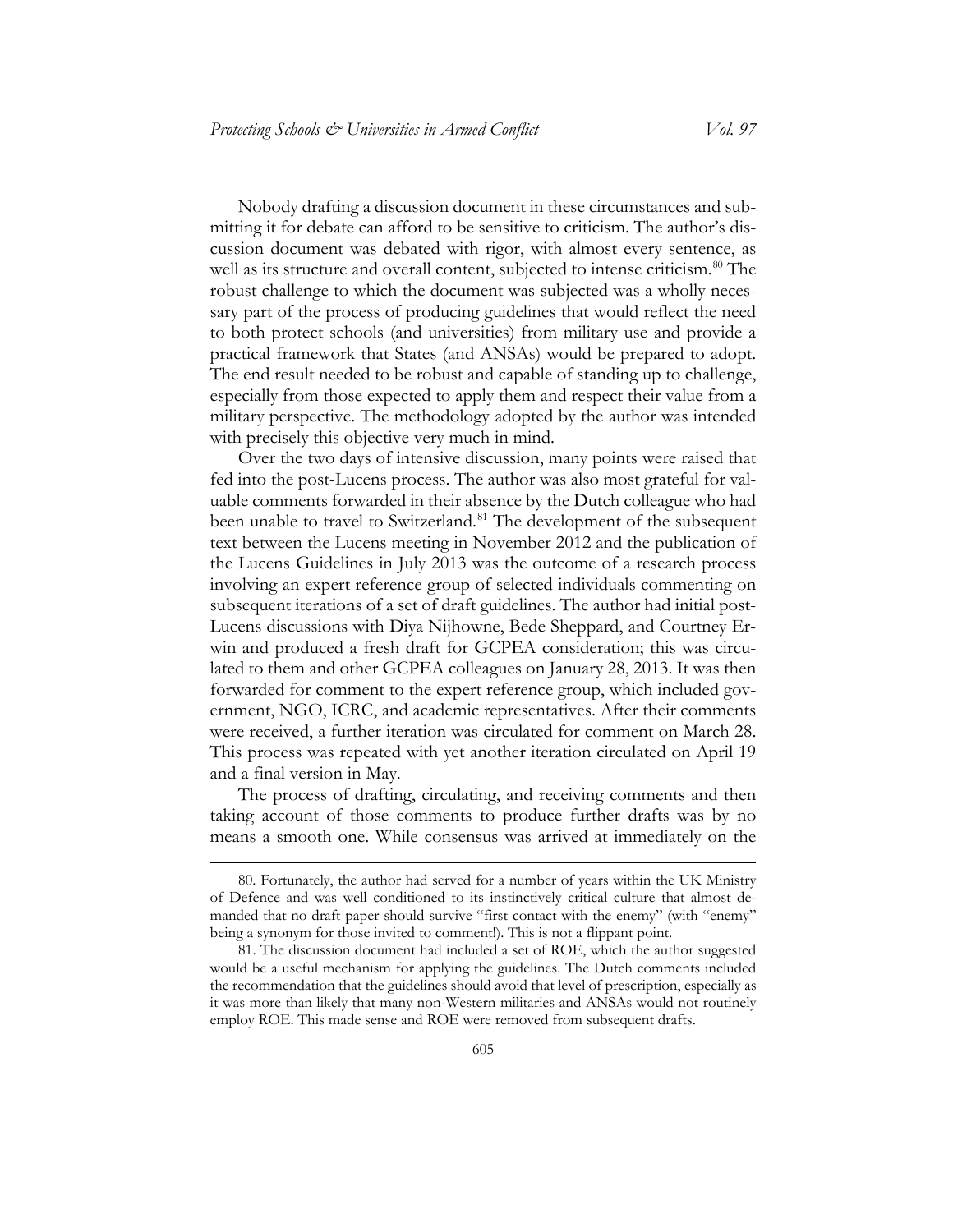structure and the general content of six guidelines, there was a significant degree of disagreement on the detail, with often two quite opposing views about detailed elements of the draft. Sentences and even single words were subjected to critique. The author examined every comment and attempted to reflect them all in the draft as it developed. Inevitably, however, he had to choose between opposing opinions, using his judgment to arrive at a form of words that he hoped would obtain agreement at each stage.

In all, four iterations were produced. The development was moving towards an agreed text, but there remained disagreement about some of the detail. To complete the process, therefore, in May 2013, the author circulated what he referred to as a "Red Card Draft."<sup>[82](#page-34-0)</sup> What he requested from those making comments was that they restrict themselves to raising a "red card" only to those elements of the draft they could not endorse. If they could live with an aspect of the text, they should refrain from registering their opposition even if they would have preferred different wording. This proved to be a very successful way of bringing the drafting process to a close. It resulted in no dissenting views being expressed, and a consensus was finally reached over the wording of the draft guidelines. These were published by GCPEA on July 8, 2013, as the Draft Lucens Guidelines for Protecting Schools and Universities from Military Use during Armed Conflict.<sup>[83](#page-34-1)</sup>

The document published under that title consisted of more than the Guidelines themselves. It opened with a preface introducing the Guidelines, followed by a section providing definitions of "Schools and Universities," the "Fighting Forces of parties to armed conflict," and what constituted "Use in support of the military effort." Then came the six Guidelines, which occupied just two of the document's eighteen pages. Finally, there were two substantial annexes, one detailing the "Applicable International Legal Framework" and the other providing "Examples of Good Domestic Law, Guidance and Practice."[84](#page-34-2) There was much of value in the document as a whole, but the most significant part was the two-page presentation of the Guidelines themselves; they were the central feature.

Despite their publication by GCPEA, the Guidelines remained merely a draft. Their designation as such was deliberate. The purpose of the published

<span id="page-34-0"></span><sup>82.</sup> The term "red card" was borrowed from sport—a red card indicating an immediate sending off for a foul committed during play and used in this drafting context as a veto.

<sup>83.</sup> LUCENS GUIDELINES, *supra* note [78.](#page-31-2)

<span id="page-34-2"></span><span id="page-34-1"></span><sup>84.</sup> The two annexes were researched and drafted by Bede Sheppard; the rest of the document was the work of the current author.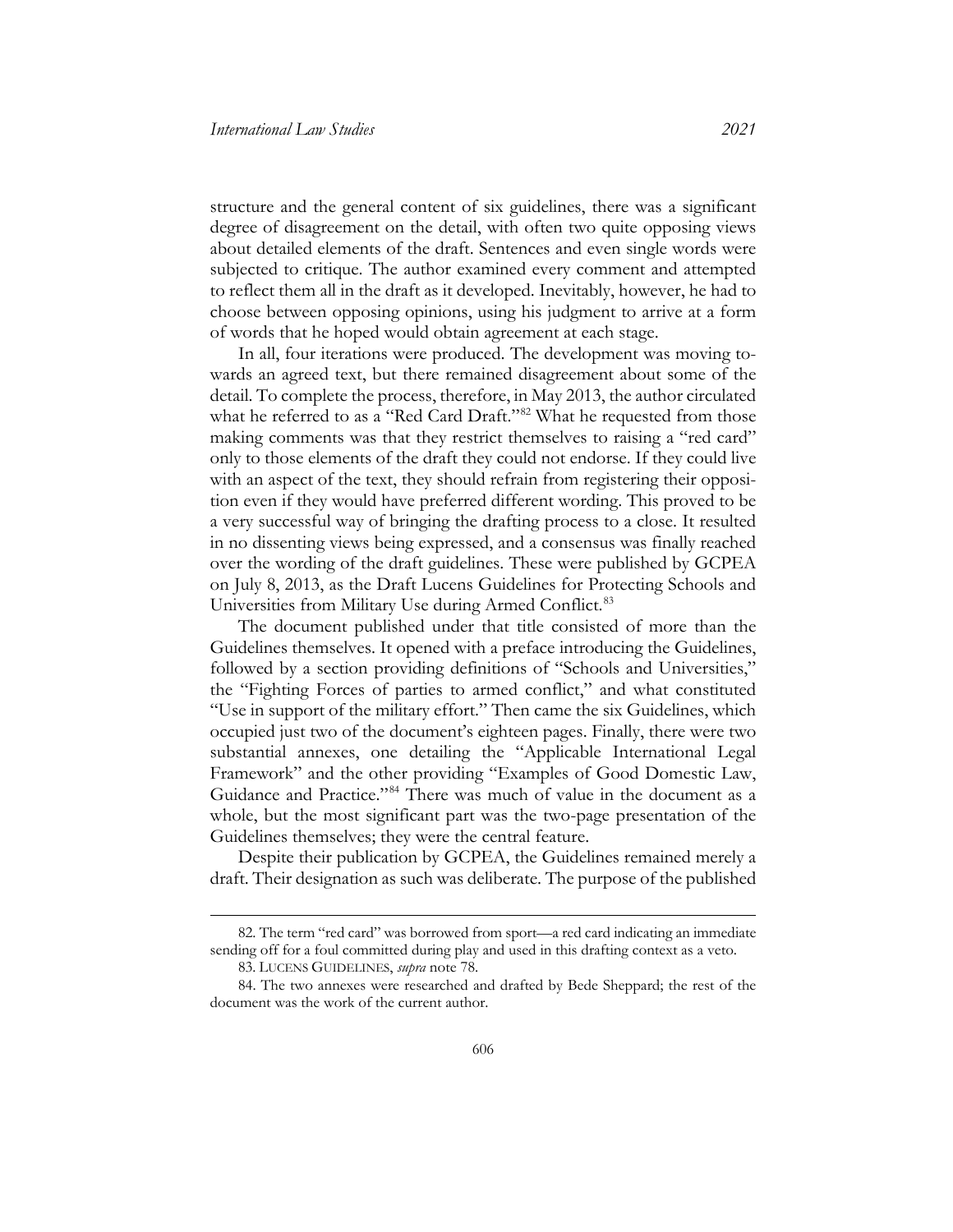document was to take the draft up to the next higher and very necessary level. The Global Coalition well recognized that if its efforts to protect education from attack were to achieve a real difference on the ground in areas of armed conflict, the Guidelines would need widespread acknowledgement and acceptance at the State level. To achieve that would require States to take a genuine interest and for some to assist by advocating for their acceptance. This demanded exposure at the international level and a diplomatic effort beyond the capability of civil society organizations. While GCPEA had initiated and taken the process thus far, with some useful engagement and assistance from States, for the Guidelines to succeed would require States to take the lead, with GCPEA in a supporting role. An overly defensive attitude to the Guidelines' text by GCPEA would have been inappropriate in the context of a bid to obtain State support; the door was deliberately left open for further development of the text.

The process of developing the Guidelines having commenced in Geneva in the spring of 2012, it made absolute sense to focus future advocacy and development effort on the international community within that city; indeed, there was no better place to do this. The term "International Geneva" in many ways defines the city. The size of the UN footprint in Geneva is larger than that in New York, with a number of key UN agencies headquartered there. There are numerous State missions permanently located in the vicinity of the Palais des Nations, the forum for much of the UN's humanitarian work. Geneva is the center of gravity for the UN's human rights bodies and their activities. The ICRC headquarters is a short walk from the Palais. A significant number of humanitarian NGOs maintain a presence in Geneva, including Save the Children International, one of the members of the Global Coalition. Save the Children's Geneva office, headed by former Danish International Development Minister Anita Bay, spearheaded the advocacy effort with the numerous State missions. As advocacy was pursued in Geneva, key GCPEA staff members (especially Sheppard, Erwin, and Aubert) engaged in a substantial global effort involving numerous visits to State capitals in most regions to convince governments, their officials, and their militaries that the Guidelines made sense and deserved to be adopted.

In Geneva, Bay's efforts and those of her staff eventually led to the Norwegian Mission in Geneva taking a close interest in the Guidelines. This came as a slight surprise to the author as the Norwegian Ministry of Defence had firmly declined an invitation to be involved in the drafting process because it believed such guidelines to be unnecessary given the existence of adequate IHL/LOAC. The Norwegian Permanent Representative to the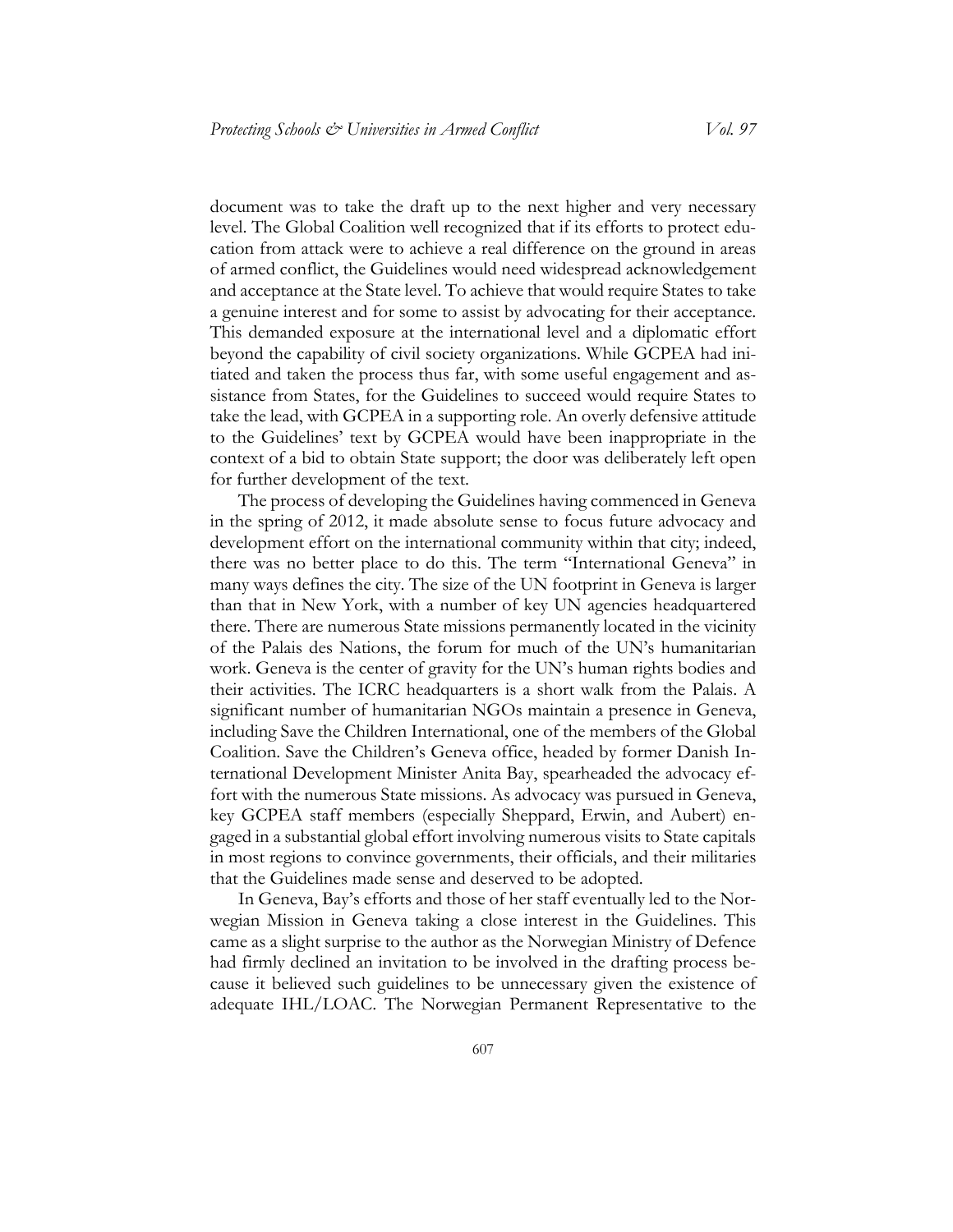UN, Ambassador Steffen Kongstad (a veteran of the Oslo Convention on Cluster Munitions negotiations), took a different view, however. He seized the moment and also persuaded his Argentine colleague to add that State's support. This engagement by Norway and Argentina transformed the campaign. Between July 2013 and December 2014, the Draft Lucens Guidelines were transformed from a worthy civil society initiative into a serious candidate for substantial international endorsement.

In being thus transformed, however, they ceased being merely a draft; their wording was slightly amended (although they remained the same in terms of substantive content), "Lucens" was dropped from their title, and the additional content of the GCPEA published document was eventually rejected in favor of a new document, the Safe Schools Declaration, drafted under Norwegian Ministry of Foreign Affairs auspices. This declaration was to prove a most effective diplomatic "vehicle" in the international campaign to obtain broad State-level endorsement of the Guidelines.

#### VII. THE CONTENT OF THE GUIDELINES

<span id="page-36-0"></span>What follows is the Guidelines' final text, publicly launched under their cur-rent title, at the UN Headquarters in Geneva on December 16, 2014.<sup>[85](#page-36-1)</sup> They were then incorporated in the Safe Schools Declaration and launched formally at the inaugural Safe Schools Conference in Oslo in March 2015. Except for Guideline 6 (which has to do with their promulgation and implementation), the Guidelines have a threefold purpose in providing tacticallevel guidance on the military use of education (Guidelines 1 and 2); attacks on educational facilities used by opposing forces (Guidelines 3 and 4); and

<span id="page-36-1"></span><sup>85.</sup> The launch should have been a positive event at the United Nations in Geneva but it was overshadowed by the news that reached attendees during the event of the Peshawar school massacre in Pakistan. This terrorist atrocity left 145 people dead, including 132 uniformed school children. To quote the *New York Times*:

During an eight-hour rampage . . . a team of nine Taliban gunmen stormed through the corridors and assembly hall, firing at random and throwing grenades. Some of the 1,100 students at the school were lined up and slaughtered with shots to the head. Others were gunned down as they cowered under their desks, or forced to watch as their teachers were riddled with bullets.

Declan Walsh, *Taliban Besiege Pakistan School, Leaving 145 Dead*, NEW YORK TIMES (Dec. 16, 2014), [https://www.nytimes.com/2014/12/17/world/asia/taliban-attack-pakistani-school](https://www.nytimes.com/2014/12/17/world/asia/taliban-attack-pakistani-school.html)  [.html.](https://www.nytimes.com/2014/12/17/world/asia/taliban-attack-pakistani-school.html)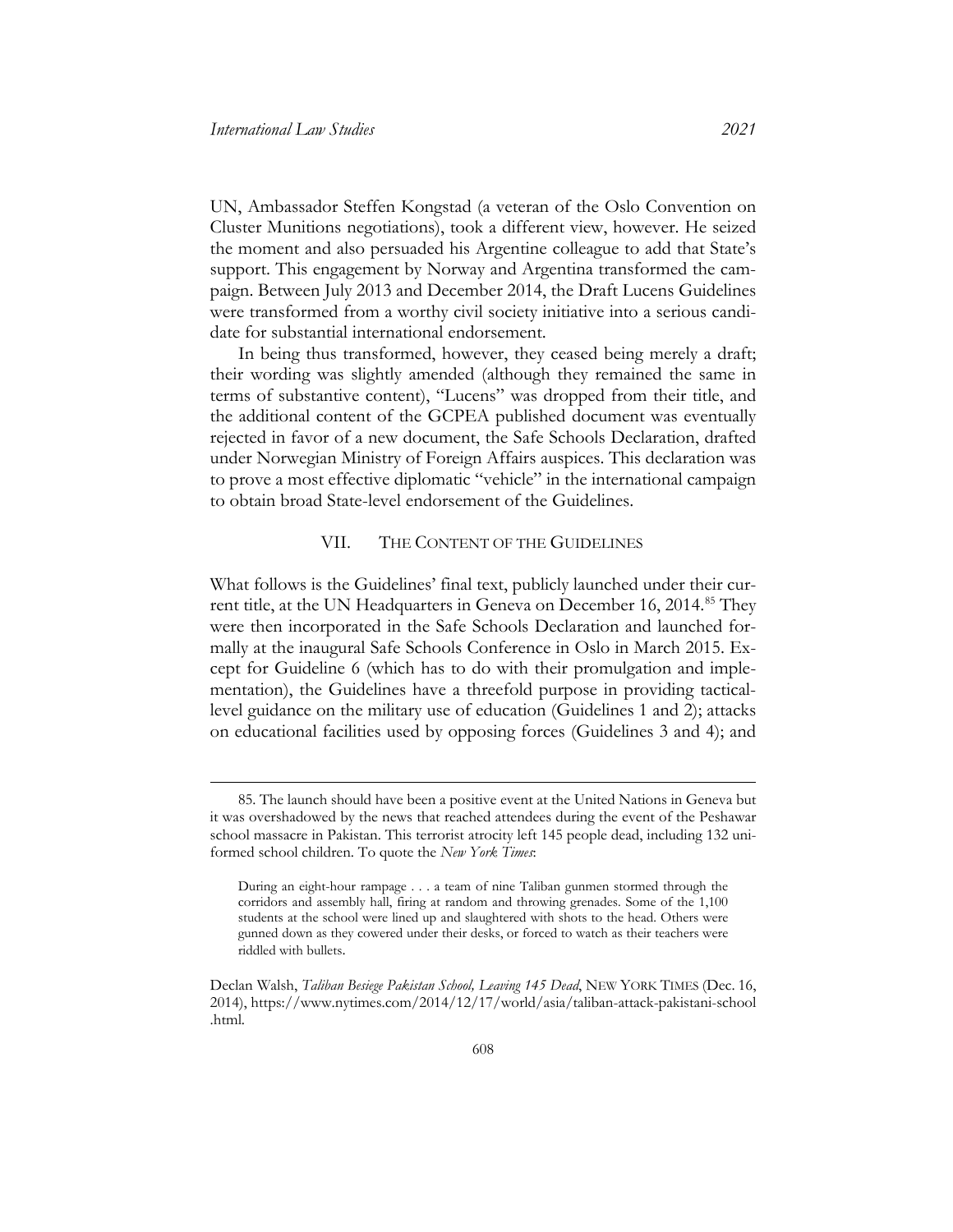the defense and security of educational facilities (Guideline 5). The following is their text in full:

Guideline 1: Functioning schools and universities should not be used by the fighting forces of parties to armed conflict in any way in support of the military effort.

This principle extends to schools and universities that are temporarily closed outside normal class hours, during weekends and holidays, and during vacation periods.

Parties to armed conflict should neither use force nor offer incentives to education administrators to evacuate schools and universities in order that they can be made available for use in support of the military effort.

Guideline 2: Schools and universities that have been abandoned or evacuated because of the dangers presented by armed conflict should not be used by the fighting forces of parties to armed conflict for any purpose in support of their military effort, except in extenuating circumstances when they are presented with no viable alternative, and only for as long as no choice is possible between such use of the school or university and another feasible method for obtaining a similar military advantage. Other buildings should be regarded as better options and used in preference to school and university buildings, even if they are not so conveniently placed or configured, except when such buildings are specially protected under International Humanitarian Law (e.g. hospitals), and keeping in mind that parties to armed conflict must always take all feasible precautions to protect all civilian objects from attack.

• Any such use of abandoned or evacuated schools and universities should be for the minimum time necessary.

• Abandoned or evacuated schools and universities that are used by the fighting forces of parties to armed conflict in support of the military effort should remain available to allow educational authorities to re-open them as soon as practicable after fighting forces have withdrawn from them, provided this would not risk endangering the security of students and staff.

• Any traces or indication of militarisation or fortification should be completely removed following the withdrawal of fighting forces, with every effort made to put right as soon as possible any damage caused to the infrastructure of the institution. In particular, all weapons, munitions and unexploded ordnance or remnants of war should be cleared from the site.

Guideline 3: Schools and universities must never be destroyed as a measure intended to deprive the opposing parties to the armed conflict of the ability to use them in the future. Schools and universities—be they in session,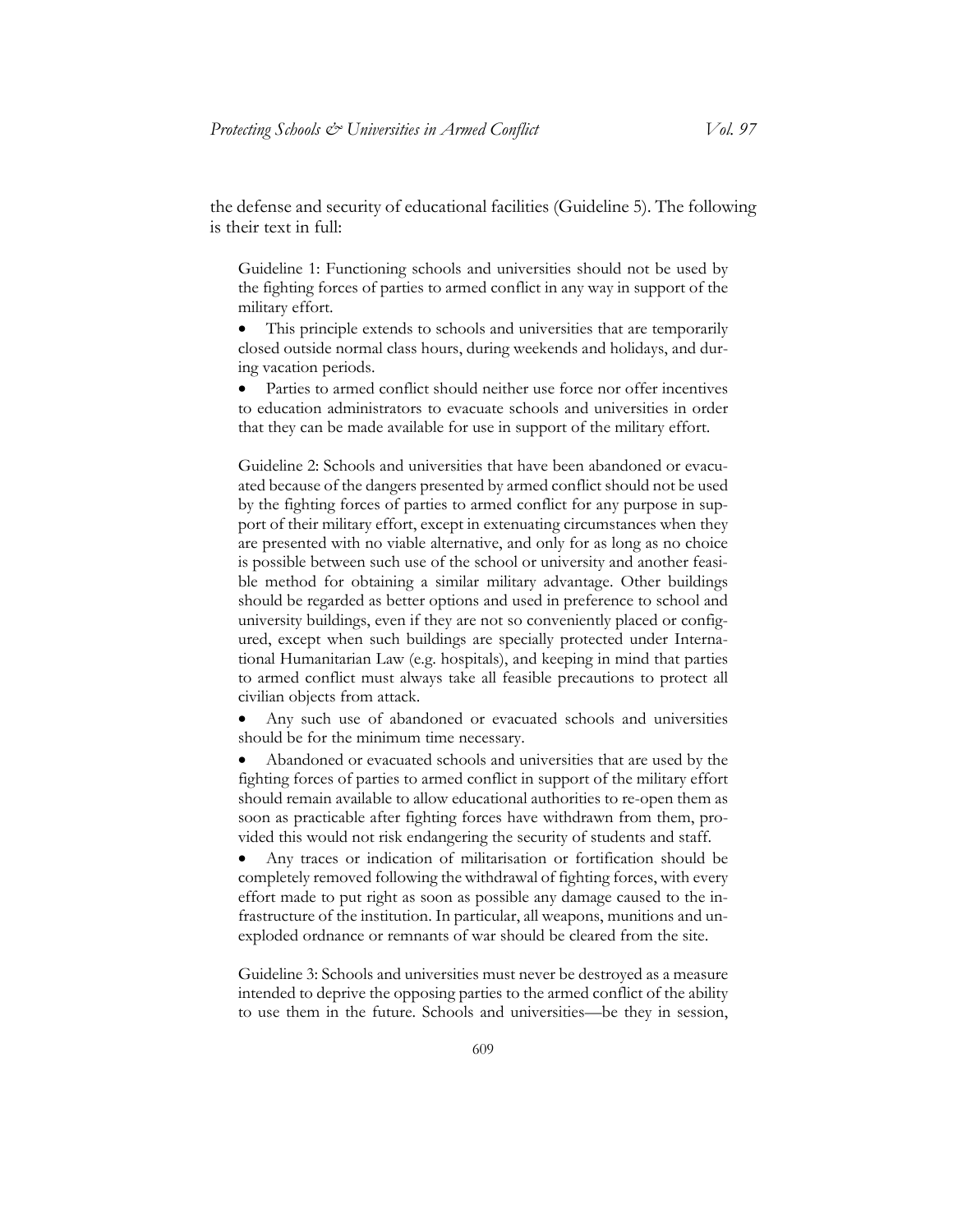closed for the day or for holidays, evacuated or abandoned—are ordinarily civilian objects.

Guideline 4: While the use of a school or university by the fighting forces of parties to armed conflict in support of their military effort may, depending on the circumstances, have the effect of turning it into a military objective subject to attack, parties to armed conflict should consider all feasible alternative measures before attacking them, including, unless circumstances do not permit, warning the enemy in advance that an attack will be forthcoming unless it ceases its use.

• Prior to an attack on a school that has become a military objective, the parties to armed conflict should take into consideration the fact that children are entitled to special respect and protection. An additional important consideration is the potential long-term negative effect on a community's access to education posed by damage to or the destruction of a school.

The use of a school or university by the fighting forces of one party to a conflict in support of the military effort should not serve as justification for an opposing party that captures it to continue to use it in support of the military effort. As soon as feasible, any evidence or indication of militarisation or fortification should be removed and the facility returned to civilian authorities for the purpose of its educational function.

Guideline 5: The fighting forces of parties to armed conflict should not be employed to provide security for schools and universities, except when alternative means of providing essential security are not available. If possible, appropriately trained civilian personnel should be used to provide security for schools and universities. If necessary, consideration should also be given to evacuating children, students and staff to a safer location. If fighting forces are engaged in security tasks related to schools and universities, their presence within the grounds or buildings should be avoided if at all possible in order to avoid compromising the establishment's civilian status and disrupting the learning environment.

Guideline 6: All parties to armed conflict should, as far as possible and as appropriate, incorporate these Guidelines into, for example, their doctrine, military manuals, rules of engagement, operational orders, and other means of dissemination, to encourage appropriate practice throughout the chain of command. Parties to armed conflict should determine the most appropriate method of doing this.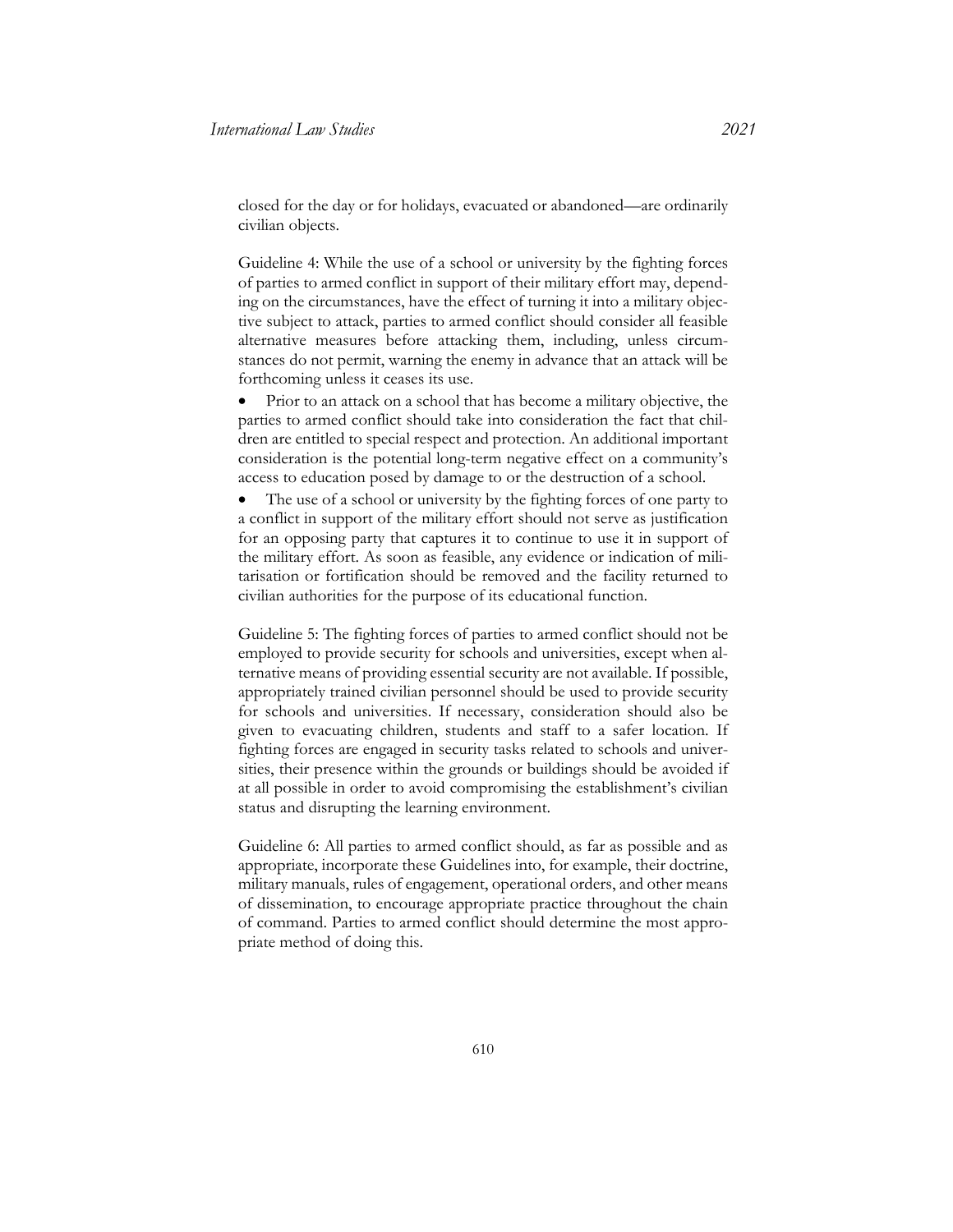#### VIII. THE SAFE SCHOOLS DECLARATION

<span id="page-39-0"></span>This article is not about the Safe Schools Declaration as a whole, but about the Guidelines at its core. Nevertheless, it is certainly appropriate to offer some comment on the SSD because it has been crucial to the Guidelines' success. Comment can be brief, however, not least because a full account of the process by which the SSD was drafted under Norwegian leadership is already available and readily accessible online.<sup>[86](#page-39-1)</sup>

Norway had been keen to project the Guidelines as part of a broader Norwegian initiative on the protection of education. Ambassador Konstad and his foreign ministry colleagues had been considering how best to project the Guidelines since Norway took on the lead role in advocacy in 2014. The bulk of the drafting effort for the SSD only occurred, however, after the Guidelines were launched at the UN in Geneva in December of that year. An intense process of negotiation and drafting was conducted in the first five months of 2015, finishing just in time for the Oslo Safe Schools Conference at the end of May. By then, "ownership" of the Guidelines had effectively been transferred from GCPEA to Norway. To reflect this, the name had been changed, and reference to Lucens was removed.<sup>[87](#page-39-2)</sup> The additional material in the GCPEA document published in July 2013 was also dispensed with, leaving just the six guidelines for incorporation in the SSD.

Significant effort under Norwegian auspices went into crafting the SSD around the Guidelines in early-2015. The Guidelines were the inspiration behind the SSD, which was drafted to accommodate them and which had no intended purpose separate from that. Nevertheless, the SSD became the only internationally agreed statement dedicated to the protection of education in armed conflict. It is essentially an inter-governmental political document that outlines a set of commitments to strengthen the protection of

<span id="page-39-1"></span><sup>86.</sup> *See Reflections from the Safe Schools Declaration Process*, *supra* not[e 10.](#page-3-5) Prepared by Richard Moyes, the managing director of Article36, who played an important role in developing the SSD. He had worked previously with Norwegian Ambassador Steffen Kongstad on the cluster munitions ban. Article36 is partly funded by the Norwegian Ministry of Foreign Affairs.

<span id="page-39-2"></span><sup>87.</sup> The author resisted this at the time. By the summer of 2014, the Lucens Guidelines had gained a profile, certainly within Geneva, but also internationally. The author freely admits also that he was emotionally attached to the name, having personally founded the Lucens Roundtable and the subsequent drafting process was an intensely rewarding experience. The lesson here is to avoid at all costs allowing personal inclinations to cloud one's judgment on what makes practical, political sense in relation to the ultimate aim.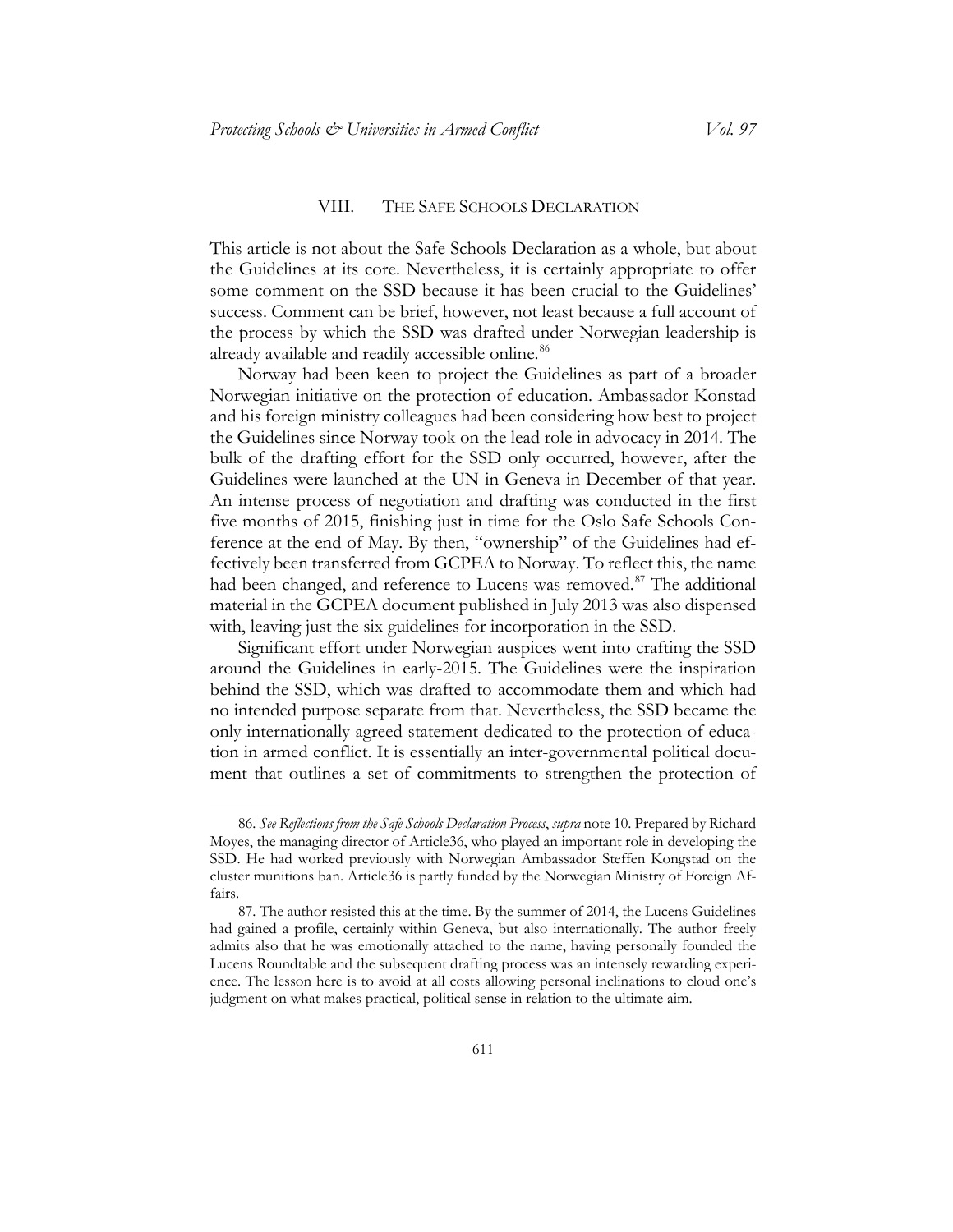education from attack and restrict the use of schools and universities for military purposes. It seeks to ensure the continuity of safe education during armed conflict and contains a series of statements that have attracted wide-spread agreement.<sup>[88](#page-40-0)</sup>

The SSD has been critical to the success of the Guidelines. Without the SSD and the full force of State-level diplomacy led by Norway and partnered by Argentina, the Guidelines probably would have failed to achieve substantial international endorsement. The text of the Guidelines and the SSD together have had a substantial impact internationally; therefore, viewed separately, one suspects few would today be aware of either, each having been an essential partner for the other.

The Oslo conference was the first of a series of biennial Safe Schools conferences, the highlight of which was a passionate address by Ziauddin Yousafzai, father of Malala Yousafzai. Oslo was followed in 2017 by Buenos Aires, hosted jointly by the Argentine foreign and defence ministries. In May 2019, the Spanish government hosted the third Safe Schools Conference in Palma, Mallorca. As with the previous conferences, it attracted many State, UN, and civil society organization representatives, typically at ministerial and equivalent senior levels. Eighty States and all relevant UN agencies were formally represented, as were over thirty NGOs. An indication of the degree of diplomatic and policy importance Spain attached to the conference was the presence of Her Majesty Queen Letizia, who also delivered the closing address. The fourth Safe Schools Conference is due to take place in 2021, hosted by Nigeria.

Each of these conferences has been accompanied by a round of focused diplomatic effort to encourage further States to endorse the SSD. One feature of their proceedings has been formal State announcements to that effect. Beyond the conferences, some of the State endorsements have been at the highest level. In February 2017, for example, French endorsement was announced personally by President Hollande during the opening session of the Protect Children from War inter-ministerial conference co-organized by France and UNICEF. The French decision came after several months of advocacy efforts by UNICEF, HRW, and Save the Children.<sup>[89](#page-40-1)</sup> The author

<sup>88.</sup> For the full text, see *Safe Schools Declaration, supra* not[e 1.](#page-2-9)

<span id="page-40-1"></span><span id="page-40-0"></span><sup>89.</sup> *See France: Positive Move to Protect Schools*, HRW (Feb. 21, 2017), [https:// www.hrw.](https://www.hrw.org/news/2017/02/21/france-positive-move-protect-schools)  [org/news/2017/02/21/france-positive-move-protect-schools.](https://www.hrw.org/news/2017/02/21/france-positive-move-protect-schools) The effort to persuade France to endorse included a visit to Paris by the author and his Save the Children (UK) colleague Veronique Aubert for valuable discussions with French government officials in the Quai d'Orsay.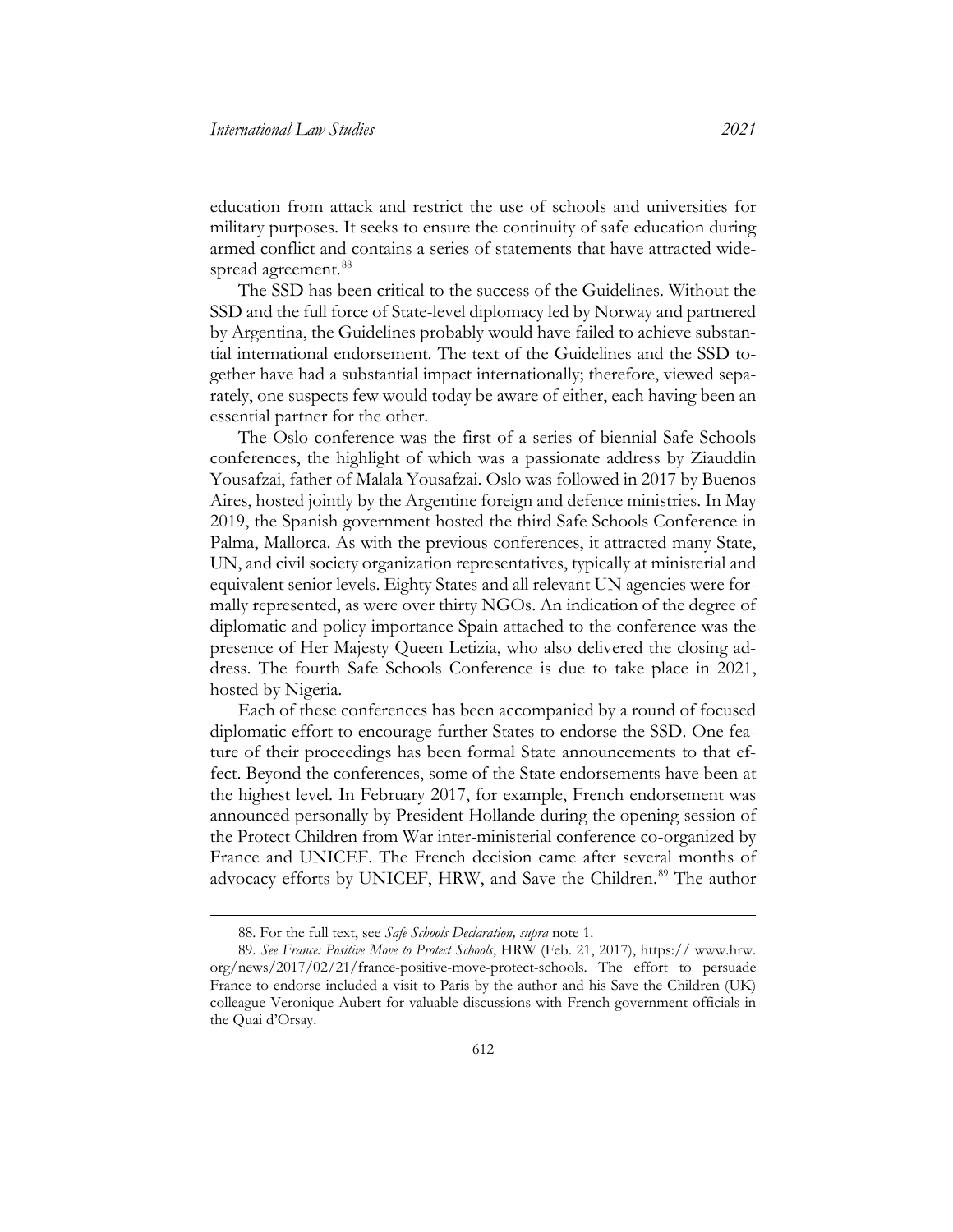was much involved in attempts to obtain UK endorsement, with differences of opinion between the Foreign and Commonwealth Office and the Department for International Development, on the one hand, and the Ministry of Defence, on the other. United Kingdom endorsement required a cross-government agreement, which was only arrived at in 2018, allowing then Foreign Secretary Boris Johnson to announce UK endorsement during the Com-monwealth Heads of Government Conference in London.<sup>[90](#page-41-0)</sup> Throughout the period since 2015, GCPEA and its leading members have worked to advance the cause of the SSD. In-country representatives of UNICEF, Save the Children, and HRW, in particular, have continued their work to persuade gov-ernments of the value of the SSD and the Guidelines.<sup>[91](#page-41-1)</sup> Sheppard, Aubert, and Neff have also been heavily engaged in advocacy visits globally. The process has been strongly supported within the UN, with the previous and current Special Representative to the Secretary-General for Children in Armed Conflict (Leila Zerrougui and Virginia Gamba) both personally committed to advancing the cause of the SSD and the Guidelines, including through regular mention of them during UN Security Council open debates (the most recent held on September 10, 2020).<sup>[92](#page-41-2)</sup> Another strong supporter has been former UK Prime Minister Gordon Brown, currently UN Special Envoy on Global Education. He was an early advocate of the Lucens Guidelines, urging their endorsement in 2014, shortly after it was announced that Norway would be leading advocacy at the State level.<sup>[93](#page-41-3)</sup> Since then, Norway's diplomatic leadership and the SSD's significance have been crucial in the

<span id="page-41-0"></span><sup>90.</sup> The campaign in the United Kingdom took longer than the author imagined it would, with significant opposition to the Guidelines from elements within the Ministry of Defence. Even a personal exchange of letters between the author and Prime Minister David Cameron (who happened to be the author's Member of Parliament) failed to have the desired effect.

<span id="page-41-1"></span><sup>91.</sup> The author has worked closely with Save the Children colleagues on this advocacy, in particular paying visits to West Africa, NATO Headquarters, Japan, and Ukraine, and also with Save the Children (UK) to persuade the British government to endorse (finally achieved when then British Foreign Secretary Boris Johnson announced UK endorsement during the Commonwealth Heads of Government meeting in London in 2019).

<span id="page-41-2"></span><sup>92.</sup> For a recording of that debate, see *Open Debate*, *supra* note [5.](#page-2-10) More generally, see *Children and Armed Conflict*, UNITED NATIONS, <https://childrenandarmedconflict.un.org/> (last visited Jan. 18, 2021).

<span id="page-41-3"></span><sup>93.</sup> *See The Office of the UN Special Envoy for Global Education*, [https://educationen](https://educationenvoy.org/what-we-do/)[voy.org/what-we-do/](https://educationenvoy.org/what-we-do/) (last visited Jan. 18, 2021); *see also* Gordon Brown, Opinion, *We Must Ensure Places of Education Are Never Targeted in Conflicts*, GUARDIAN (July 27, 2014), [https://www.theguardian.com/commentisfree/2014/jul/27/schools-never-targeted](https://www.theguardian.com/commentisfree/2014/jul/27/schools-never-targeted-armed-conflict-gaza)[armed-conflict-gaza.](https://www.theguardian.com/commentisfree/2014/jul/27/schools-never-targeted-armed-conflict-gaza)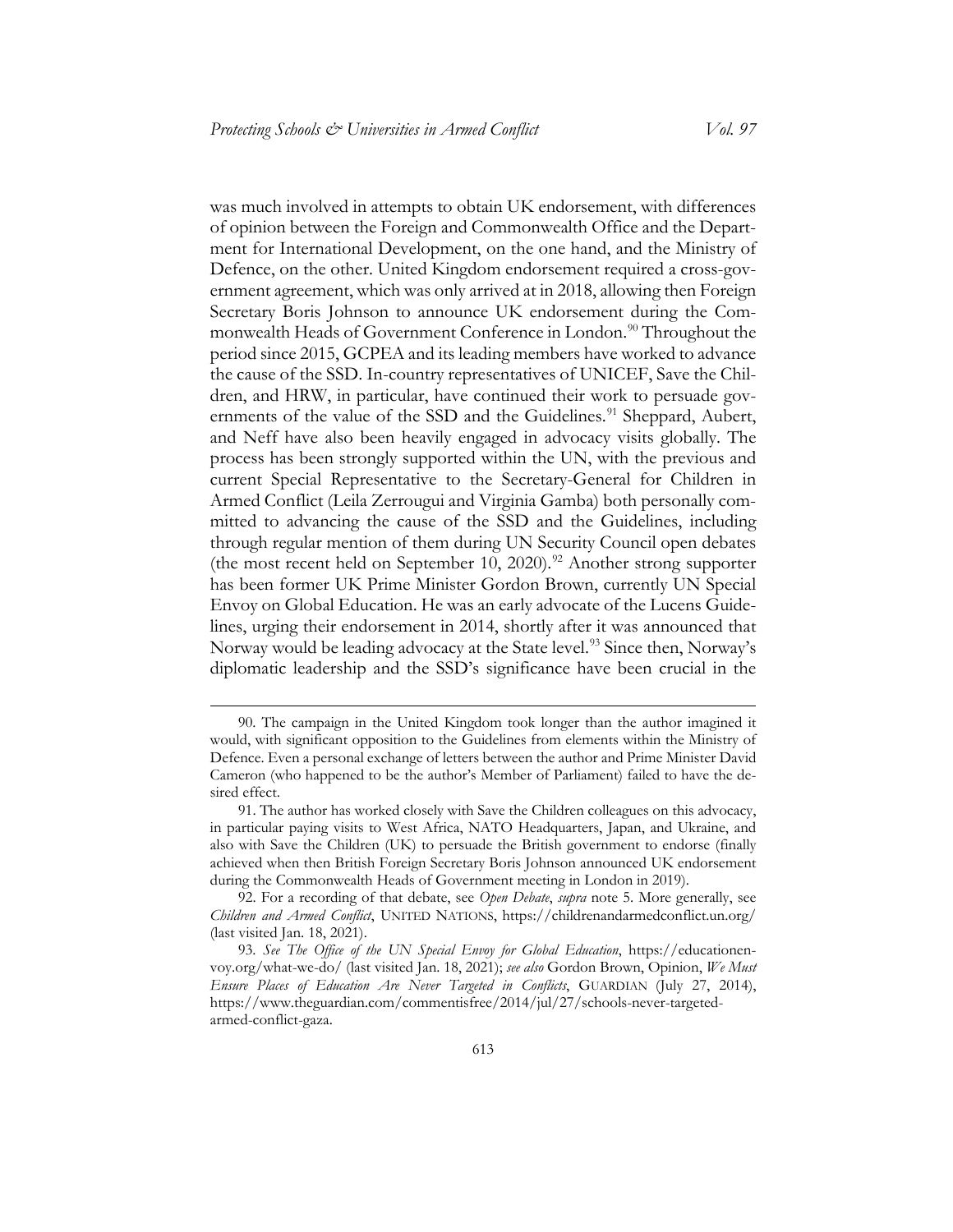advocacy efforts. The undoubted success of the Guidelines has been substantially delivered as a result of their incorporation within the SSD.

#### IX. IMPLEMENTATION AND MONITORING

<span id="page-42-0"></span>The sixth and final guideline focuses on how the Guidelines as a whole might be promulgated by States and ANSAs for application by their military forces. It was always considered vital for the Guidelines to be concise, clearly stated, and capable of being promulgated in ways that military forces could readily comprehend.

In producing the discussion document for the Lucens Roundtable, the author had included draft ROE developed around the Guidelines' text as a potential means of applying them. The promulgation of ROE is an important, widely used operational mechanism, particularly by Western militaries, to ensure that tactical action is consistent with the military campaign's strategic objective. Rules of engagement are a command and control mechanism, whose content is determined by high-level commanders (and, ultimately, political decision-makers), to restrict subordinate commanders' actions at the tactical level to those consistent with the strategic purpose. It is worth adding that, while ROE should be legally reviewed in the drafting and promulgation processes to avoid any manifest illegality, it is a common misperception that they are a watertight means of ensuring legal compliance at the tactical level. They most certainly are not; a defense that one complied with the ROE is no defense to a breach of the law.

In the Lucens discussion document, the author employed a format based on generic ROE compiled under the auspices of the International Institute for Humanitarian Law in San Remo, Italy.<sup>[94](#page-42-1)</sup> While the example ROE included were intended as a suitable aid to promulgation and implementation, the dominant feeling of those present in Lucens was that the eventual version of the Guidelines should avoid being too prescriptive in relation to internal promulgation. It was argued convincingly that even the suggestion of reliance on ROE could be off-putting rather than encouraging, especially to States and ANSAs that did not ordinarily employ such a sophisticated command and control mechanism. While ROE were not entirely inappropriate, they were but one means of applying the Guidelines. As the sixth guideline eventually went on to state: "doctrine, military manuals, rules of engagement,

<span id="page-42-1"></span><sup>94.</sup> RULES OF ENGAGEMENT HANDBOOK and ROE FOR JUDGE ADVOCATES, *supra*  note [41.](#page-17-2)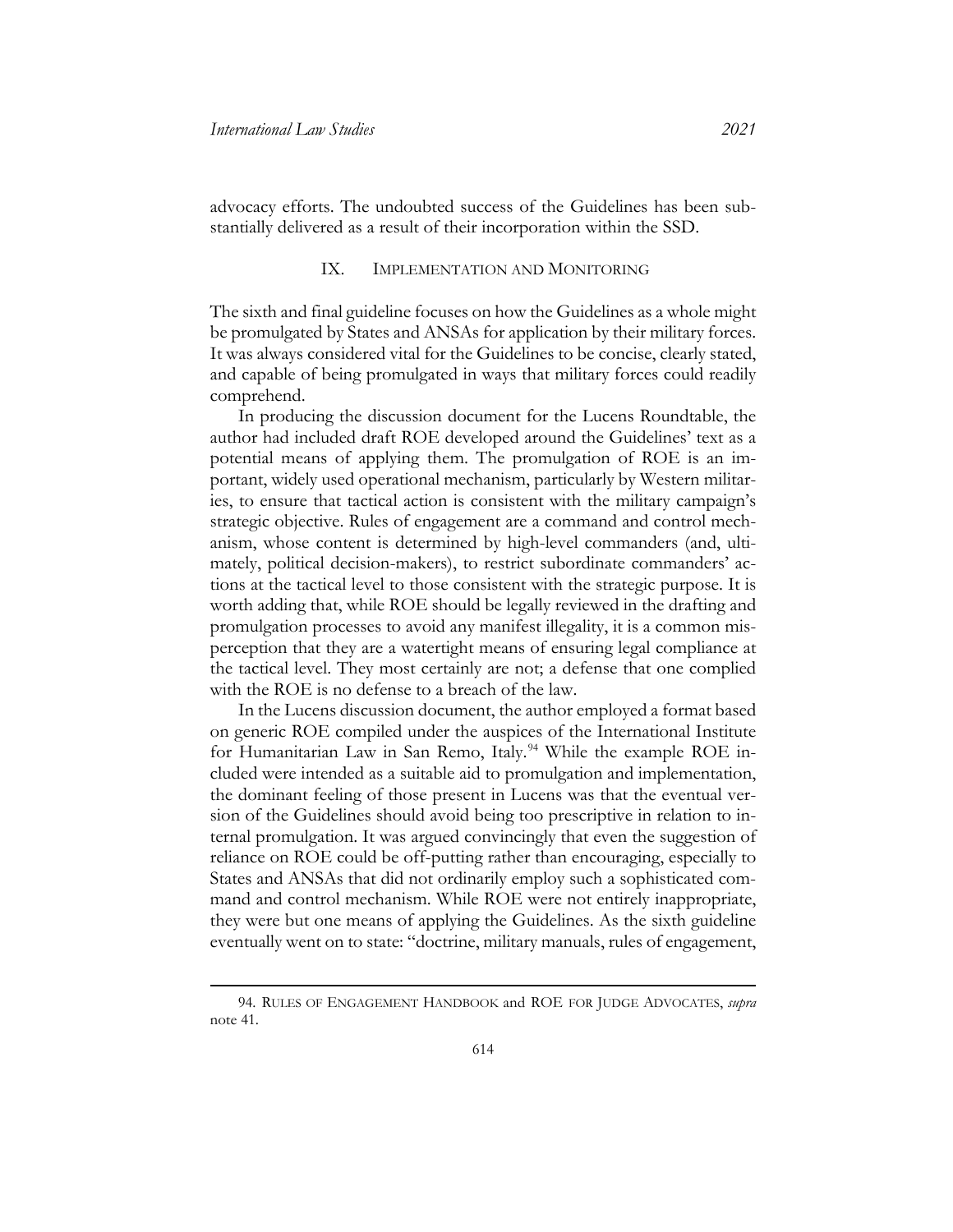operational orders, and other means of dissemination, [are all potential ways] to encourage appropriate practice throughout the chain of command." It was to be left to individual States and ANSAs—and their military forces to determine for themselves their most appropriate means of promulgation.

While the Guidelines themselves were not prescriptive, GCPEA has since provided a great deal of advice and guidance to assist all States and ANSAs in their approaches to their incorporation in military processes. Training is, of course, vital in this context. The mention of "doctrine" in Guideline 6 is especially pertinent here. The definition of doctrine is "that which is taught"—military doctrine is fundamental to military training. With this in mind, in 2017, GCPEA published two documents to inform both the development of policy on protecting schools and the training to be provided to militaries likely to be operating in conflict zones: The Safe Schools Dec-laration: A Framework for Action<sup>[95](#page-43-0)</sup> and Implementing the Guidelines: A Toolkit to Guide Understanding and Implementation. [96](#page-43-1) The latter was produced for the Global Coalition by the Roméo Dallaire Child Soldiers Initiative, the Canadian-based organization hosted by Dalhousie University and set up in 2007 by General Dallaire (who had commanded the United Nations Assistance Mission for Rwanda, during the 1994 Rwanda genocide).<sup>[97](#page-43-2)</sup>

HRW, Save the Children, and GCPEA have trained personnel from armed forces and police forces on the Guidelines. This has included training under UNDPKO auspices for military forces forming part of UN peacekeeping operations. Save the Children successfully advocated for the military use of schools and attacks on education to be included in NATO training scenarios. The ICRC has offered technical advice to all interested parties regarding how they might best implement the SSD and the Guidelines in specific contexts.[98](#page-43-3)

<span id="page-43-0"></span><sup>95.</sup> GLOBAL COALITION TO PROTECT EDUCATION FROM ATTACK, THE SAFE SCHOOLS DECLARATION: A FRAMEWORK FOR ACTION, [http://protectingeducation.org/](http://protectingeducation.org/wp-content/uploads/documents/documents_a_framework_for_action.pdf)  [wp-content/uploads/documents/documents\\_a\\_framework\\_for\\_action.pdf](http://protectingeducation.org/wp-content/uploads/documents/documents_a_framework_for_action.pdf) (last visited Feb. 24, 2021).

<span id="page-43-1"></span><sup>96.</sup> GLOBAL COALITION TO PROTECT EDUCATION FROM ATTACK, IMPLEMENTING THE GUIDELINES: A TOOLKIT TO GUIDE UNDERSTANDING AND IMPLEMENTATION [http://protectingeducation.org/wp-content/uploads/documents/documents\\_toolkit.pdf](http://protectingeducation.org/wp-content/uploads/documents/documents_toolkit.pdf) (last visited Feb. 24, 2021).

<span id="page-43-3"></span><span id="page-43-2"></span><sup>97.</sup> *See* THE DALLAIRE INITIATIVE: STRATEGIC PLAN 2019–2020, DALHOUSIE UNI-VERSITY, [https://dallaireinstitute.org/ wp-content / uploads / 2020 / 01 /RDCSI\\_strate](https://dallaireinstitute.org/wp-content/uploads/2020/01/RDCSI_strategic_plan-2.pdf)[gic\\_plan-2.pdf](https://dallaireinstitute.org/wp-content/uploads/2020/01/RDCSI_strategic_plan-2.pdf) (last visited Feb. 24, 2021).

<sup>98.</sup> *See Fact Sheet: Practical Impact of the Safe Schools Declaration*, *supra* note [12.](#page-4-2)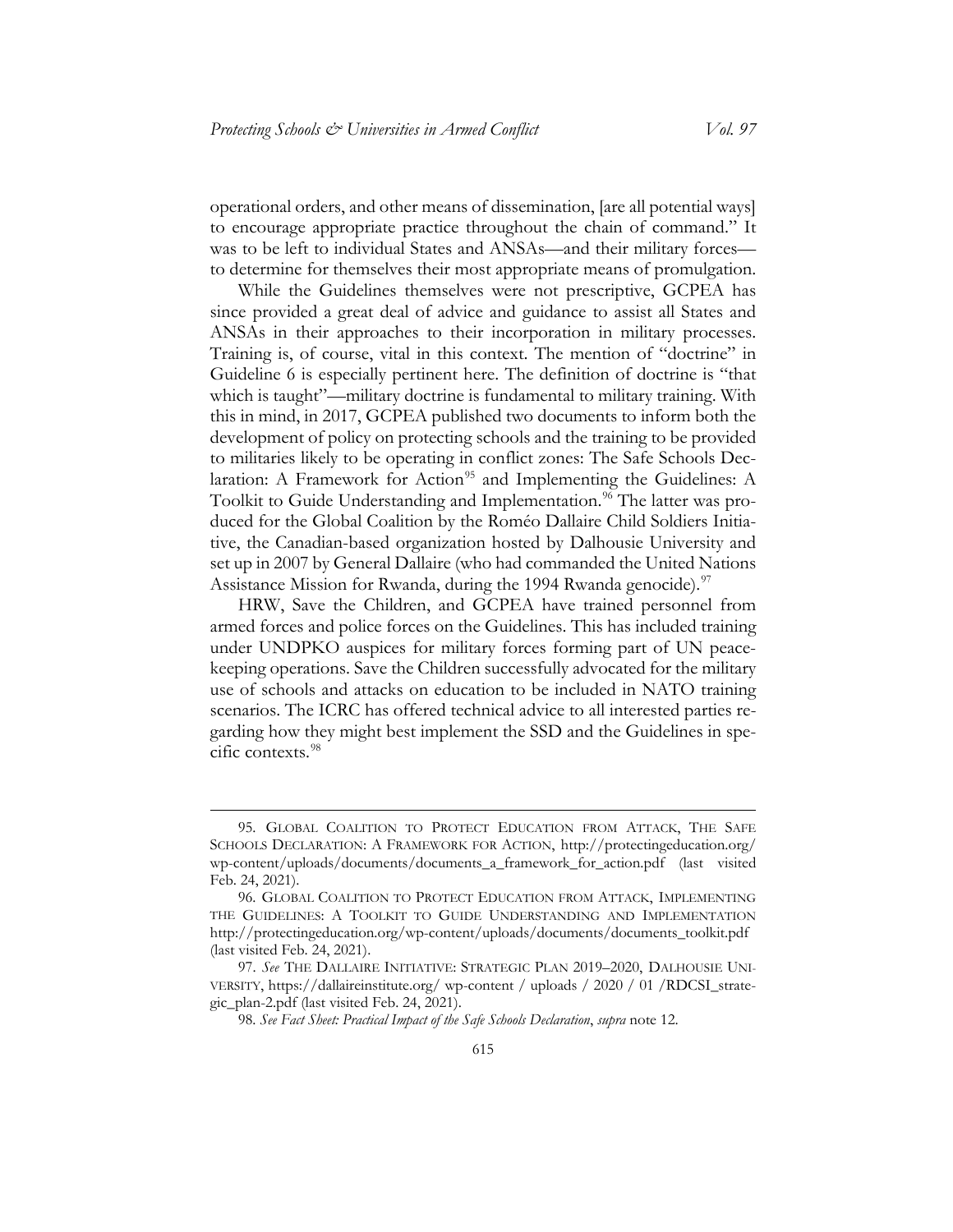While States are obvious participants in the Safe Schools process, with the ability to formally endorse it through registration with the Norwegian Ministry of Foreign Affairs, it is vitally important to recognize also the importance of ANSA involvement, including in the implementation of the Guidelines. The NGO Geneva Call was involved in the drafting process from the outset, which ensured that the Guidelines contained nothing that would be a generic barrier to ANSA action in support. The draft was discussed with ANSAs at Geneva Call's third meeting of signatories in late 2014, at which participating ANSAs agreed to consider the Guidelines. The author spoke at that meeting and was subsequently invited by Geneva Call to contribute to IHL/LOAC training for ANSA fighters, during which he provided sessions on the Guidelines and how they could be implemented by ANSAs during armed conflict. Geneva Call noted that the Guidelines "represent a new way to engage with ANSAs, starting first with the less contentious issue of military use of schools, then moving to 'harder' issues like child recruitment and sexual violence."<sup>[99](#page-44-0)</sup>

The monitoring of promulgation and implementation is now a permanent process, with Global Coalition members playing an important role in collecting data on the protection of schools during armed conflicts. Those NGOs, such as Save the Children and HRW, that deploy into armed conflict States, as well as relevant UN agencies, are fundamentally important sources of data relating to implementation. The biennial Safe Schools conferences also provide an opportunity for endorsing States to report on any actions they have taken themselves consistent with their commitment to the Guidelines. Advocacy in relation to the Guidelines focused initially on obtaining State endorsement of the SSD; increasingly now it has to concentrate on ensuring behavior is shifting in favor of protecting educational facilities from military use. Fortunately, there is increasing evidence that the SSD and the Guidelines are having an impact.

<span id="page-44-0"></span><sup>99.</sup> *See* PROTECT EDUCATION IN INSECURITY AND CONFLICT, REPORT: PEIC/GE-NEVA CALL WORKSHOP ON EDUCATION AND ARMED NON-STATE ACTORS: TOWARDS A COMPREHENSIVE AGENDA 13 (2015)[, https://educationandconflict.org/publications/pub](https://educationandconflict.org/publications/publications/4/Report.pdf)[lications/4/Report.pdf.](https://educationandconflict.org/publications/publications/4/Report.pdf)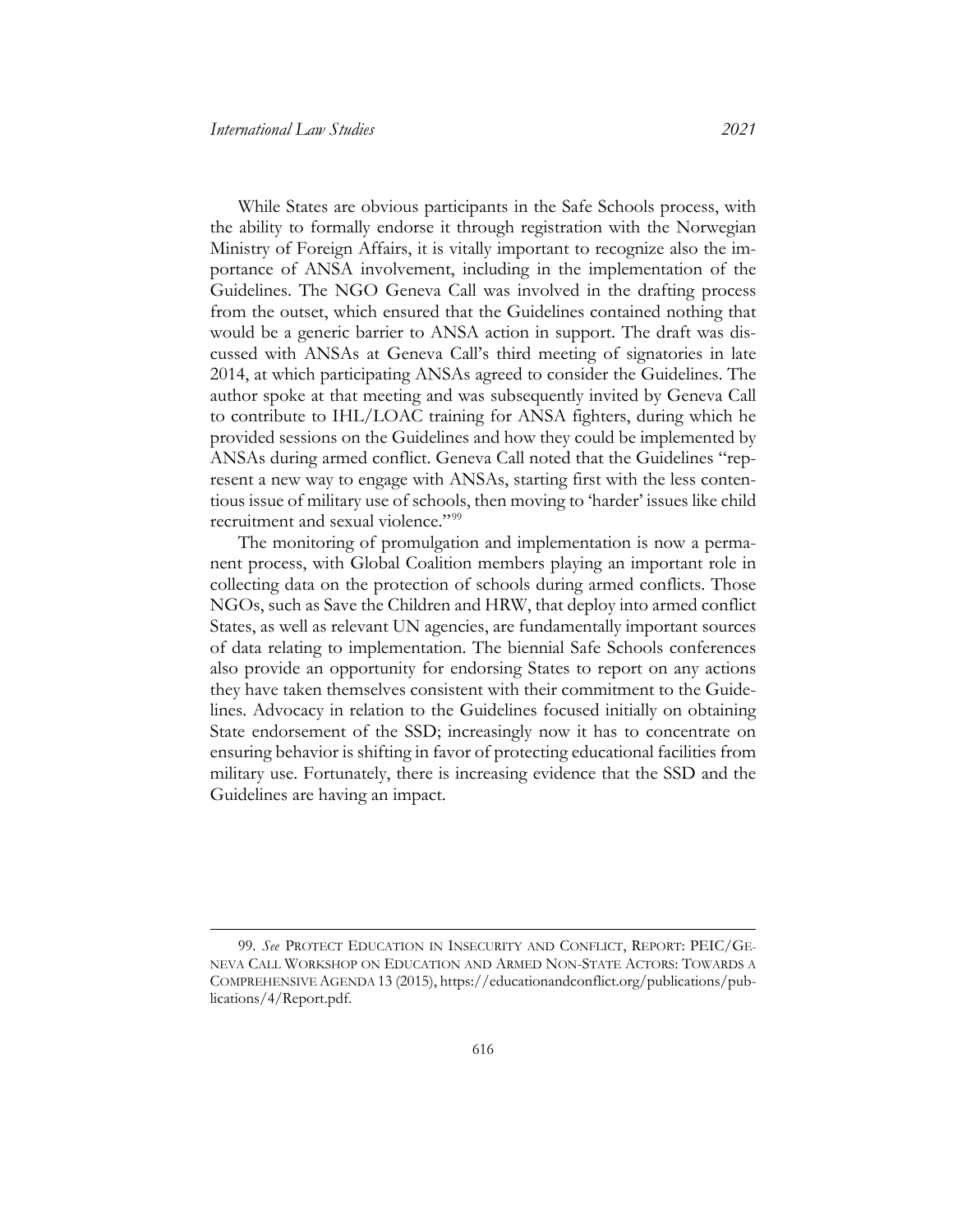#### X. THE IMPACT OF THE SSD AND GUIDELINES

<span id="page-45-0"></span>In October 2019, GCPEA published a report on the practical impact of the SSD.<sup>[100](#page-45-1)</sup> This report was based on data provided principally by UN agencies, NGOs, the media, and States. Most of the data was made available at the 2019 Safe Schools Conference in Palma. The reporting period extended from the launch of the SSD in May 2015 to the end of 2018, with the report structured under four headings: "Downward Trends in Incidents of Military Use of Schools"; "Heightened International Standards on Military Use of Schools"; "Increased Protection of Schools from Military Use in National Policy and Practice"; and "Increased Dialogue and Engagement, Particularly with Military Actors, Regarding Protecting Schools."<sup>[101](#page-45-2)</sup>

The overall reported incidents of military use of schools and universities had declined between 2015 and 2018 in those States that had both endorsed the SSD in 2015 and experienced armed conflict during the same period. These were Afghanistan, the Central African Republic, Iraq, Kenya, Lebanon, Mozambique, Niger, Nigeria, Palestine, Somalia, South Sudan, and Sudan. (It is important to note that this data capture concentrated on States that had endorsed the SSD/Guidelines in 2015 and, for that reason, neither Syria nor Yemen were included in the survey.<sup>[102](#page-45-3)</sup>) Overall, reported incidents had halved, from around 160 in 2015 to just over eighty by 2018. The decrease was admittedly not as dramatic in all of those States. In both Palestine and Sudan, for example, reported incidents remained at about the same level throughout the period. In Kenya, Lebanon, and Mozambique, incidents were so few and infrequent that no reliable conclusion was possible but, in Niger, incidents increased. Despite this, the overall figures were most encouraging. Of course, it is impossible to prove, beyond doubt, the existence of a direct link between the endorsement of the SSD/Guidelines and reductions in incidents of both military use and attacks on education

<span id="page-45-1"></span><sup>100.</sup> *See Fact Sheet: Practical Impact of the Safe Schools Declaration*, *supra* note [12.](#page-4-2) The Fact Sheet is extensively referenced to sources, which it is not thought necessary to repeat here. 101. *Id.* at 1–3.

<span id="page-45-3"></span><span id="page-45-2"></span><sup>102.</sup> Yemen did endorse the SSD in October 2017, however, and in 2019 the Group of Experts on Yemen informed the Human Rights Council that "sources reported that the Yemeni armed forces have commenced to withdraw from some schools as per the commitments taken under the Safe Schools Declaration." *See* Group of Eminent International and Regional Experts on Yemen, *Situation of Human Rights in Yemen, Including Violations and Abuses since September 2014*, ¶ 722, U.N. Doc. A/HRC/42/CRP.1 (Sept. 3, 2019). The Yemeni Ministry of Education has also established a safe schools committee.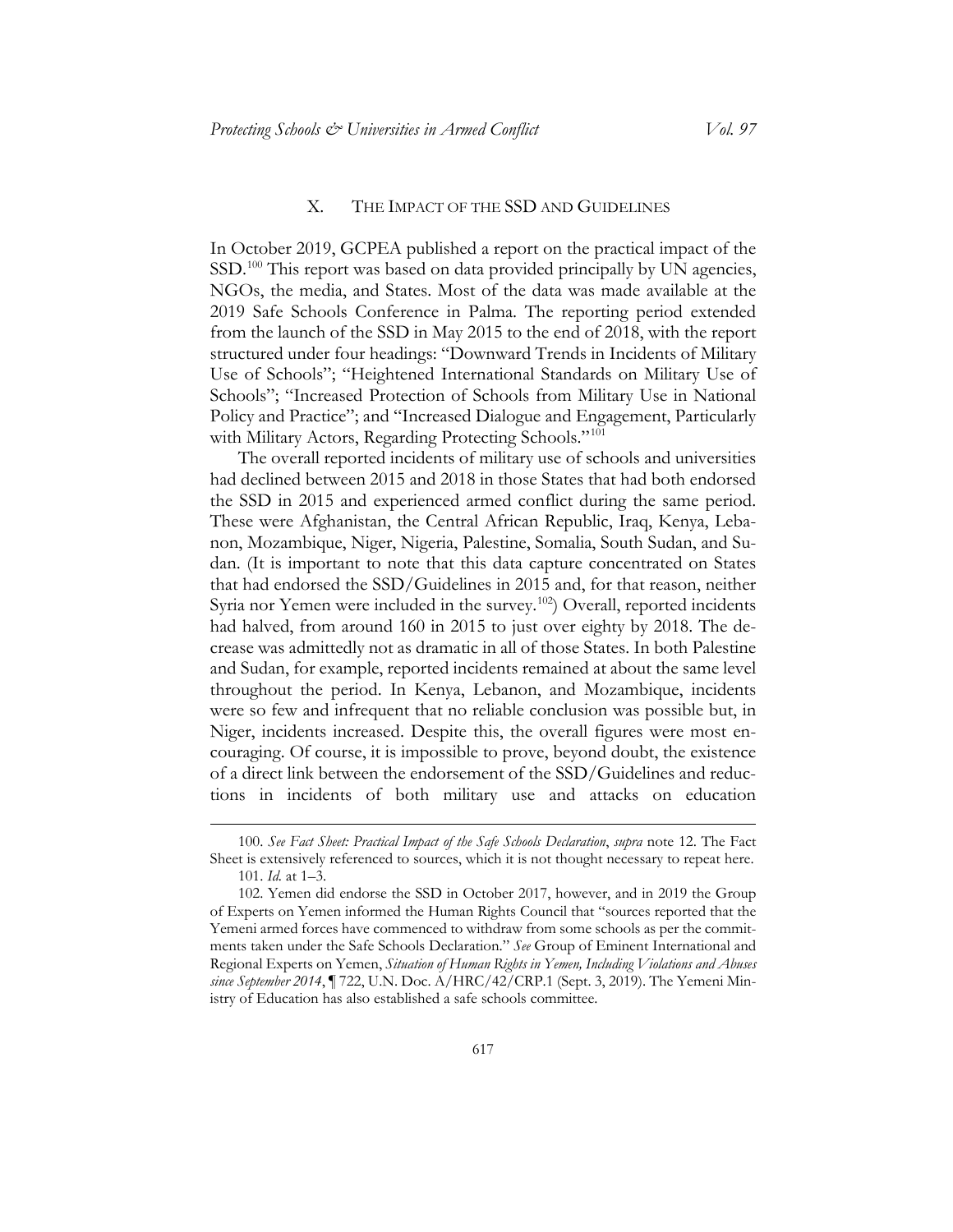establishments. Arguably, this will never be possible, but the balance of probability seems to suggest such a link.

In June 2015, a month after the launch of the SSD, and again in July 2018, the UN Security Council encouraged all member States "to take concrete measures to deter . . . use of schools by armed forces and armed groups."[103](#page-46-0) By the time of the launch, UNDPKO had already developed a child protection policy banning the use of educational facilities by peacekeepers.[104](#page-46-1) Forces on UN operations today are under an obligation to promote and adhere to the Guidelines; GCPEA has stated that there have been no reported incidents of UN military forces using schools or universities since early 2017.

The Lucens Guidelines had been presented to the Committee on the Rights of the Child in June 2013. Since then, UN treaty bodies have made frequent recommendations on strengthening protections for schools from military use. These had focused on sixteen States in all, including the Central African Republic, the Democratic Republic of Congo, Pakistan, and Thailand.

The remainder of the GCPEA report contains a wealth of detail on the development of States' policy and practice, as well as examples of increased dialogue with military actors from both States and ANSAs. It is not necessary to repeat in full all of that detailed evidence to convey the fact that the SSD and the Guidelines have achieved a remarkable international profile in the five years since their launch in Oslo in 2015. Nevertheless, and paraphrasing the GCPEA report, the following provides a flavor of that profile:

• In 2018 alone, the Global Coalition and its member organizations conducted over 120 advocacy meetings with State representatives of more than seventy-five States in Geneva, New York, Brussels, Addis Ababa, and various national capitals. Even when States do not endorse the SSD, the meetings result in officials being briefed about attacks on education facilities and personnel and cause them to engage with the SSD and the Guidelines contained therein.

<sup>103.</sup> S.C. Res. 2225, ¶ 7 (June 18, 2015).

<span id="page-46-1"></span><span id="page-46-0"></span><sup>104.</sup> When the author first became engaged with GCPEA in late 2011, he discussed military use of schools with a Geneva colleague who had previously served at the special representative of the Secretary-General level within UN peacekeeping operations. He confirmed that UN peacekeepers had routinely used abandoned schools for UN force purposes during his time in Africa. The author's own witness to UNAMSIL's use of a school in Sierra Leone is evidence of this former UN practice.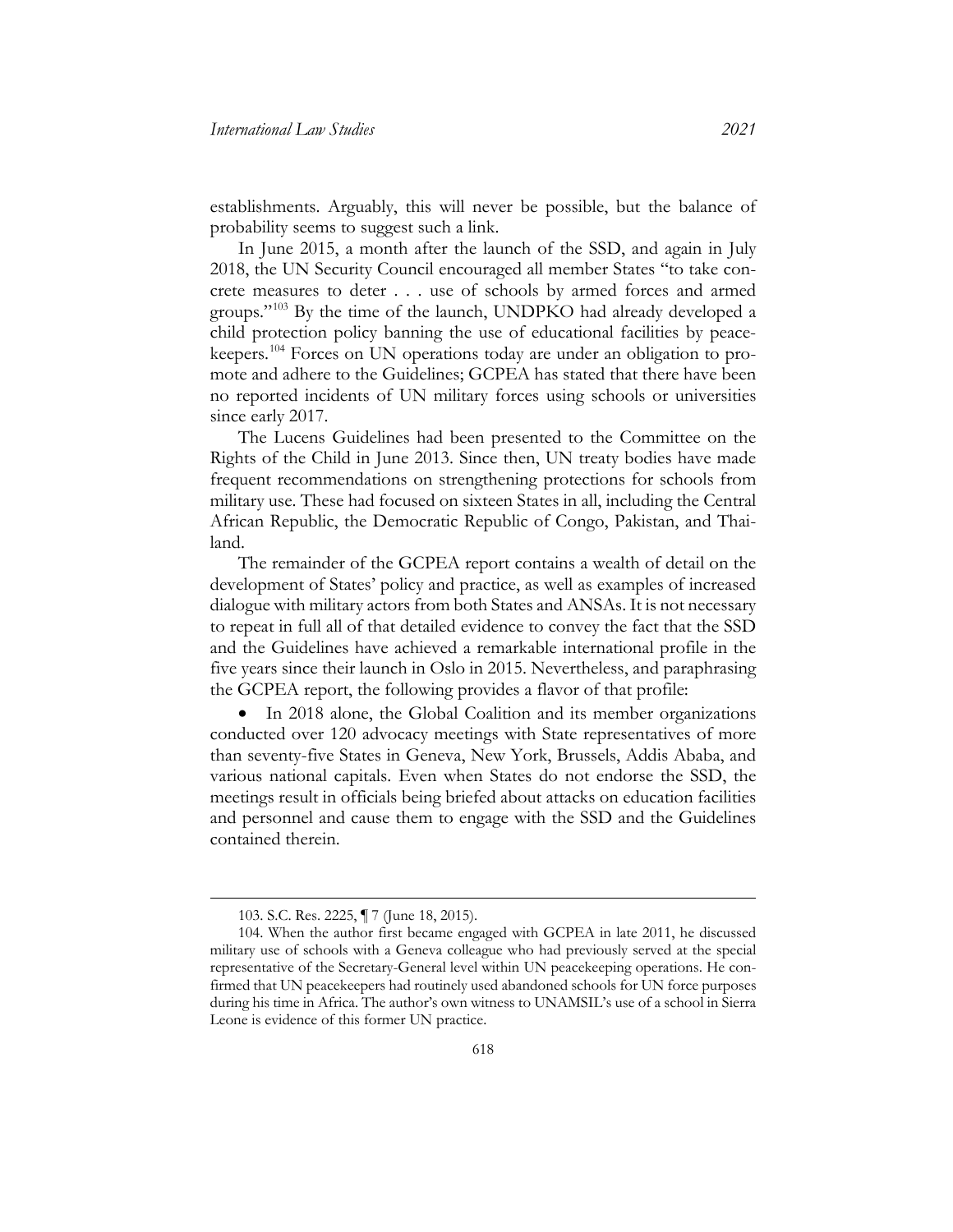• The SSD has been highlighted during a number of UN Security Council open debates on the protection of civilians, on children and armed conflict, and on women, peace, security, and at meetings of the Human Rights Council. The Global Coalition estimates that around fifty States delivered approximately 230 individual statements in these contexts positively referencing the SSD between 2017 and 2019.

• High-level UN officials have frequently expressed support for the SSD/Guidelines. They include Secretary-General António Guterres (who urged all States to endorse the SSD/Guidelines in his 2018 and 2019 annual reports on Children and Armed Conflict); the Secretary-General's Special Representative for Children and Armed Conflict, Virginia Gamba (who regularly calls for endorsement of the SSD/Guidelines and conducts bilateral advocacy with States to encourage endorsement and implementation); and the High Commissioner for Human Rights, Zeid Ra'ad Al Hussein (who recommended endorsement in his report on Protecting the Rights of the Child in Humanitarian Settings).

• The African Union's Peace and Security Council welcomed the SSD/Guidelines, urged all African Union member States to endorse and strengthen support for the Guidelines, and called on members to "comply with International Humanitarian Law and ensure that schools are not used for military purposes."[105](#page-47-0)

• In its first "Education in Emergencies" policy communication, the European Commission voiced support for the SSD/Guidelines, announced that the EU "will support initiatives to promote and roll out the SSD," and acknowledged that military use of schools increases violence in educational settings, negatively affecting access to education.<sup>[106](#page-47-1)</sup>

For the future, the intention currently is for a Safe Schools conference to be held every two years, hosted by endorsing States from different regions. So far, European and Latin American States have hosted conferences, and Nigeria will host the 2021 conference. These conferences have been a great boost for advocacy, with States in attendance announcing new endorsements of the SSD. In the future, the agenda focus will increasingly be on endorsing

<span id="page-47-0"></span><sup>105.</sup> *See* Press Release, African Union, Press Statement of the Peace and Security Council (PSC) of the African Union (AU) at its 597th meeting on the theme: "Children in Armed Conflicts in Africa with particular focus on protecting schools from attacks during armed conflict," Press Statement PSC/PR/BR (DXCVII) (May 10, 2016).

<span id="page-47-1"></span><sup>106.</sup> European Commission, Communication from the Commission to the European Parliament and the Council on Education in Emergencies and Protracted Crises, COM (2018) 304 (May 18, 2018).